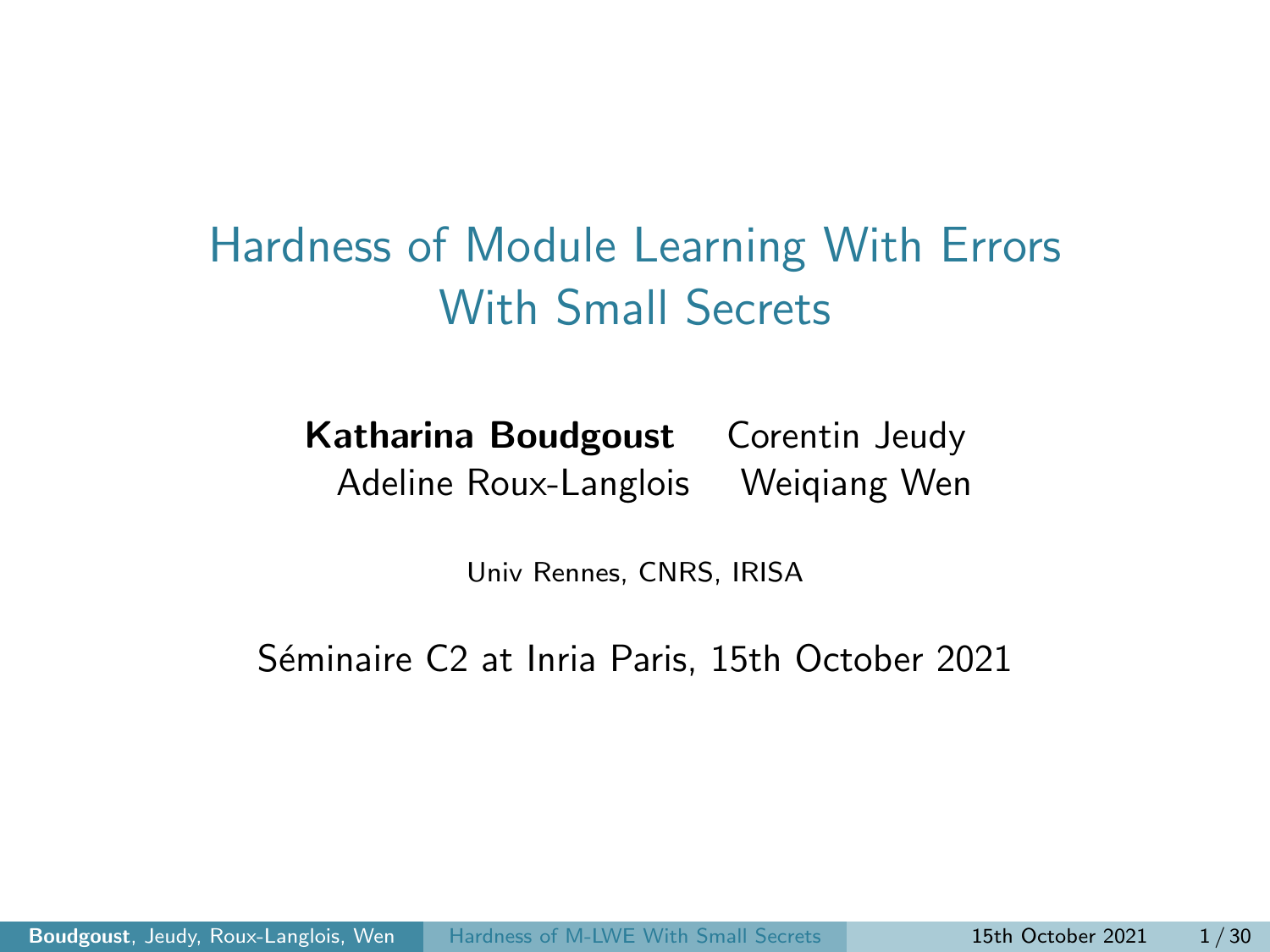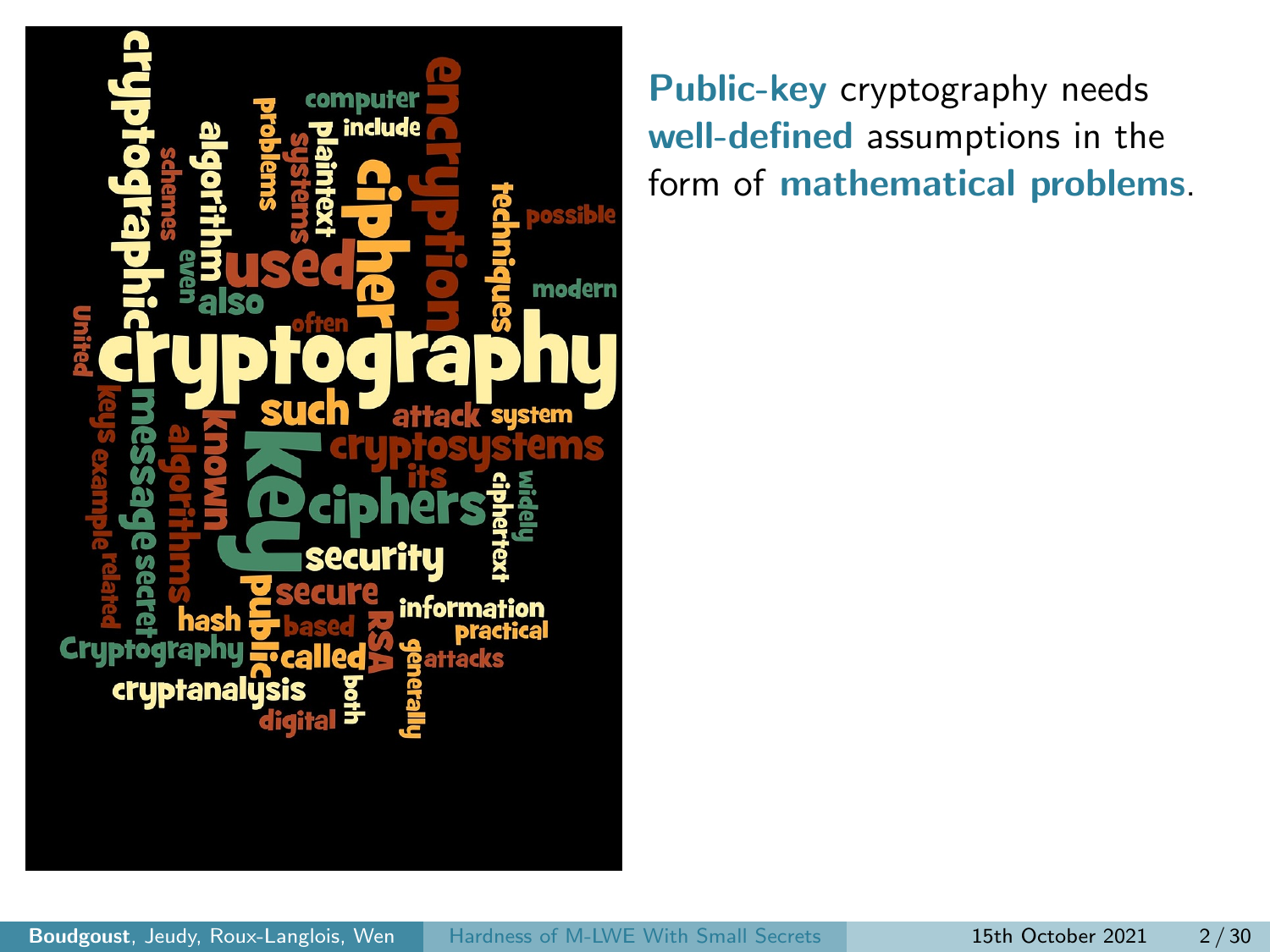

#### Currently:

- Discrete Logarithm
- **•** Factoring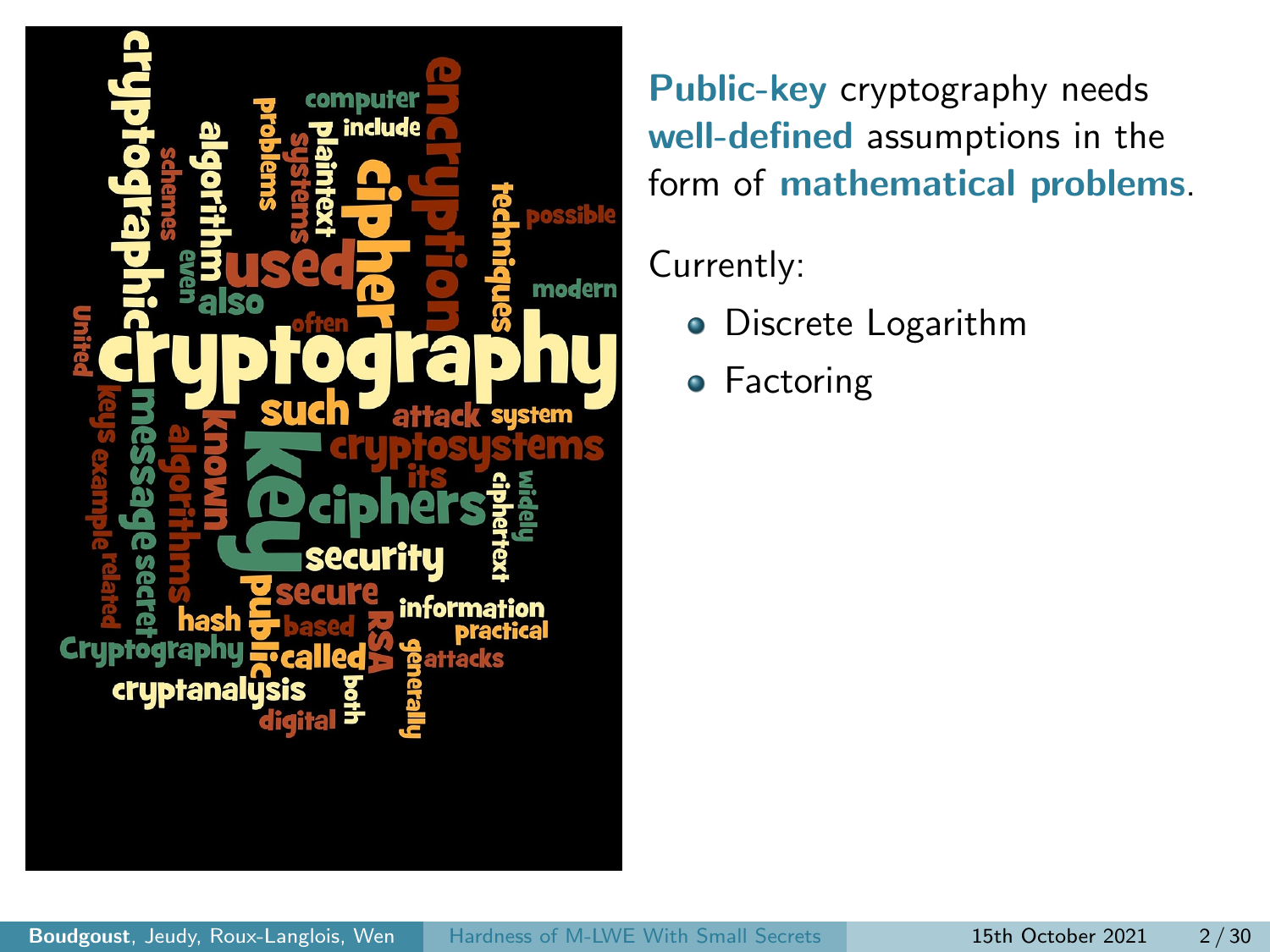

#### Currently:

- **O** Discrete Logarithm
- **Eactoring**
- $\mathbf{A}$   $\exists$  poly-time quantum algorithm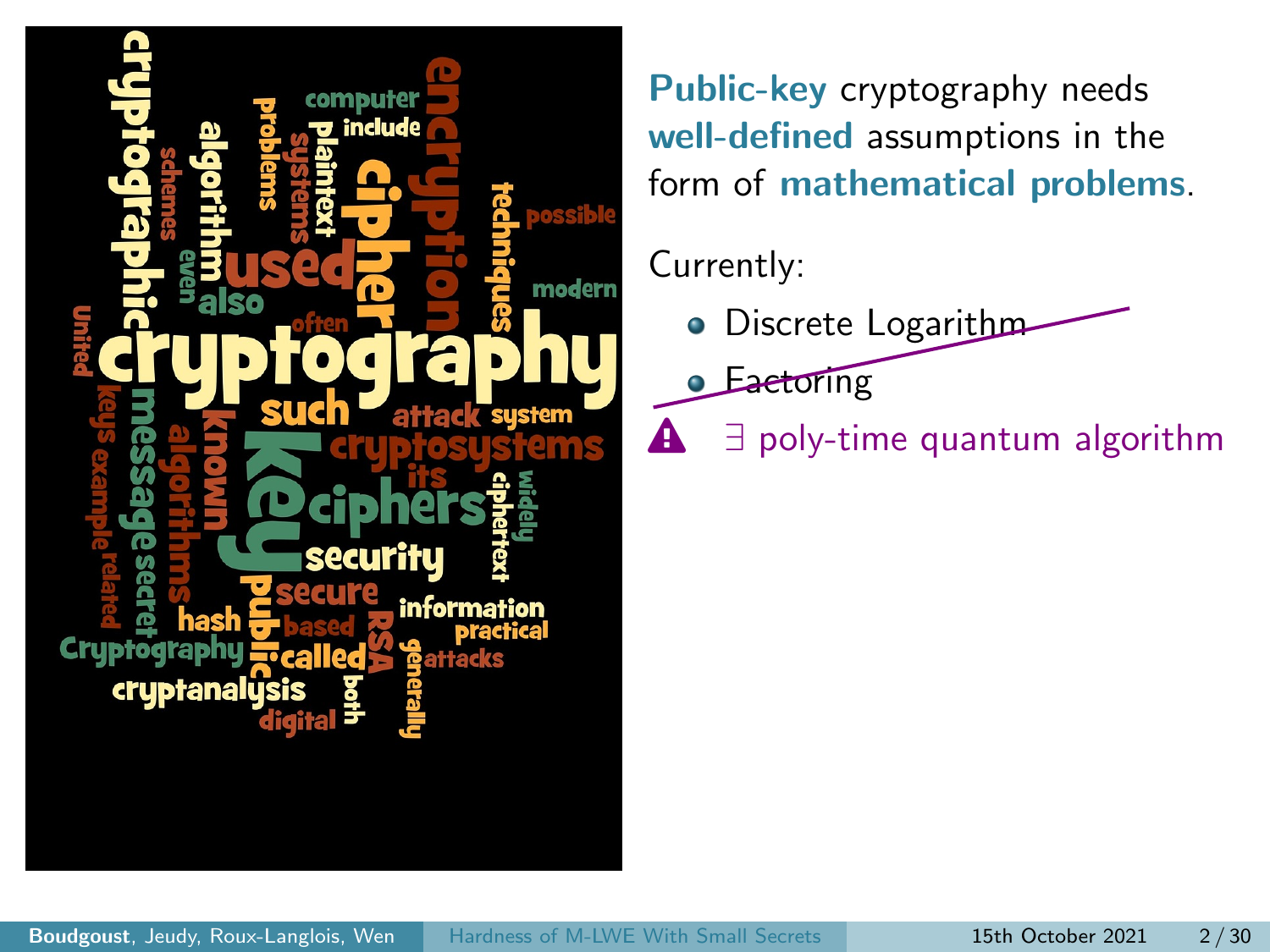

#### Currently:

- **O** Discrete Logarithm
- **Eactoring**
- **A**  $\exists$  poly-time quantum algorithm

Quantum-resistant candidates:

- Euclidean Lattices
- Codes
- Isogenies
- Multivariate Systems

<sup>2</sup>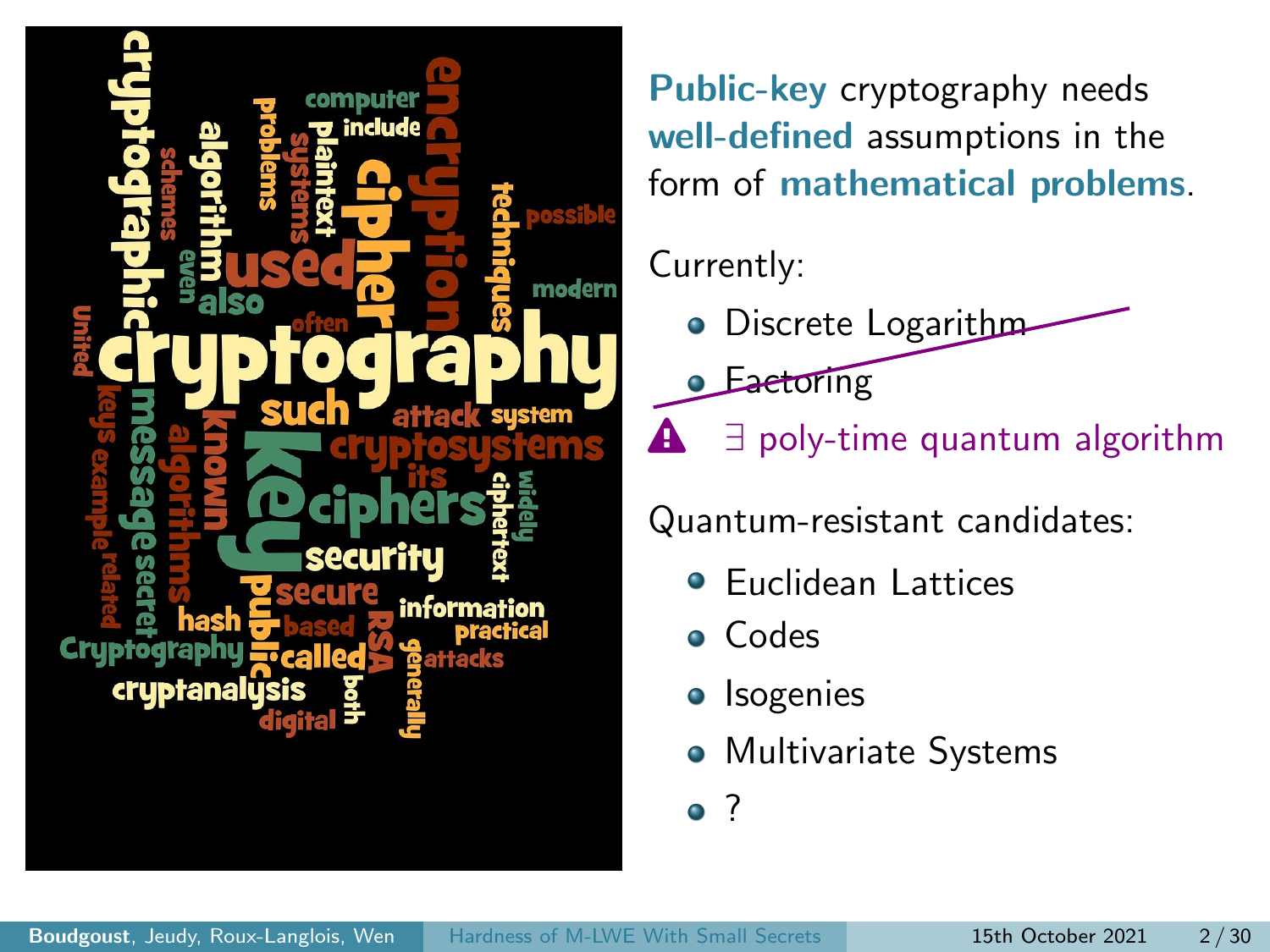

#### Currently:

- **O** Discrete Logarithm
- **Eactoring**
- **A**  $\exists$  poly-time quantum algorithm

Quantum-resistant candidates:

- Euclidean Lattices  $\bullet$
- Codes
- Isogenies
- today
- Multivariate Systems

<sup>2</sup>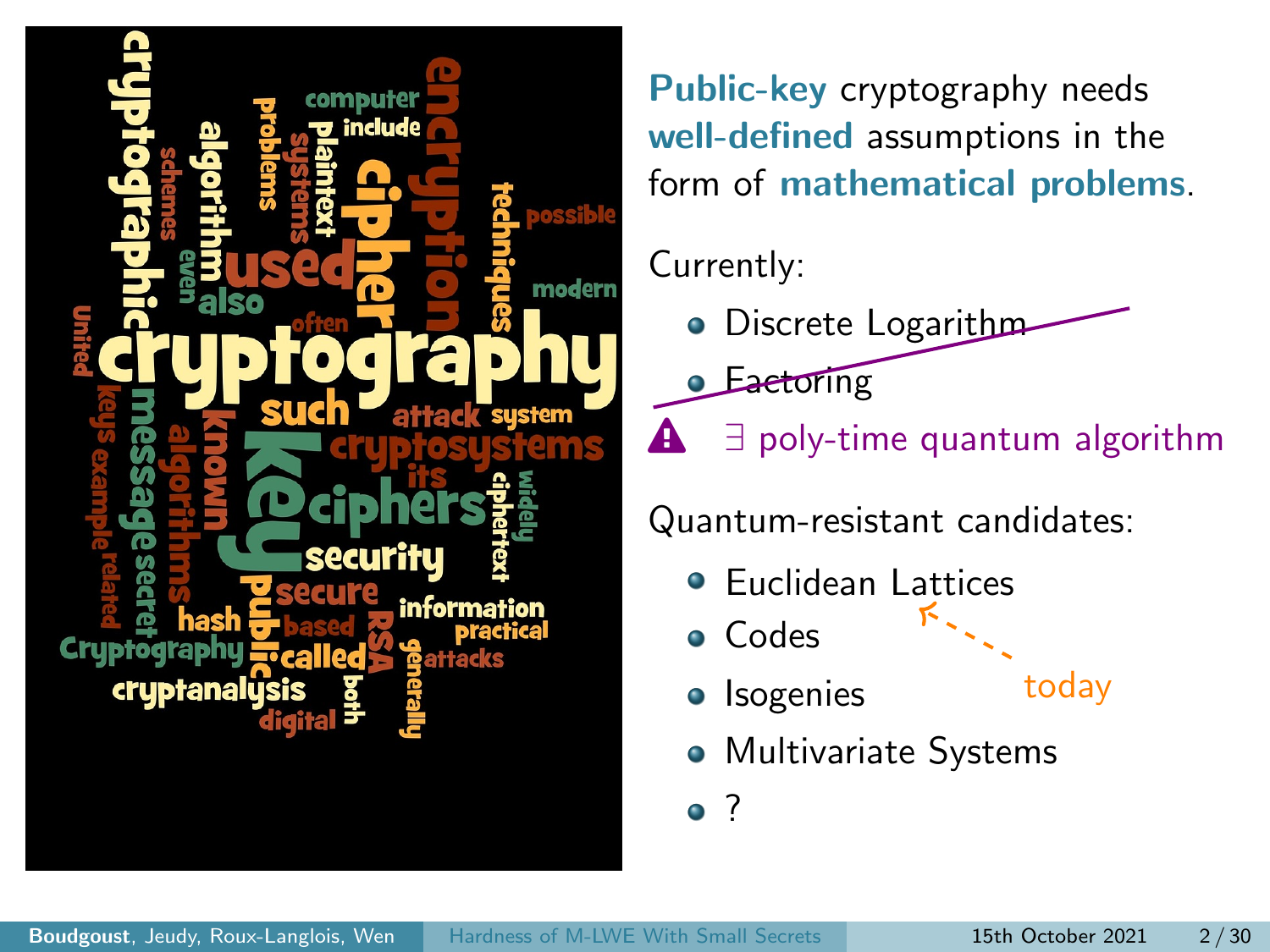# Lattice-Based Cryptography

(Main) Mathematical Problems:

- Short Integer Solution [\[Ajt96\]](#page-68-0)
- NTRU [\[HPS98\]](#page-70-0)
- Learning With Errors [\[Reg05\]](#page-71-1)

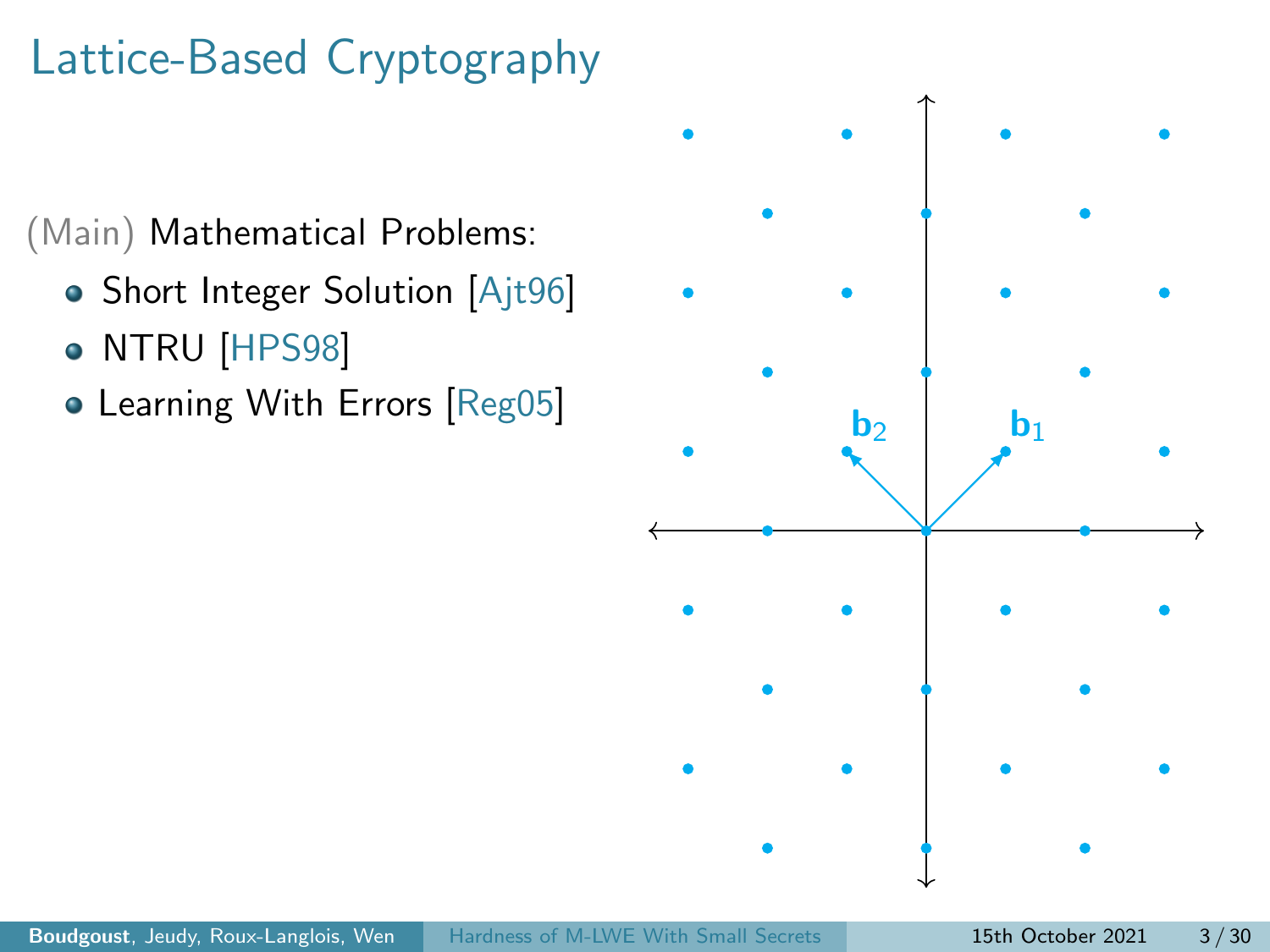# Lattice-Based Cryptography

(Main) Mathematical Problems:

- Short Integer Solution [\[Ajt96\]](#page-68-0)
- NTRU [\[HPS98\]](#page-70-0)
- Learning With Errors [\[Reg05\]](#page-71-1)  $K_{\infty}$



today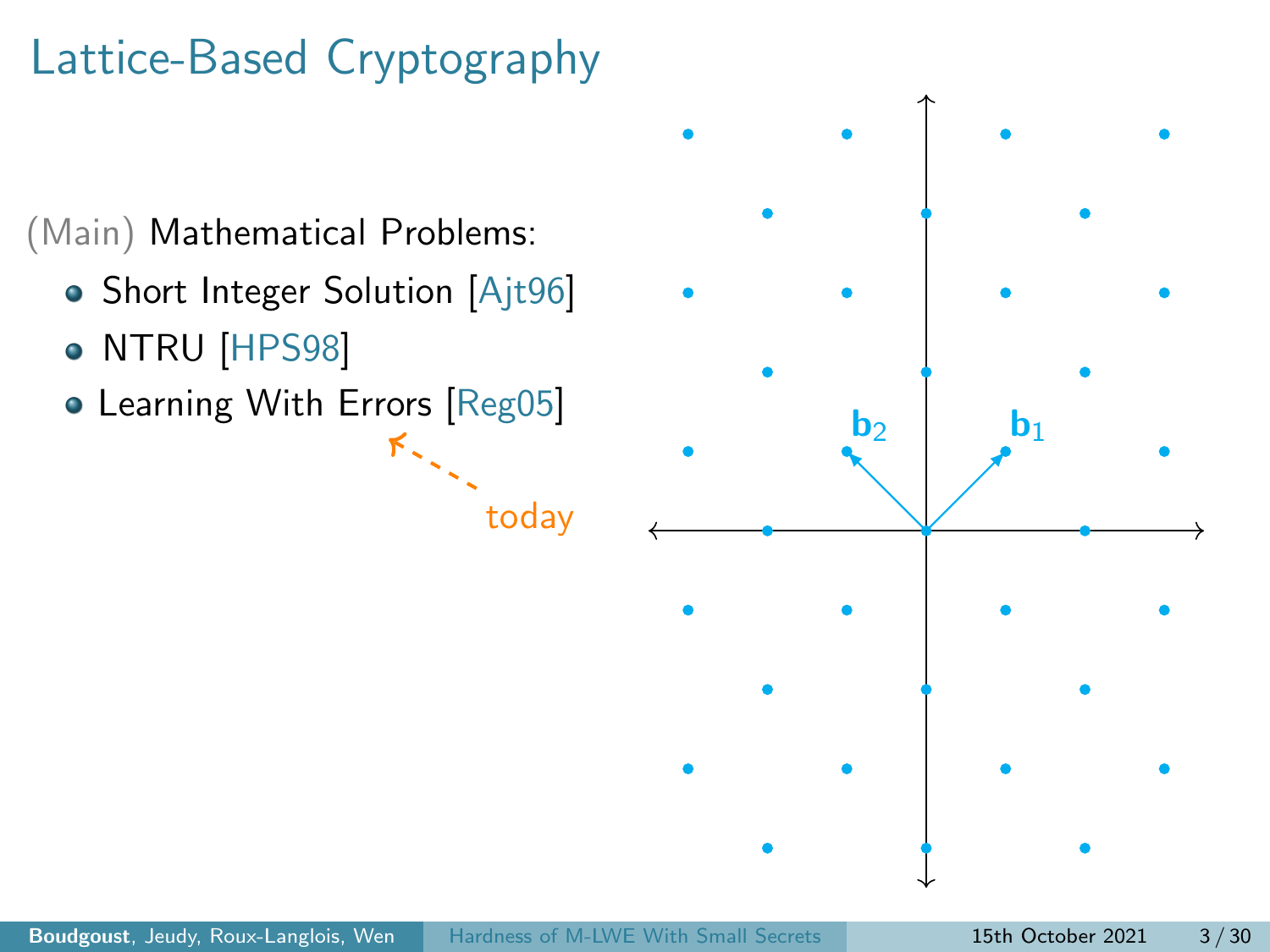# Lattice-Based Cryptography

(Main) Mathematical Problems:

- Short Integer Solution [\[Ajt96\]](#page-68-0)
- NTRU [\[HPS98\]](#page-70-0)
- Learning With Errors [\[Reg05\]](#page-71-1)
	- $\blacktriangleright$  at least as hard as problems over Euclidean lattices
	- $\triangleright$  "simple" linear algebra & parallelizable
	- $\triangleright$  wide range of cryptographic applications
	- $\blacktriangleright$  in practice: structured variants

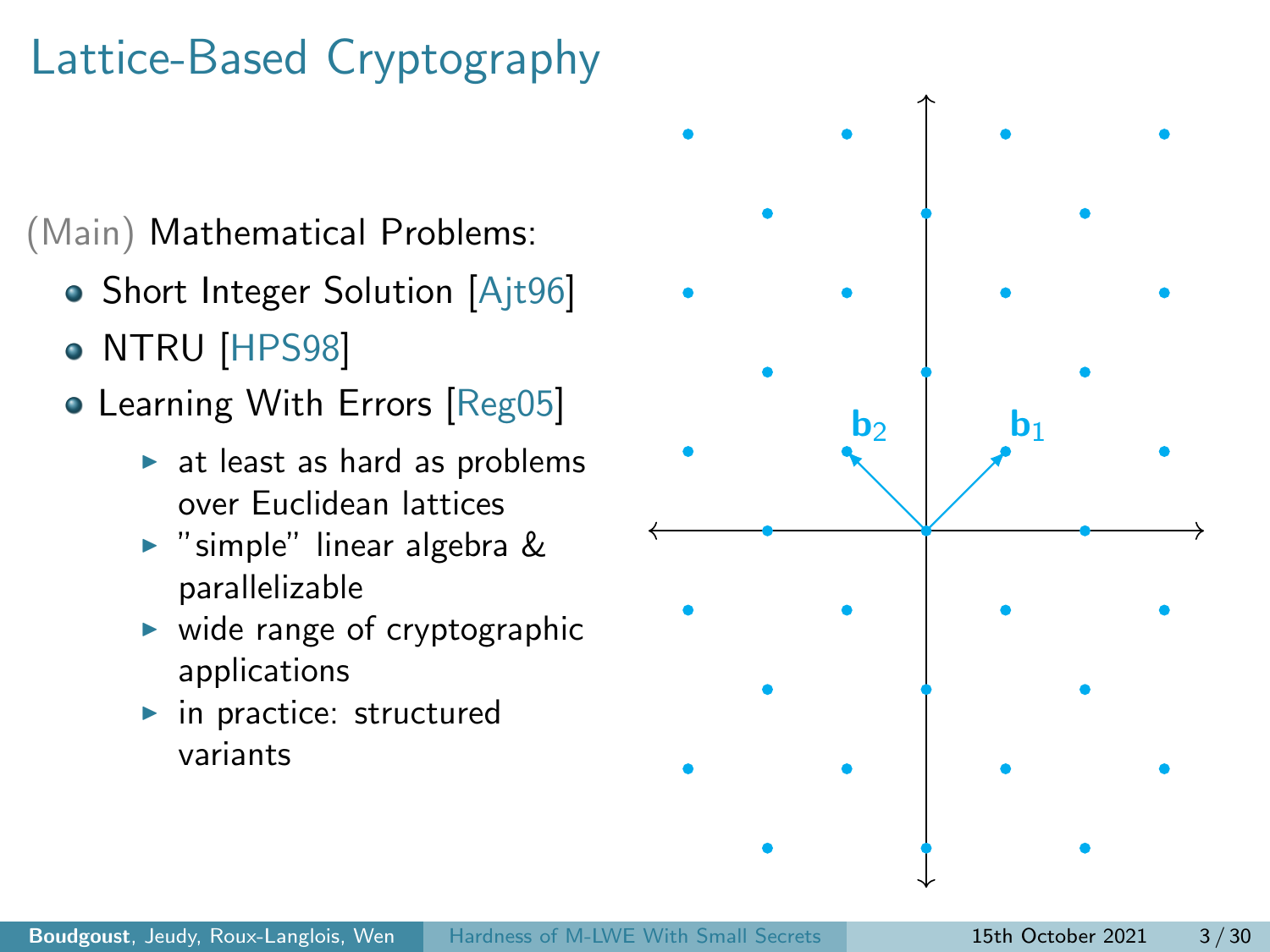### Outline









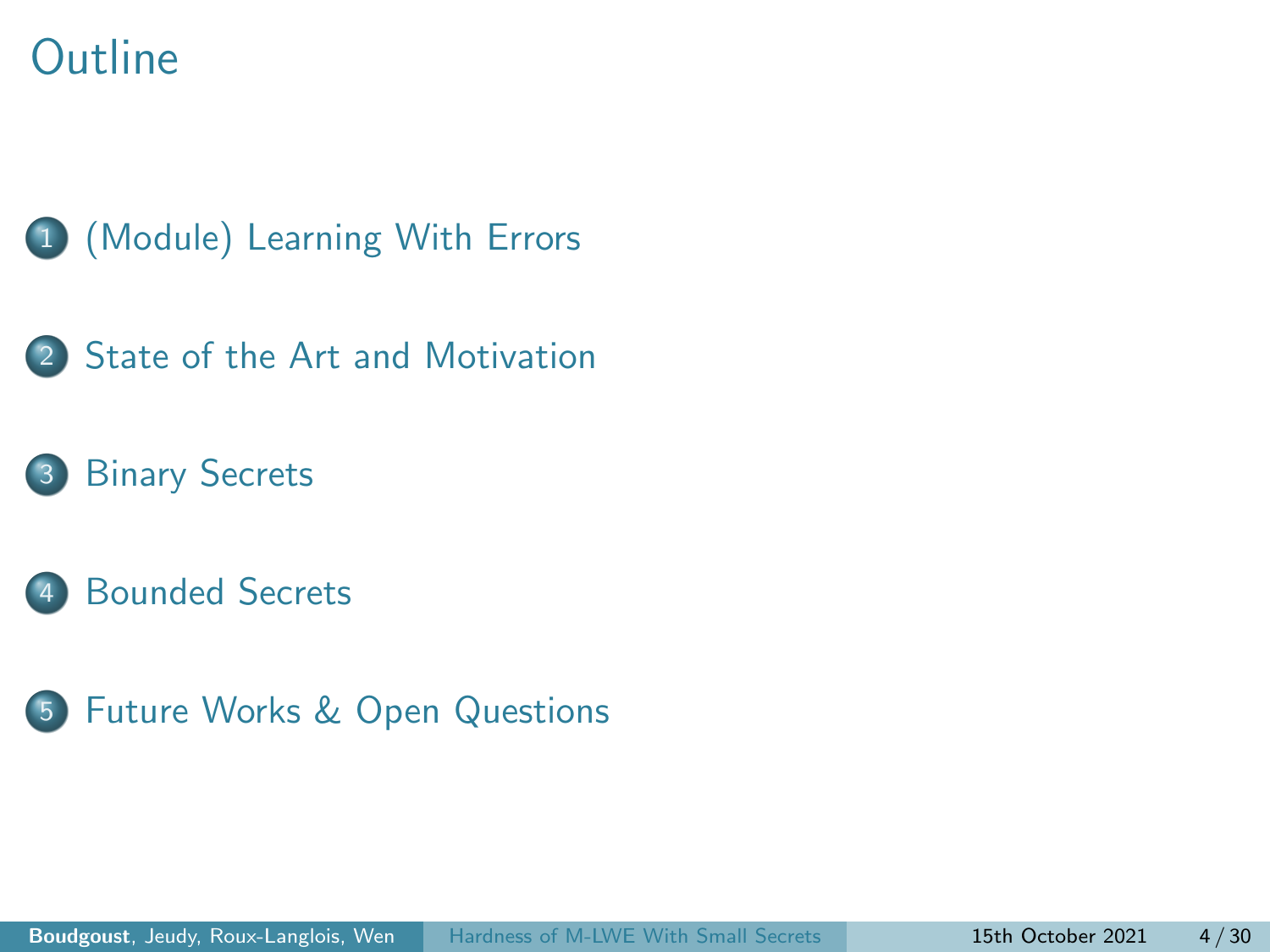### <span id="page-10-0"></span>**Outline**

#### 1 [\(Module\) Learning With Errors](#page-10-0)

[State of the Art and Motivation](#page-30-0)

- 
- 5 [Future Works & Open Questions](#page-63-0)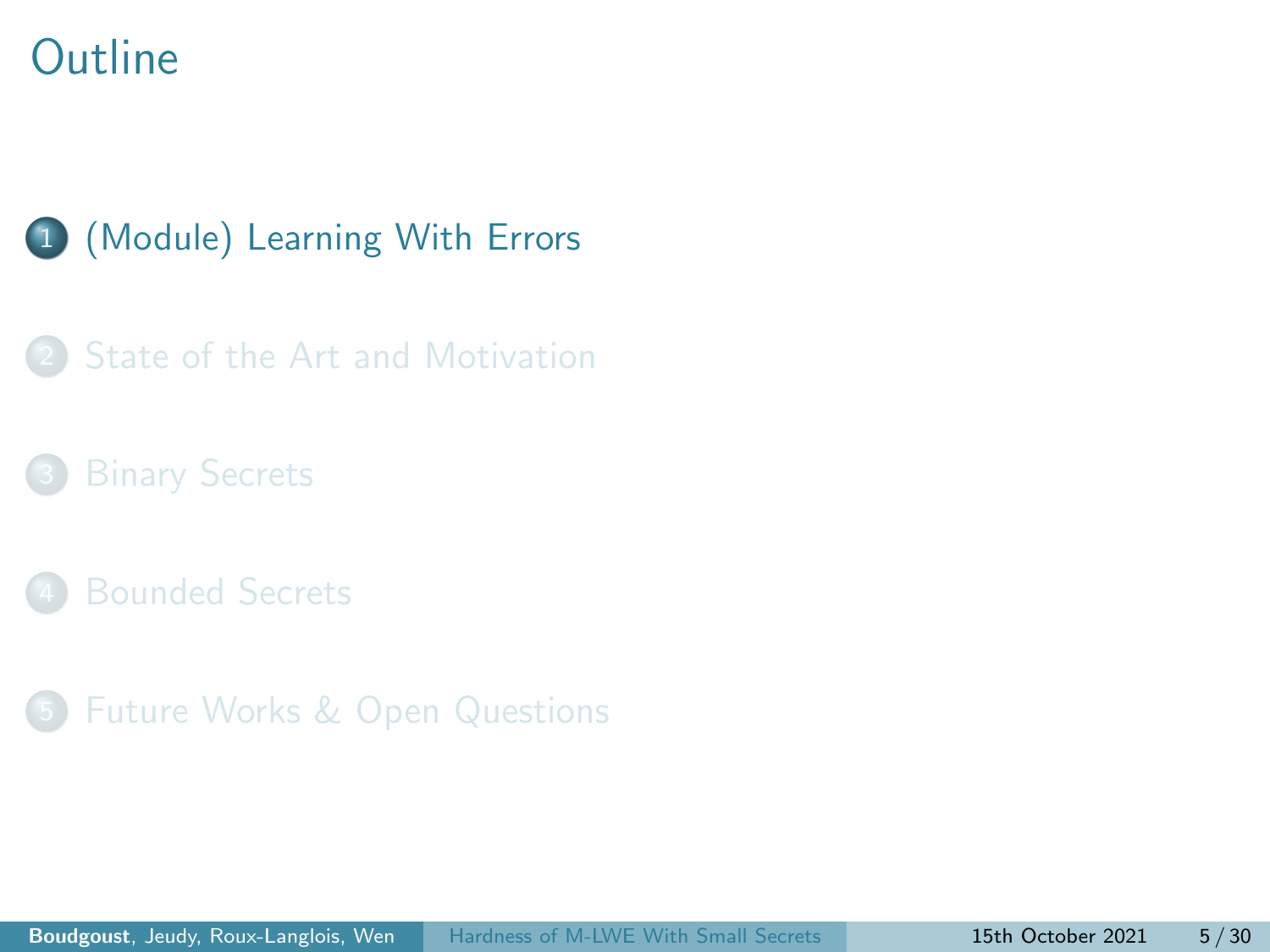Set  $\mathbb{Z}_q = \mathbb{Z}/q\mathbb{Z}$  for some integer q Given  $\vert {\bf A} \vert \sim {\sf Unif}({\mathbb Z}_q^{m \times d}), \ \vert {\bf b} \vert \in {\mathbb Z}_q^m, \ \vert {\bf s} \vert \sim \overline {\sf DistrS} \ \ \text{over} \ {\mathbb Z}^d, \ \vert {\bf e} \vert \sim \overline {\sf DistrE} \ \ \text{over} \ {\mathbb Z}^m$ 

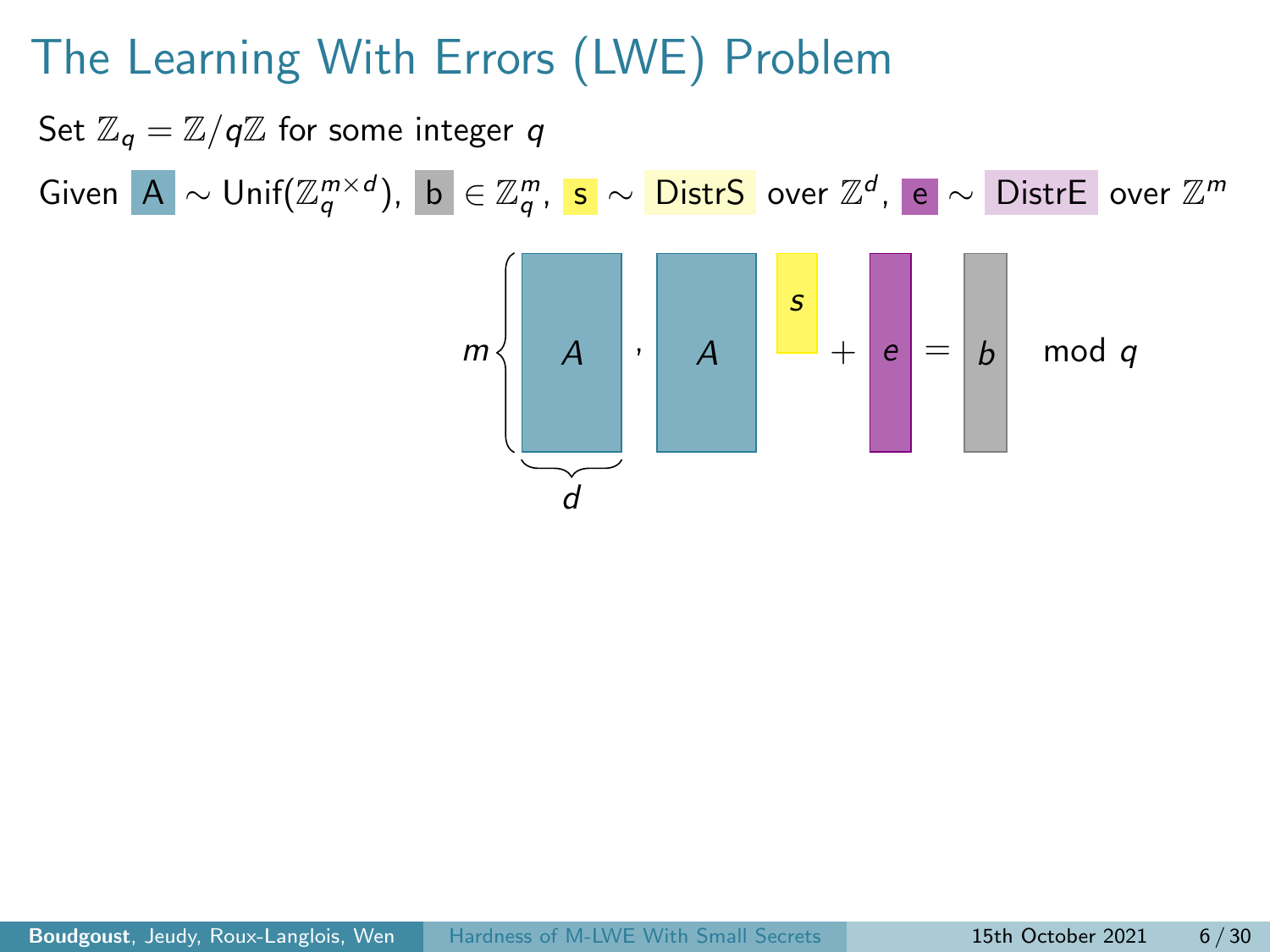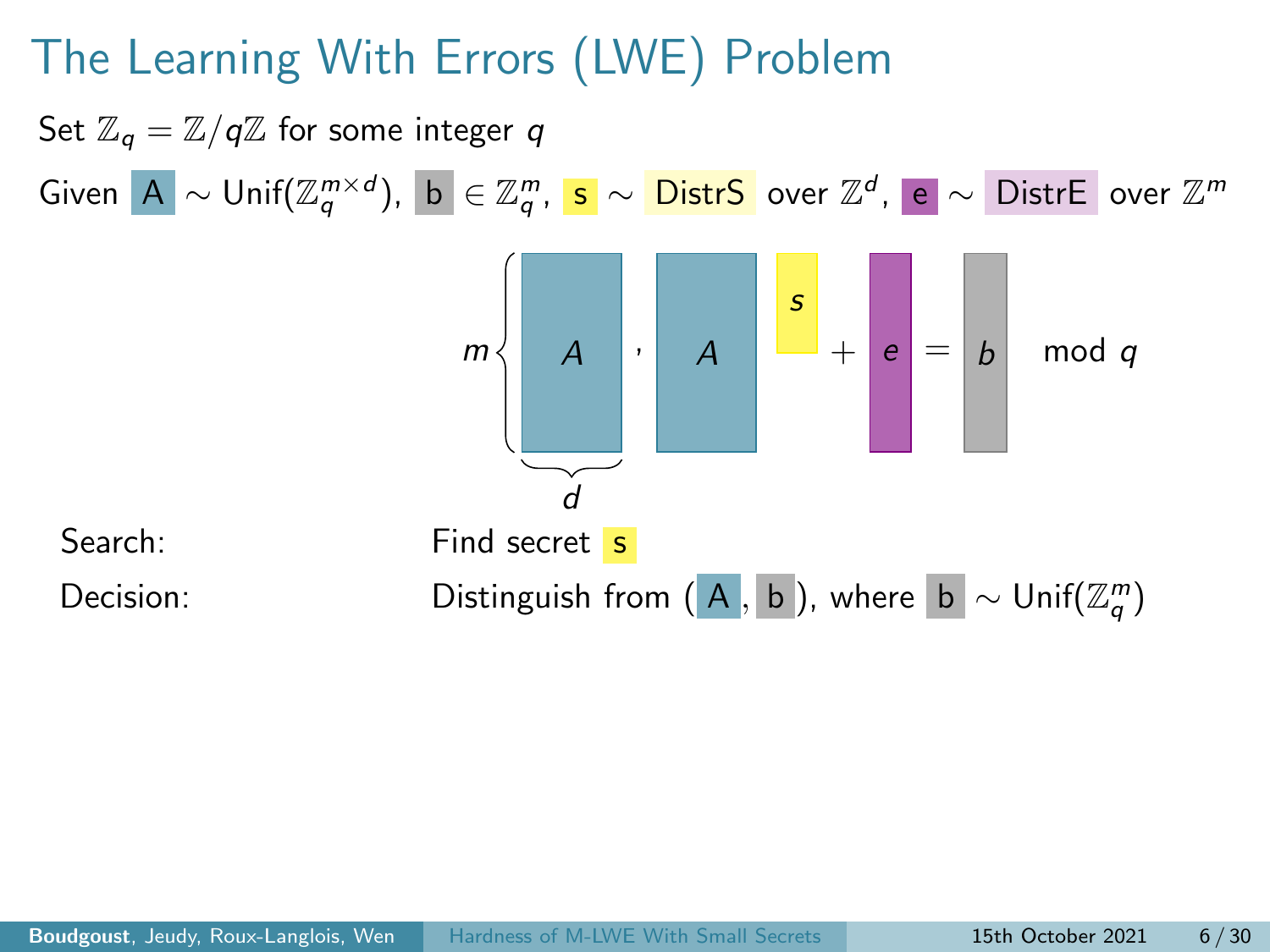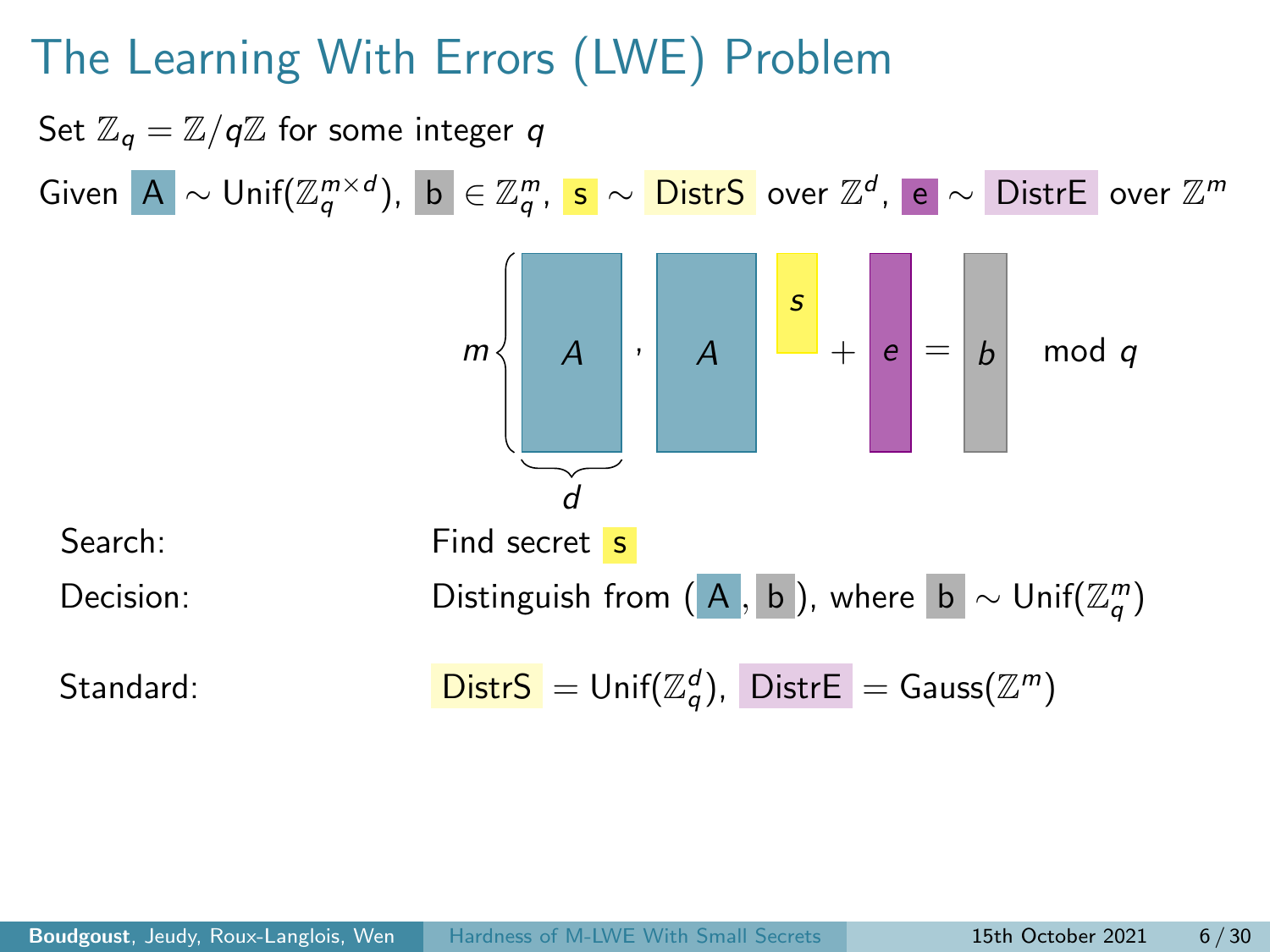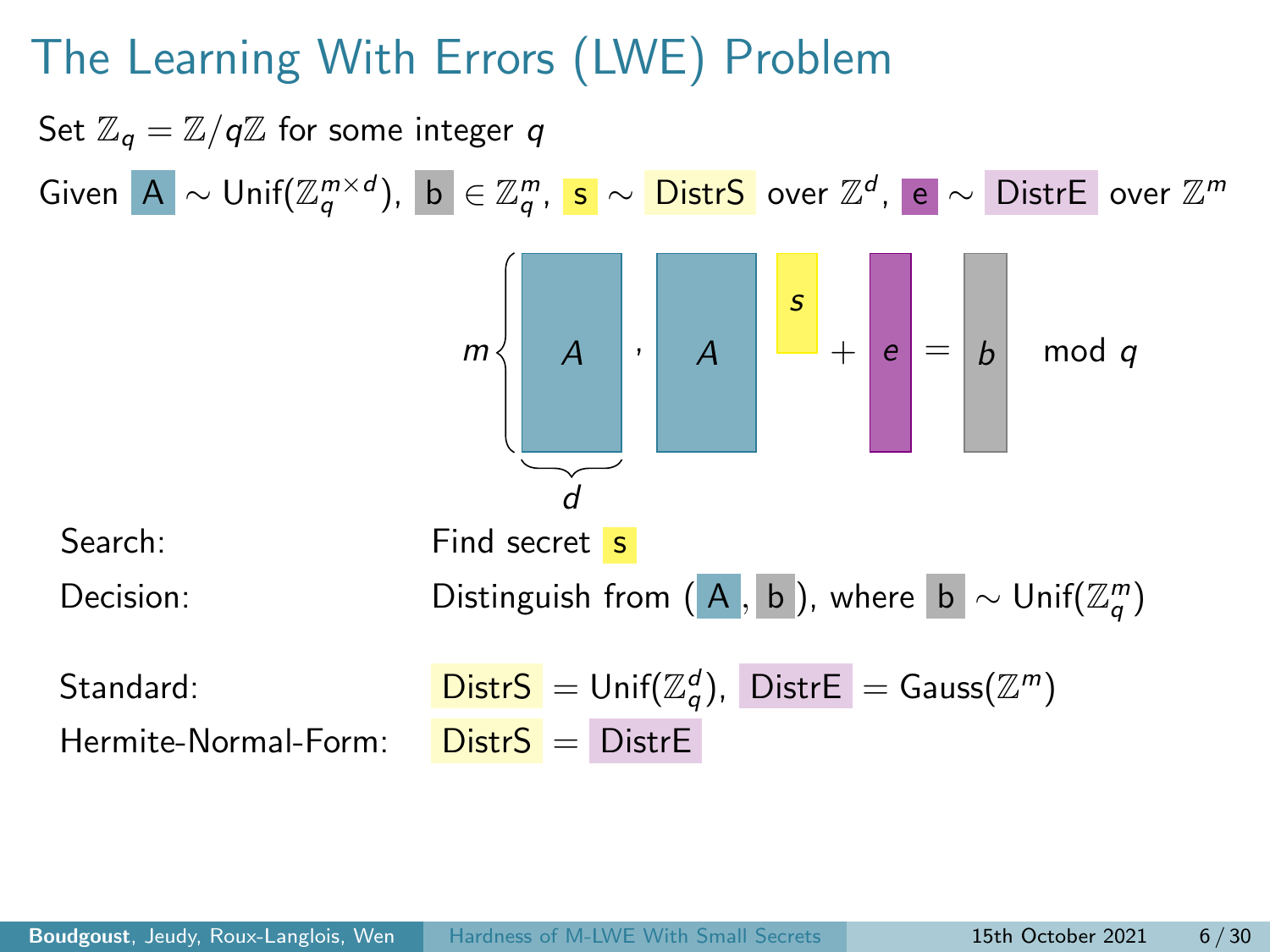Set  $\mathbb{Z}_q = \mathbb{Z}/q\mathbb{Z}$  for some integer q Given  $\vert {\bf A} \vert \sim {\sf Unif}({\mathbb Z}_q^{m \times d}), \ \vert {\bf b} \vert \in {\mathbb Z}_q^m, \ \vert {\bf s} \vert \sim \overline {\sf DistrS} \ \ \text{over} \ {\mathbb Z}^d, \ \vert {\bf e} \vert \sim \overline {\sf DistrE} \ \ \text{over} \ {\mathbb Z}^m$  $A \mid \cdot \mid A$ s  $m \leftarrow A \quad | \quad A \quad | \quad - + | \quad e \mid = | \quad b \quad \mod q$ d Search: Find secret s Decision: Distinguish from  $(A, b)$ , where  $b \sim \textsf{Unif}(\mathbb{Z}_q^m)$  $\mathsf{StartS} = \mathsf{Unif}(\mathbb{Z}_q^d)$ ,  $\mathsf{DistrE} = \mathsf{Gauss}(\mathbb{Z}^m)$ Hermite-Normal-Form:  $Dist S = Dist F$  $\eta$ -bounded secret: Distr $S = \mathsf{Unif}(\{0,\ldots,\eta-1\}^d)$   $\eta \ll q$ **Binary secret:** Distr $S = \text{Unif}(\{0, 1\}^d) = 2$ -bounded

Boudgoust, Jeudy, Roux-Langlois, Wen [Hardness of M-LWE With Small Secrets](#page-0-0) 15th October 2021 6/30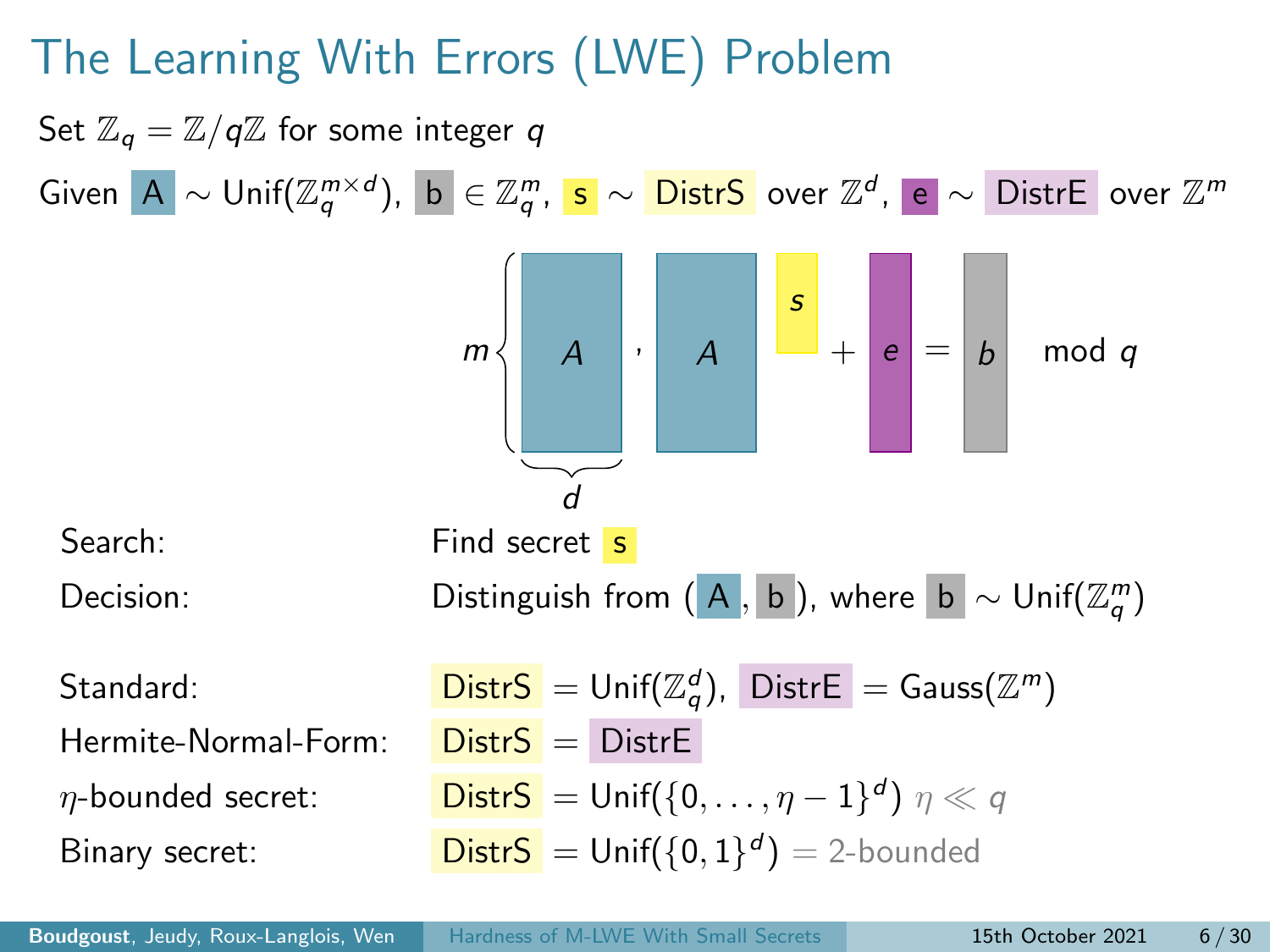Set  $\mathbb{Z}_q = \mathbb{Z}/q\mathbb{Z}$  for some integer q Given  $\vert {\bf A} \vert \sim {\sf Unif}({\mathbb Z}_q^{m \times d}), \ \vert {\bf b} \vert \in {\mathbb Z}_q^m, \ \vert {\bf s} \vert \sim \overline {\sf DistrS} \ \ \text{over} \ {\mathbb Z}^d, \ \vert {\bf e} \vert \sim \overline {\sf DistrE} \ \ \text{over} \ {\mathbb Z}^m$  $A \mid \cdot \mid A$ s  $m \leftarrow A \quad | \quad A \quad | \quad - + | \quad e \mid = | \quad b \quad \mod q$ d Search: Find secret s Decision: Distinguish from  $(A, b)$ , where  $b \sim \textsf{Unif}(\mathbb{Z}_q^m)$  $\mathsf{StartS} = \mathsf{Unif}(\mathbb{Z}_q^d)$ ,  $\mathsf{DistrE} = \mathsf{Gauss}(\mathbb{Z}^m)$ Hermite-Normal-Form:  $Dist S = Dist F$  $\eta$ -bounded secret: Distr $S = \mathsf{Unif}(\{0,\ldots,\eta-1\}^d)$   $\eta \ll q$ **Binary secret:** Distr $S = \text{Unif}(\{0, 1\}^d) = 2$ -bounded small secret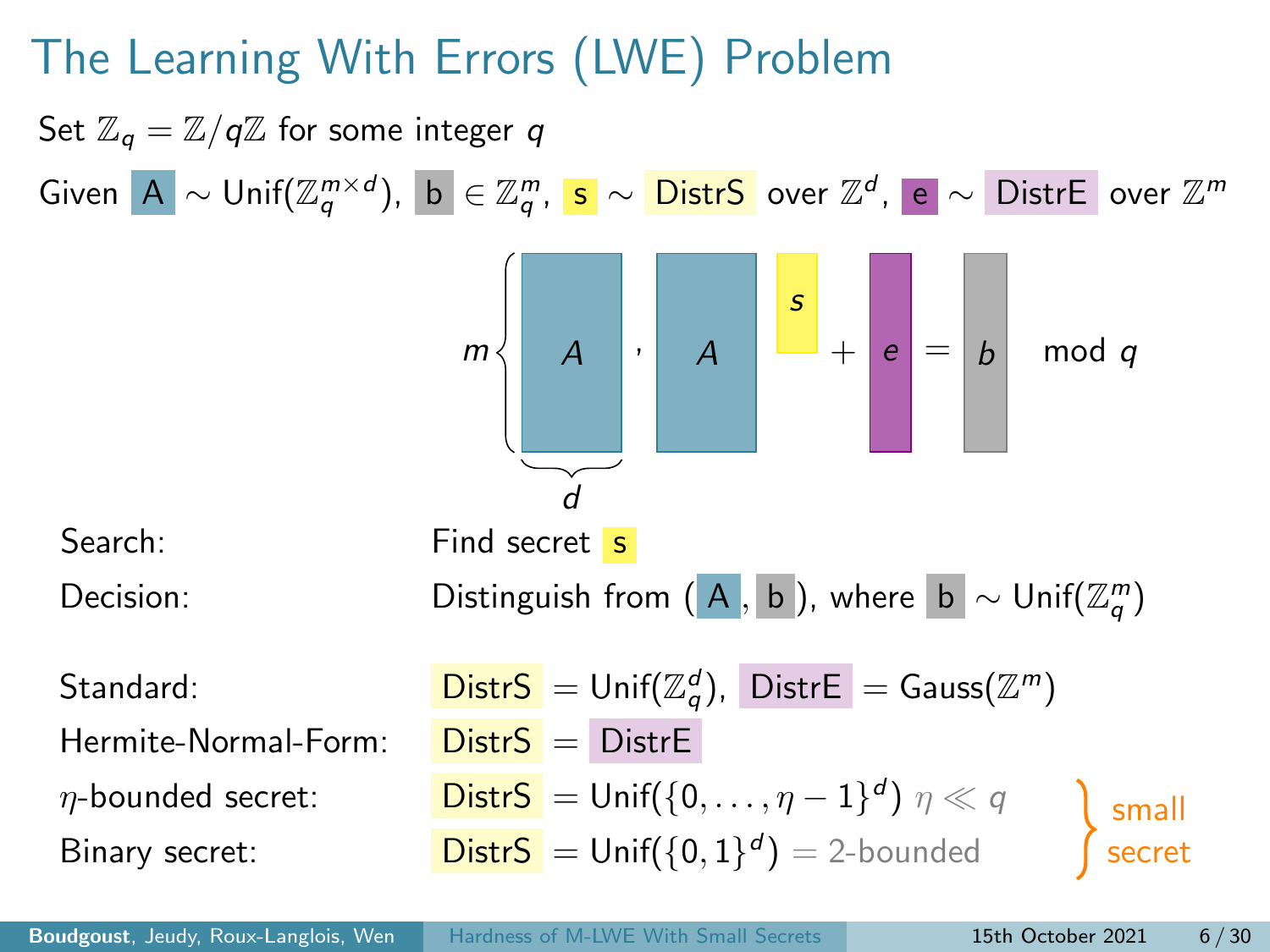

Boudgoust, Jeudy, Roux-Langlois, Wen [Hardness of M-LWE With Small Secrets](#page-0-0) 15th October 2021 6/30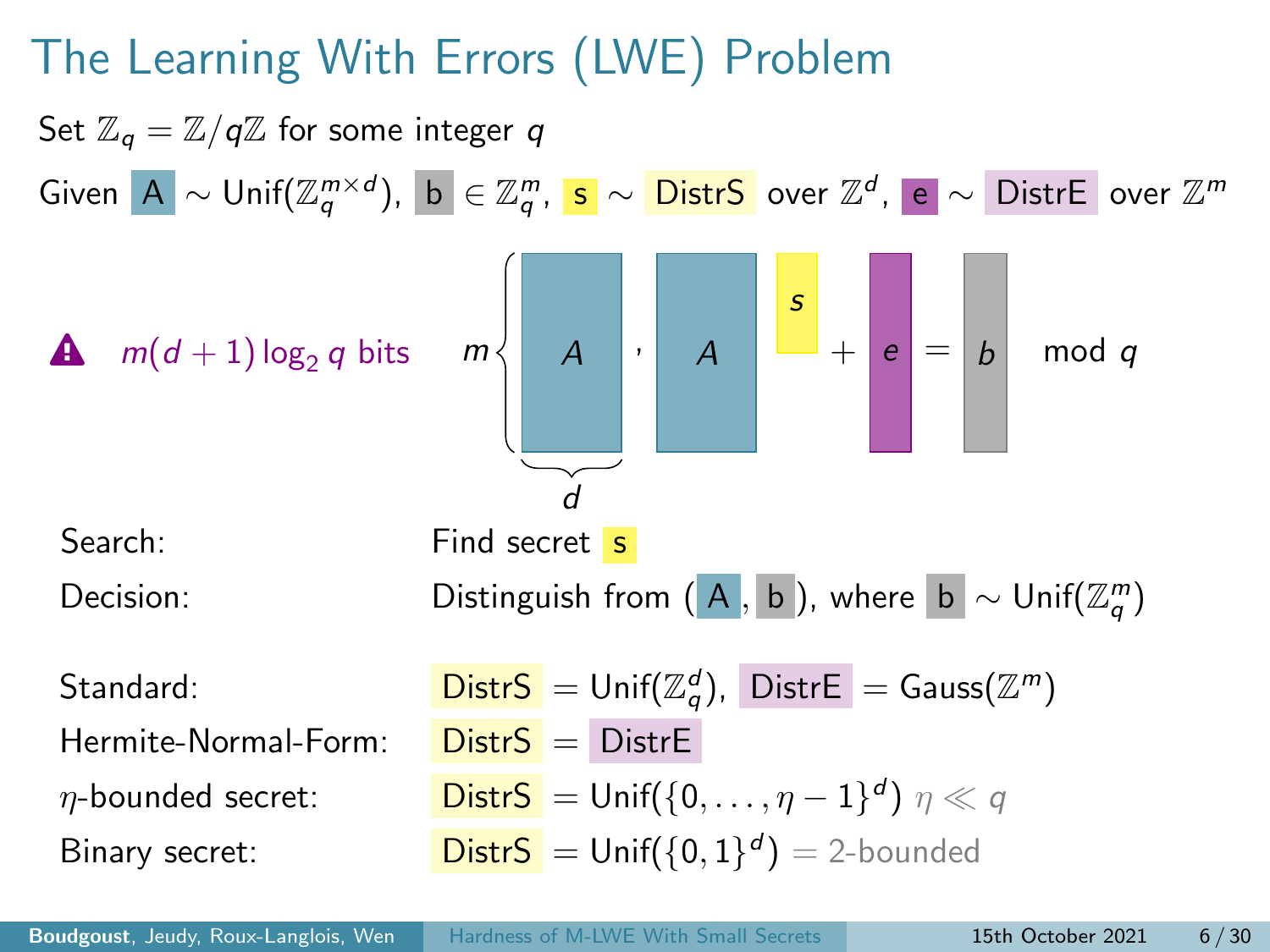## Idea <sup>2</sup>

# Reduce sizes of the public key schemes and speed-up the calculations by adding structure!

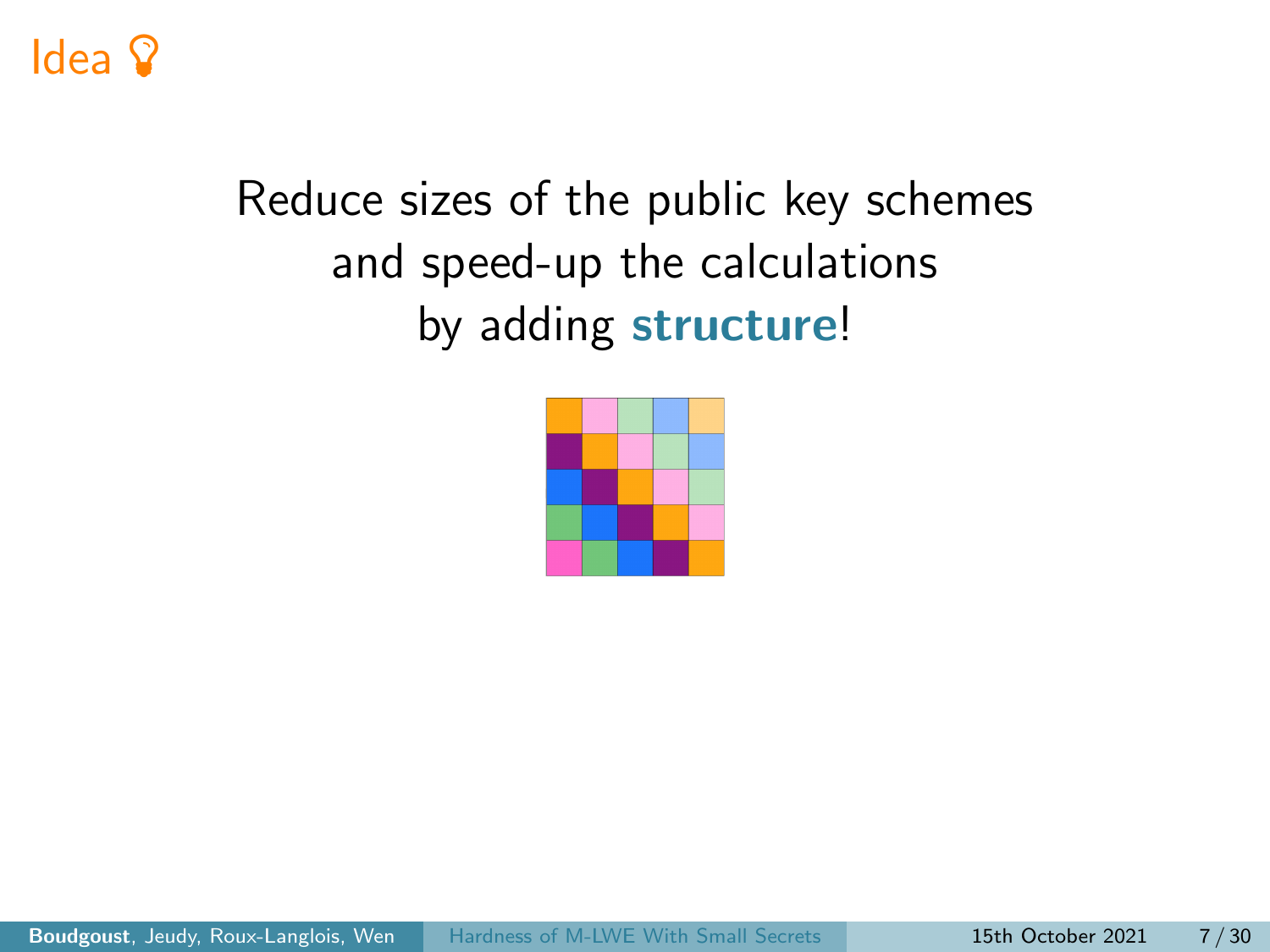## Idea

# Reduce sizes of the public key schemes and speed-up the calculations by adding structure!



How? Replace  $\mathbb Z$  by the ring of integers R of some number field K Think of  $R = \mathbb{Z}[x]/\langle x^n + 1 \rangle$  and  $K = \mathbb{Q}[x]/\langle x^n + 1 \rangle$  with  $n = 2^{\ell}$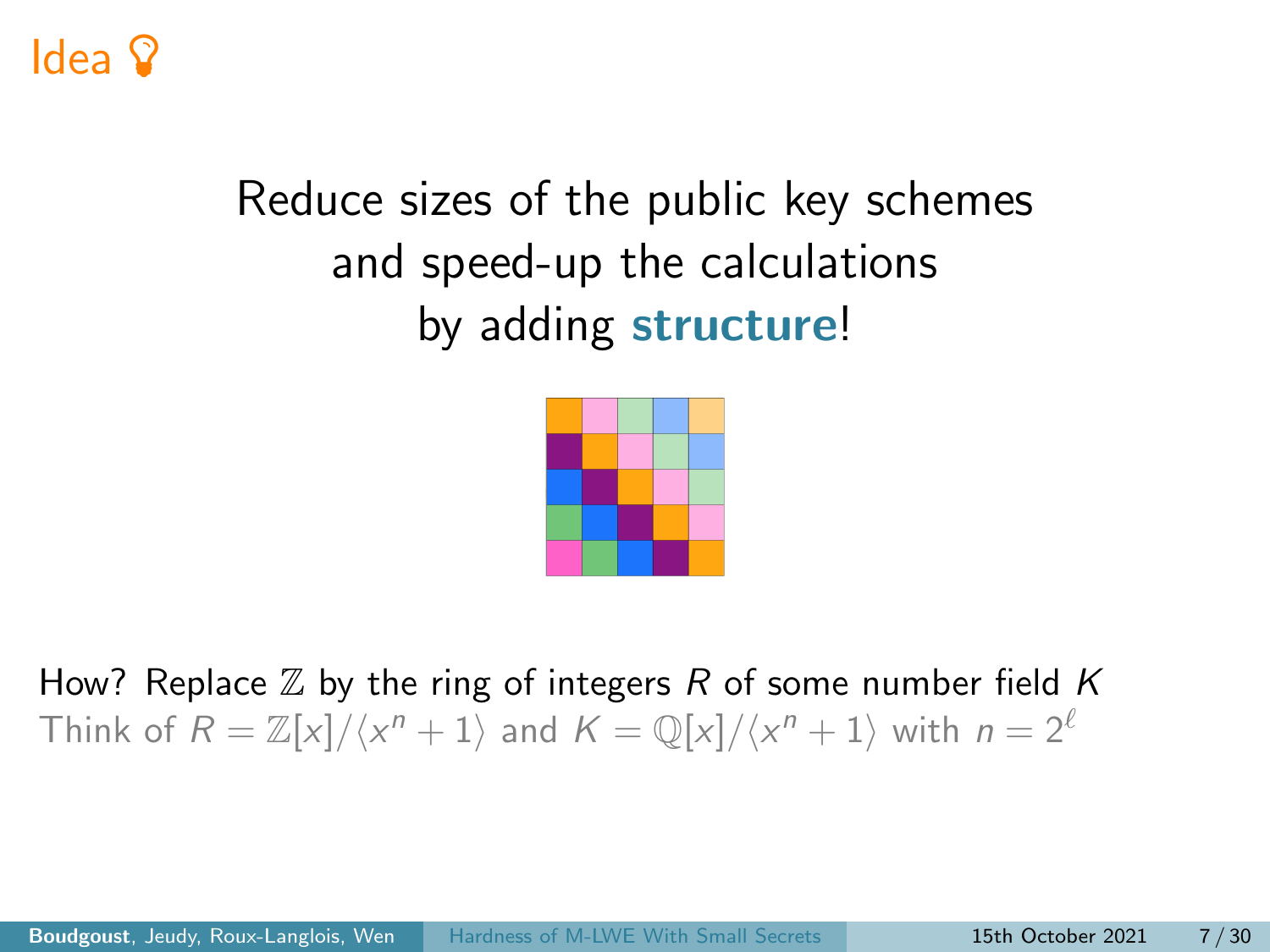## Idea

# Reduce sizes of the public key schemes and speed-up the calculations by adding structure!



How? Replace  $\mathbb Z$  by the ring of integers R of some number field K Think of  $R = \mathbb{Z}[x]/\langle x^n + 1 \rangle$  and  $K = \mathbb{Q}[x]/\langle x^n + 1 \rangle$  with  $n = 2^{\ell}$ 

Before: multiplication of two integers  $a \cdot b \in \mathbb{Z}$ Now: multiplication of two polynomials  $a \cdot b \in R$  modulo  $x^n + 1$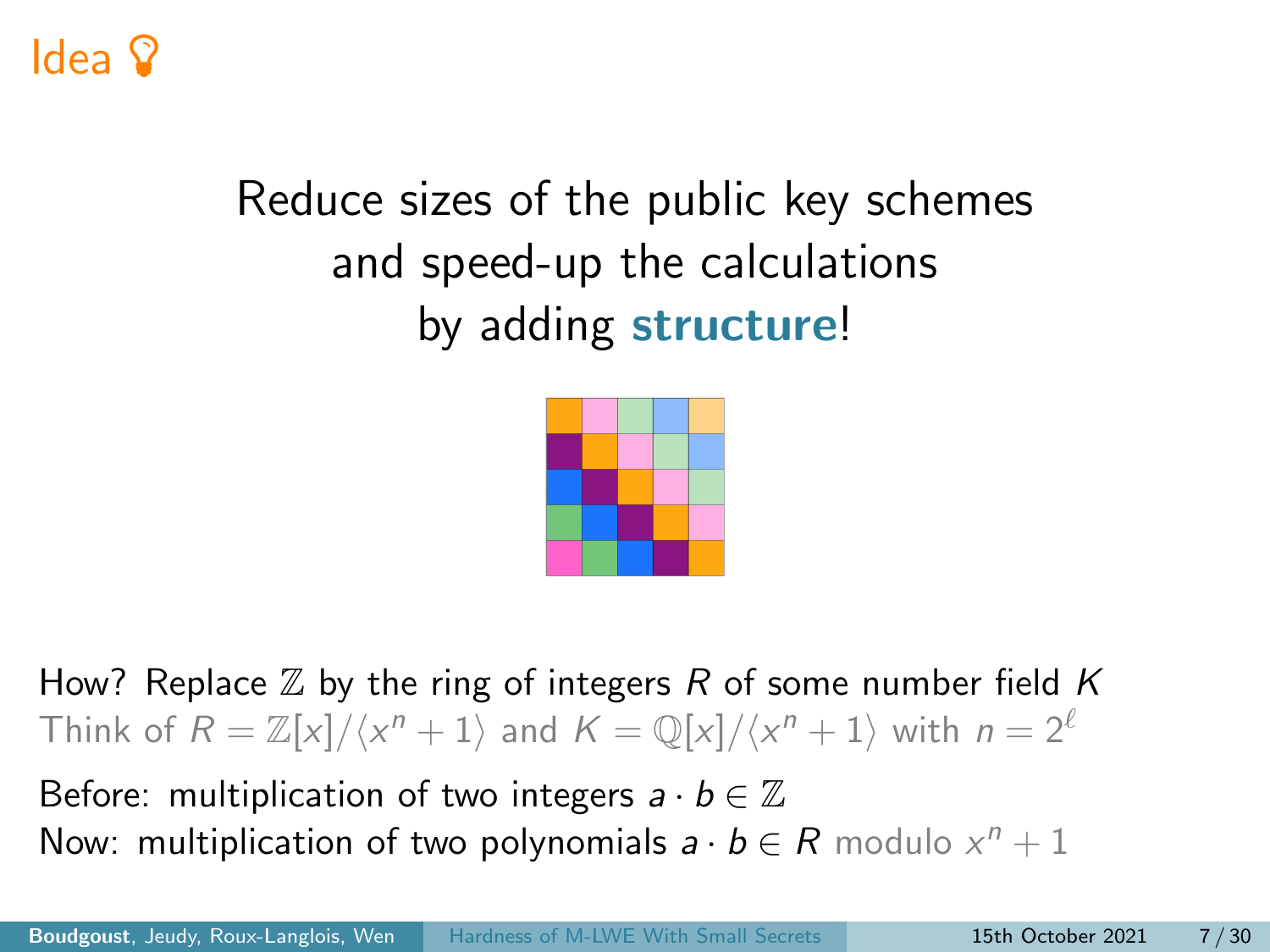## Concrete Example  $\bigoplus$

Consider  $n = 4$  yielding  $R = \mathbb{Z}[x]/\langle x^4 + 1 \rangle$ 

 $\triangle$  Very low degree, not suited for real crypto schemes  $;-$ )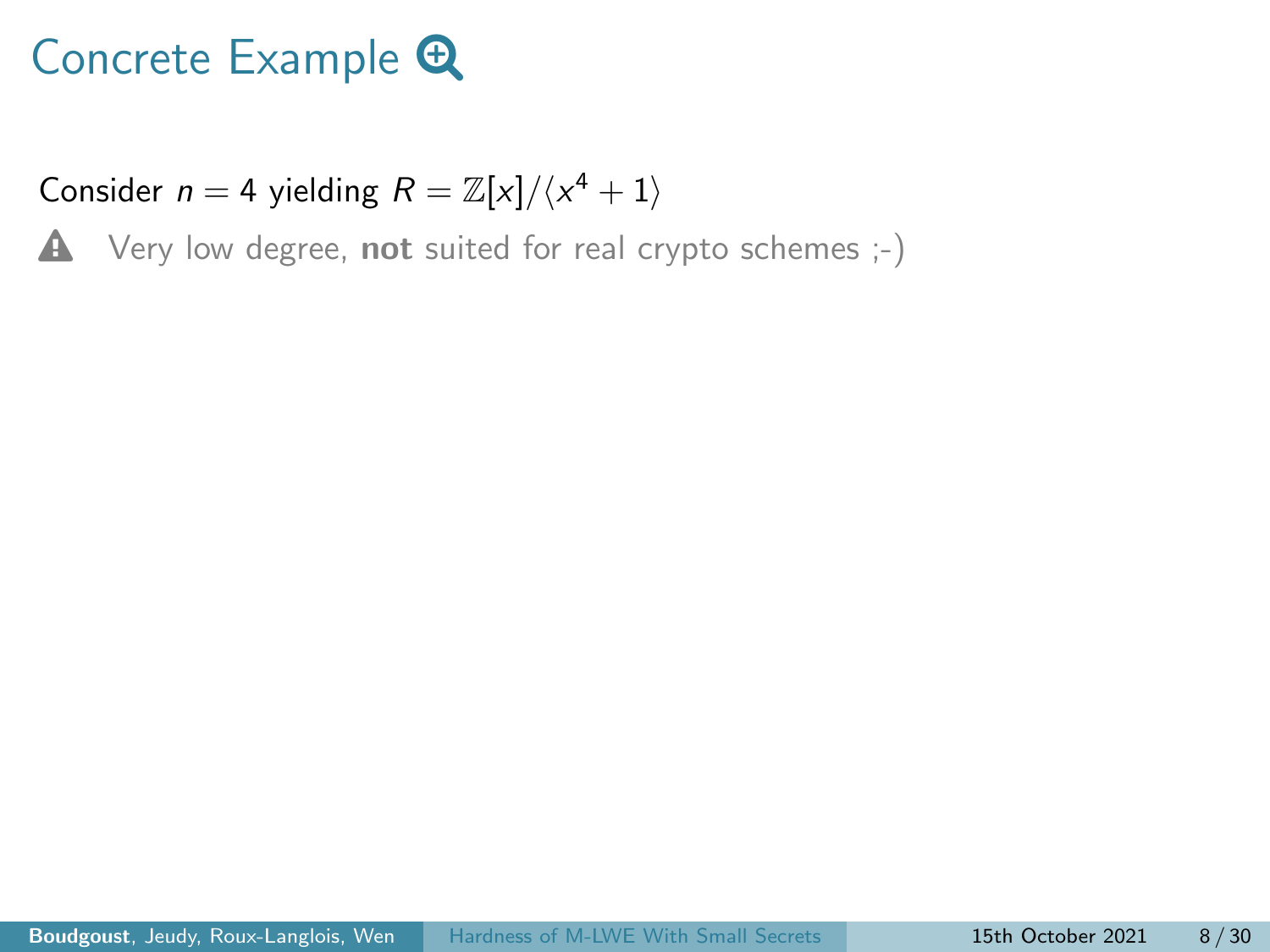#### Concrete Example  $\bigoplus$

Consider  $n = 4$  yielding  $R = \mathbb{Z}[x]/\langle x^4 + 1 \rangle$  $\triangle$  Very low degree, not suited for real crypto schemes  $;-$ ) Let  $f=3x^3+7x^2-4x+5$  and  $g=-x^3-x^2+2x+3$  be elements in  $\cal R$  $f + g = 2x^3 + 6x^2 - 2x + 8$ **≭**  $f \cdot g = -3x^6 - 10x^5 + 3x^4 + 22x^3 + 8x^2 - 2x + 15$  (use  $x^4 + 1 = 0$ )  $= 22x^3 + (3 + 8)x^2 + (10 - 2)x + (-3 + 15)$  $= 22x^3 + 11x^2 + 8x + 12$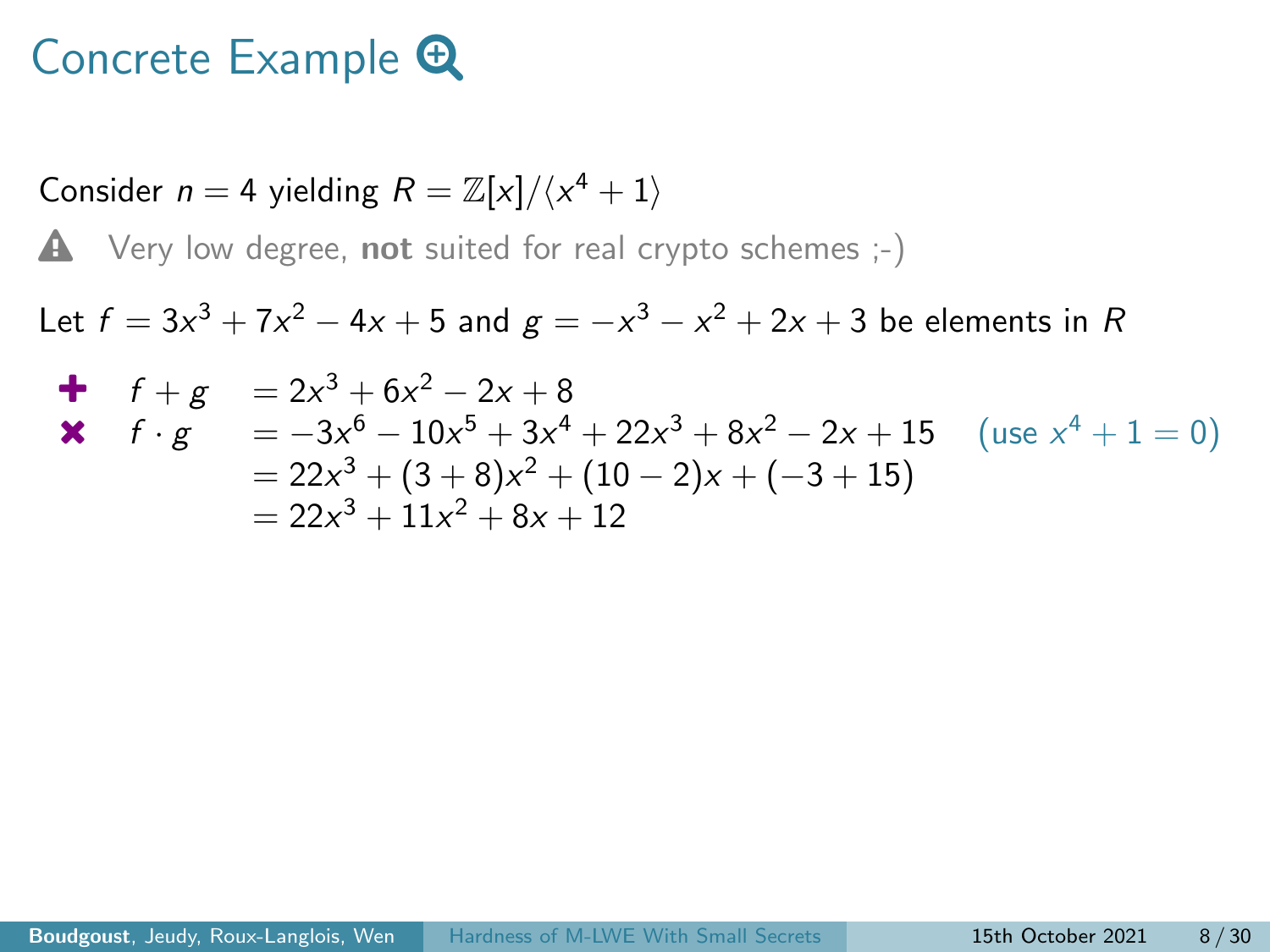#### Concrete Example  $\mathbf \Theta$

Consider  $n = 4$  yielding  $R = \mathbb{Z}[x]/\langle x^4 + 1 \rangle$  $\triangle$  Very low degree, not suited for real crypto schemes  $;-$ ) Let  $f=3x^3+7x^2-4x+5$  and  $g=-x^3-x^2+2x+3$  be elements in  $\cal R$  $f + g = 2x^3 + 6x^2 - 2x + 8$ **≭**  $f \cdot g = -3x^6 - 10x^5 + 3x^4 + 22x^3 + 8x^2 - 2x + 15$  (use  $x^4 + 1 = 0$ )  $= 22x^3 + (3 + 8)x^2 + (10 - 2)x + (-3 + 15)$  $= 22x^3 + 11x^2 + 8x + 12$ 

Other way:

$$
f \cdot g = \begin{bmatrix} 5 & -3 & -7 & 4 \\ -4 & 5 & -3 & -7 \\ 7 & -4 & 5 & -3 \\ 3 & 7 & -4 & 5 \end{bmatrix} \cdot \begin{bmatrix} 3 \\ 2 \\ -1 \\ -1 \end{bmatrix} = \begin{bmatrix} 12 \\ 8 \\ 11 \\ 22 \end{bmatrix}
$$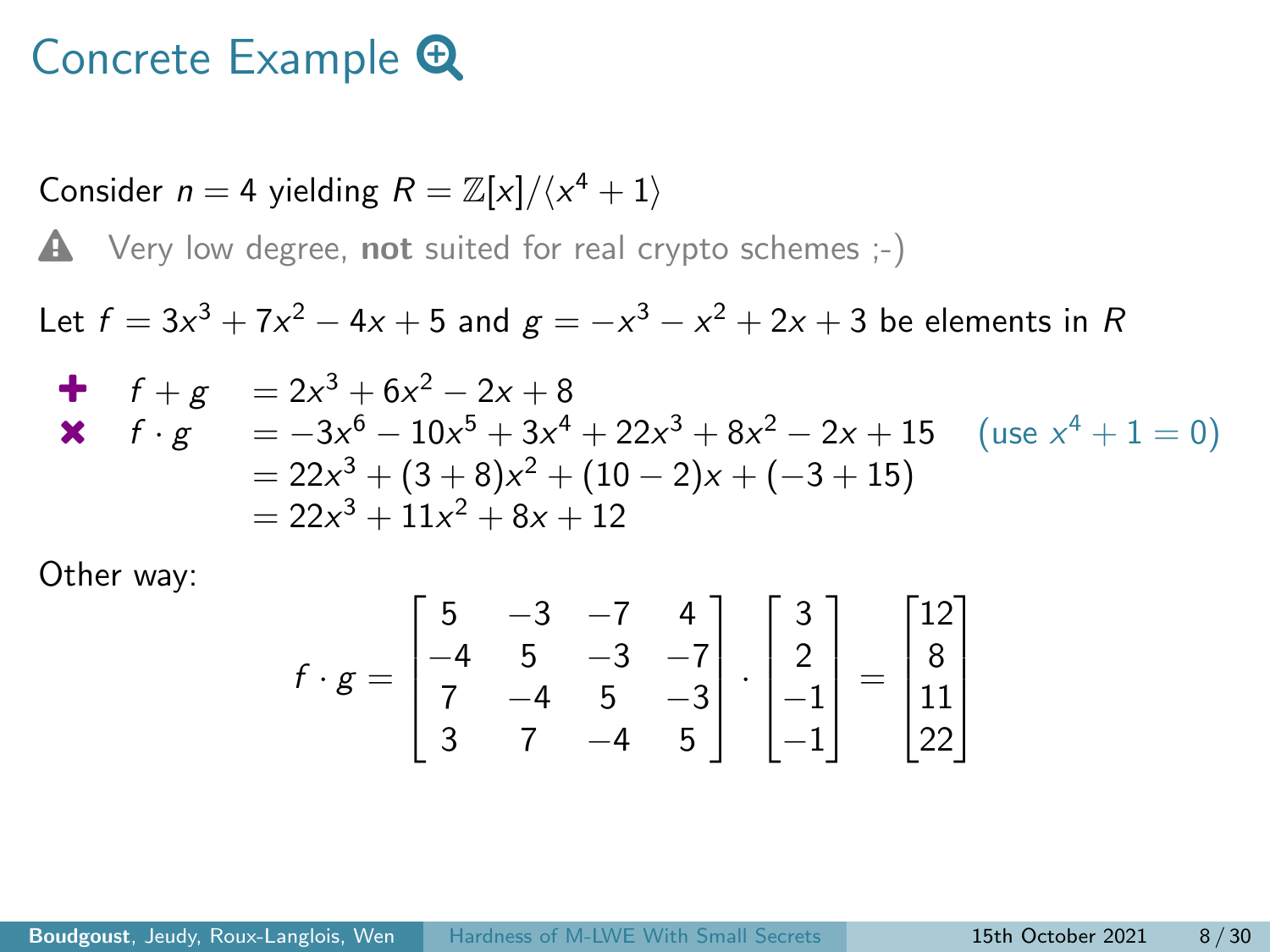#### Concrete Example  $\mathbf \Theta$

Consider  $n = 4$  yielding  $R = \mathbb{Z}[x]/\langle x^4 + 1 \rangle$  $\triangle$  Very low degree, not suited for real crypto schemes  $;-$ ) Let  $f=3x^3+7x^2-4x+5$  and  $g=-x^3-x^2+2x+3$  be elements in  $\cal R$  $f + g = 2x^3 + 6x^2 - 2x + 8$ **≭**  $f \cdot g = -3x^6 - 10x^5 + 3x^4 + 22x^3 + 8x^2 - 2x + 15$  (use  $x^4 + 1 = 0$ )  $= 22x^3 + (3 + 8)x^2 + (10 - 2)x + (-3 + 15)$  $= 22x^3 + 11x^2 + 8x + 12$ 

Other way:

$$
f \cdot g = \begin{bmatrix} 5 & -3 & -7 & 4 \\ -4 & 5 & -3 & -7 \\ 7 & -4 & 5 & -3 \\ 3 & 7 & -4 & 5 \end{bmatrix} \cdot \begin{bmatrix} 3 \\ 2 \\ -1 \\ -1 \end{bmatrix} = \begin{bmatrix} 12 \\ 8 \\ 11 \\ 22 \end{bmatrix}
$$

 $Rot(f)$ ; depends on R and f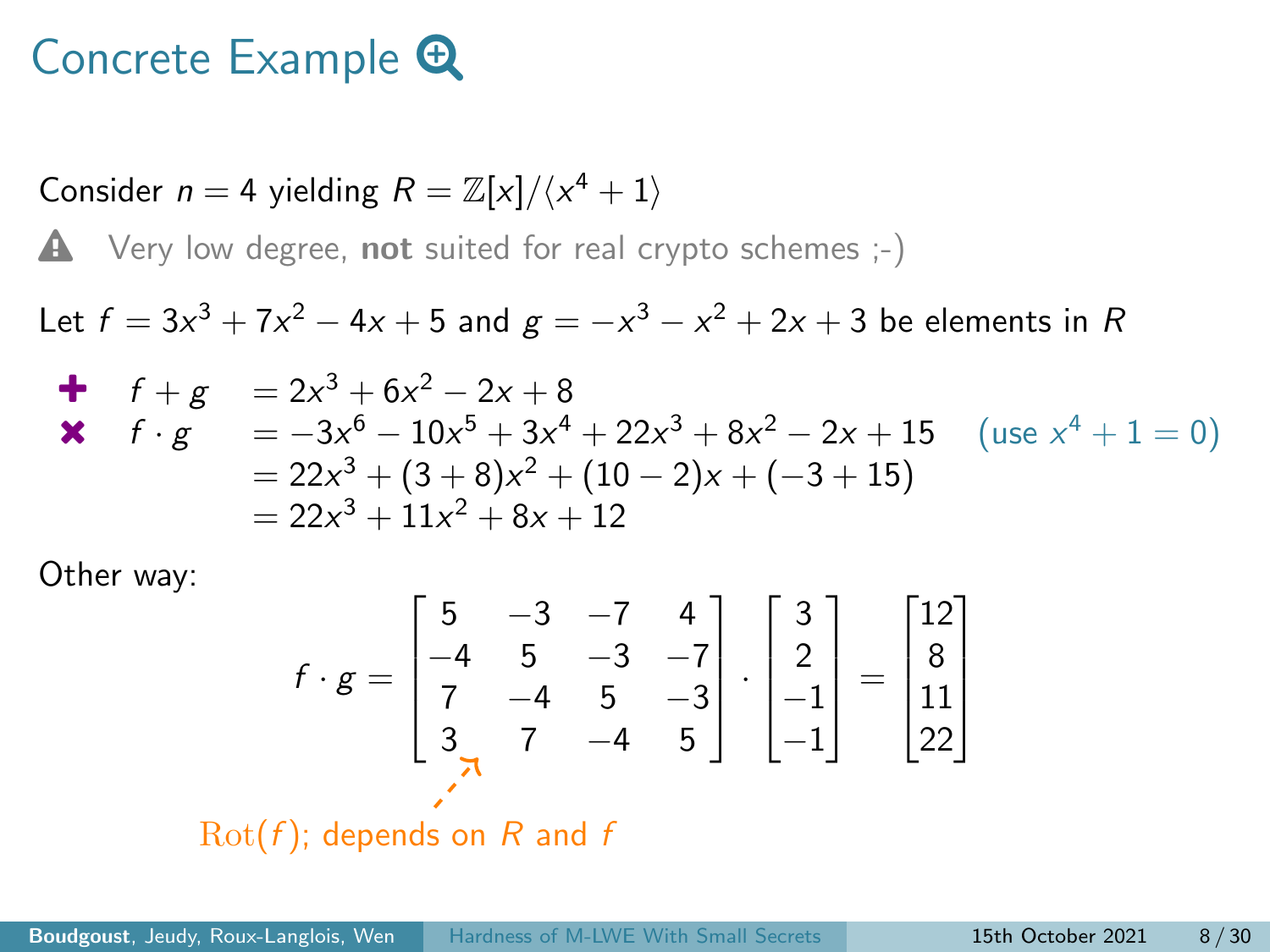Replace  $\mathbb Z$  by R, the ring of integers of some number field K of degree n Set  $R_q = R/qR$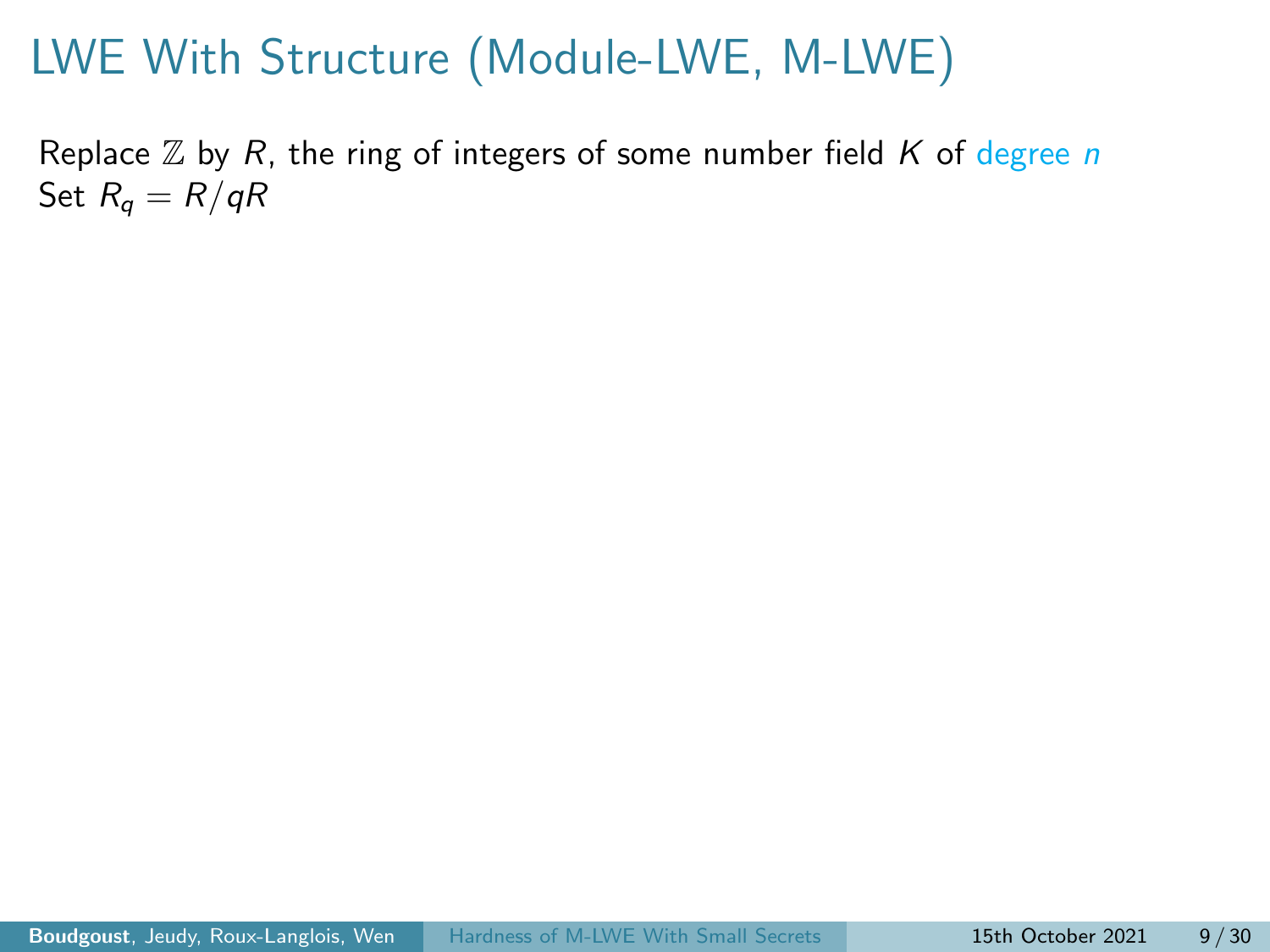Replace  $\mathbb Z$  by R, the ring of integers of some number field K of degree n Set  $R_q = R/qR$ 

Given A  $\sim$  Unif $(R_q^{m\times d})$ , b  $\in R_q^m$ , s  $\sim$  <mark>DistrS</mark> over  $R^d$ , e  $\sim$  DistrE over  $R^m$ 



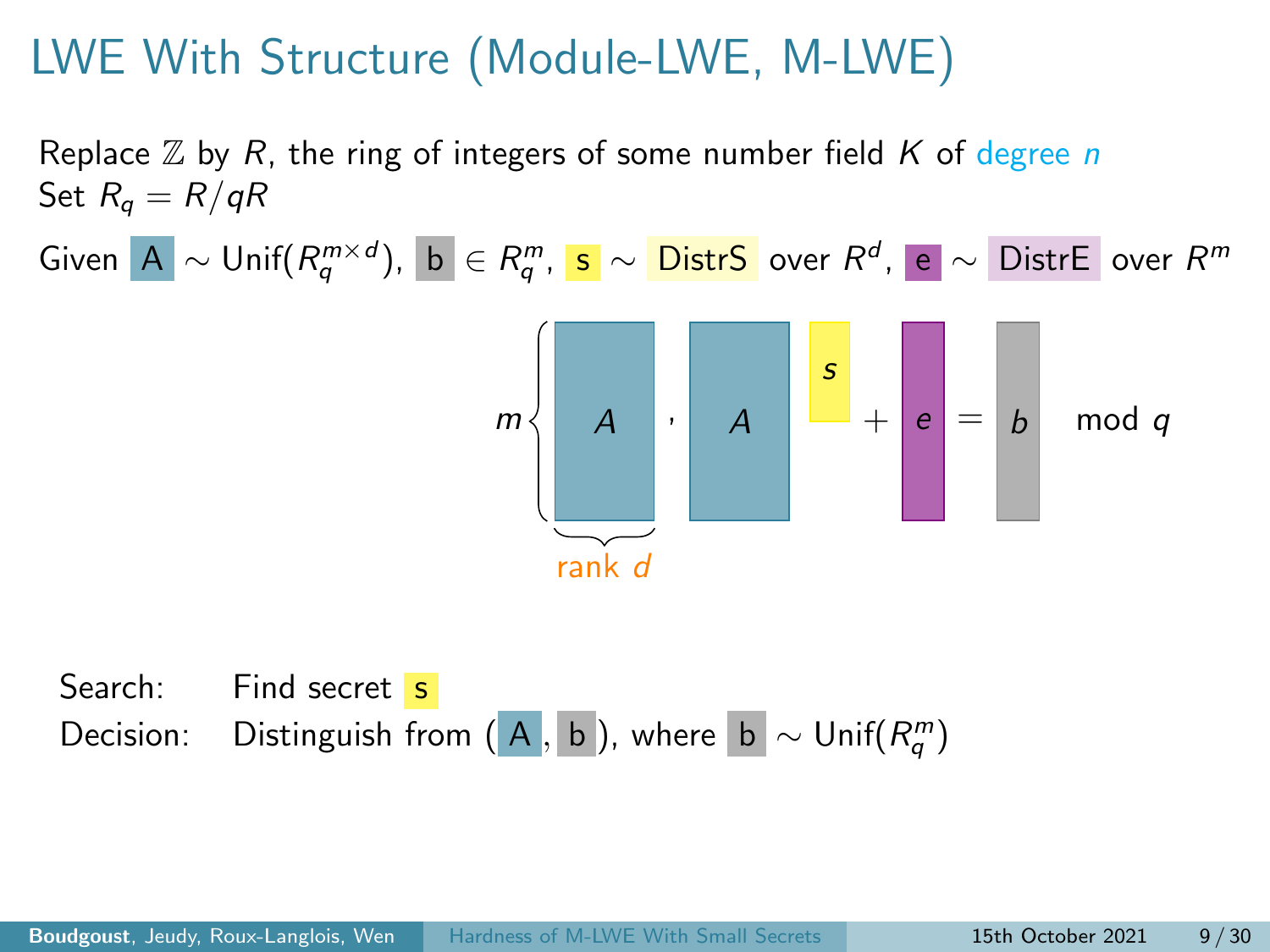Replace  $\mathbb Z$  by R, the ring of integers of some number field K of degree n Set  $R_q = R/qR$ 

Given A  $\sim$  Unif $(R_q^{m\times d})$ , b  $\in R_q^m$ , s  $\sim$  <mark>DistrS</mark> over  $R^d$ , e  $\sim$  DistrE over  $R^m$ 



Search: Find secret s Decision: Distinguish from  $(A, b)$ , where  $b \sim \mathsf{Unif}(R_q^m)$ 

For  $d = 1$ , we call this Ring-LWE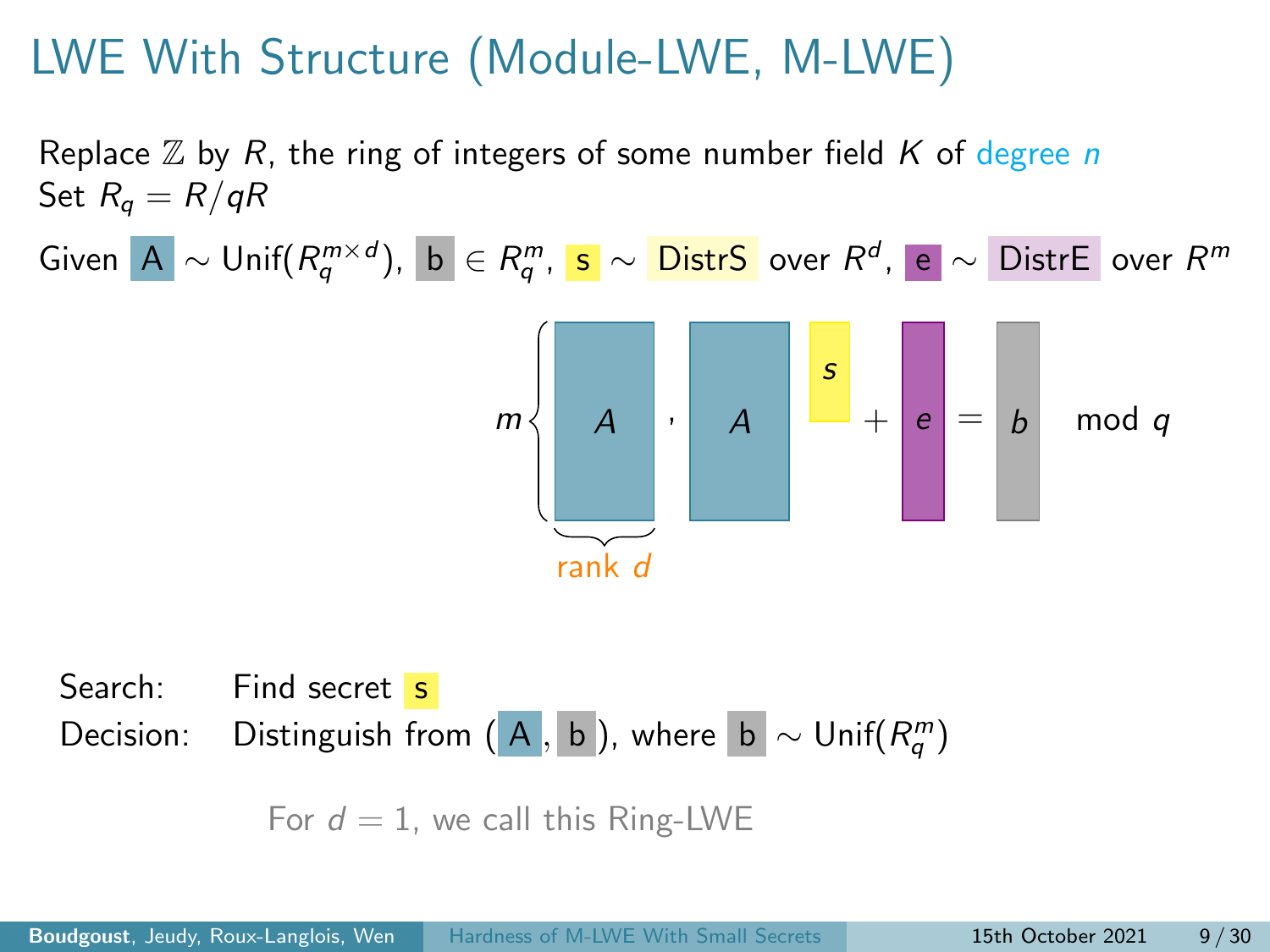Replace  $\mathbb Z$  by R, the ring of integers of some number field K of degree n Set  $R_q = R/qR$ 

Given A  $\sim$  Unif $(R_q^{m\times d})$ , b  $\in R_q^m$ , s  $\sim$  <mark>DistrS</mark> over  $R^d$ , e  $\sim$  DistrE over  $R^m$ 



Search: Find secret s Decision: Distinguish from  $(A, b)$ , where  $b \sim \mathsf{Unif}(R_q^m)$ 

For  $d = 1$ , we call this Ring-LWE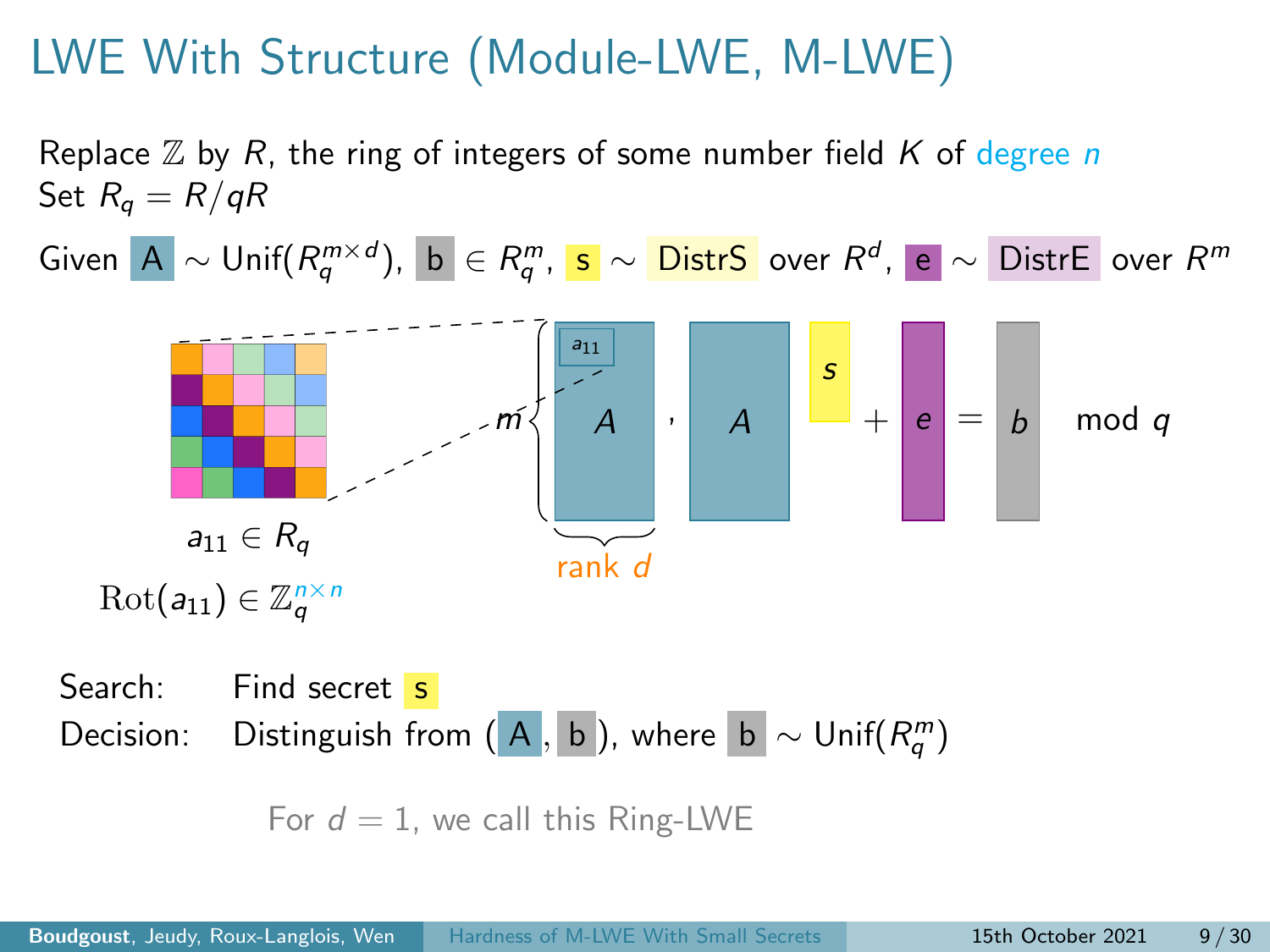#### Importance of Module-LWE

A majority (5 out of 7) of the finalist candidates for the ongoing NIST standardization process are based on *lattice* problems.

Several among them (3 out of 5) are based on (variants of) Module-LWE.

#### Public Key Encryption  $\blacksquare$

- Crystals-Kyber: Module-LWE
- Saber: Module-LWR (deterministic variant)

Digital Signature

Crystals-Dilithium: Module-LWE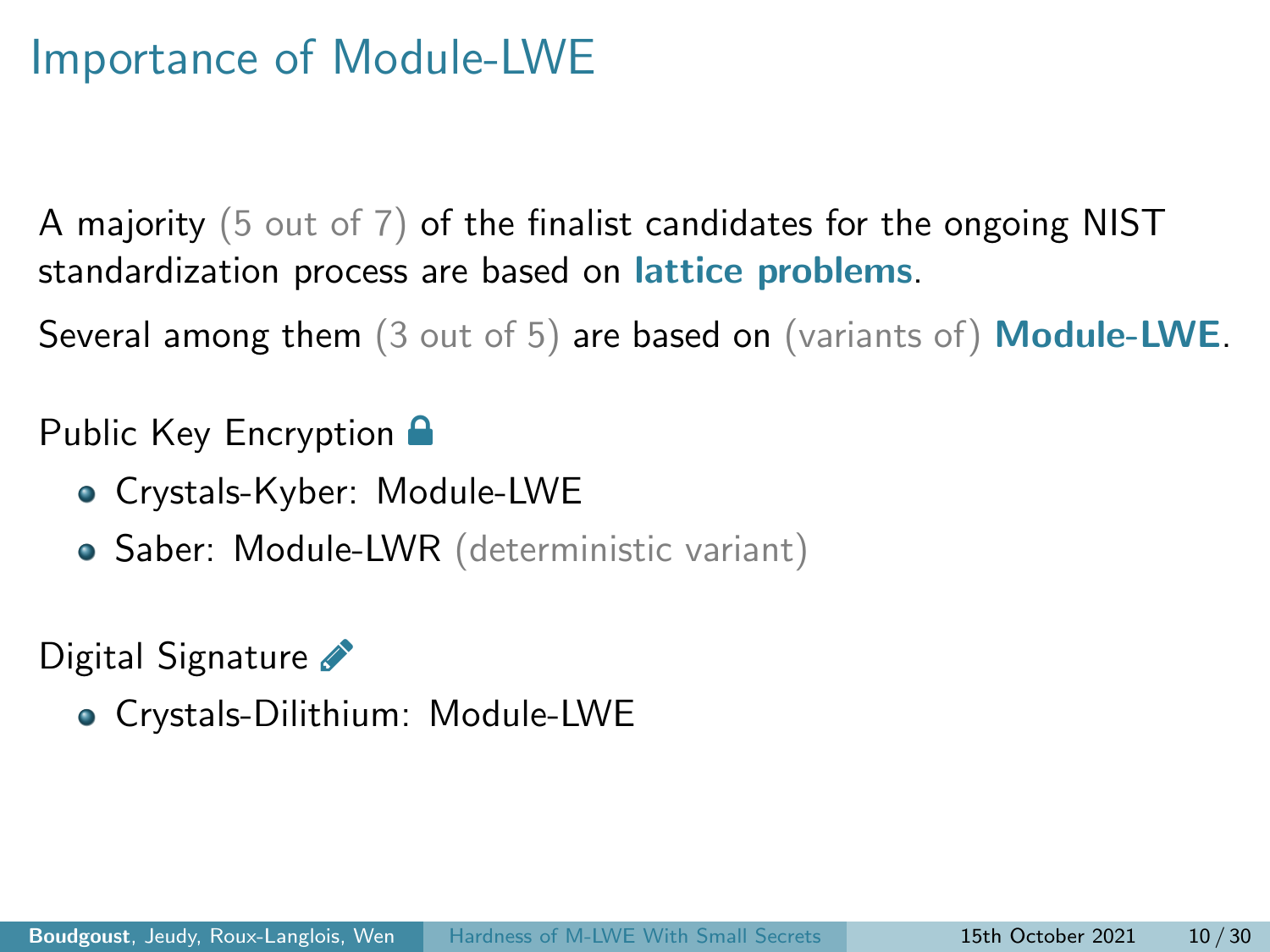#### <span id="page-30-0"></span>**Overview**

#### 1 [\(Module\) Learning With Errors](#page-10-0)



5 [Future Works & Open Questions](#page-63-0)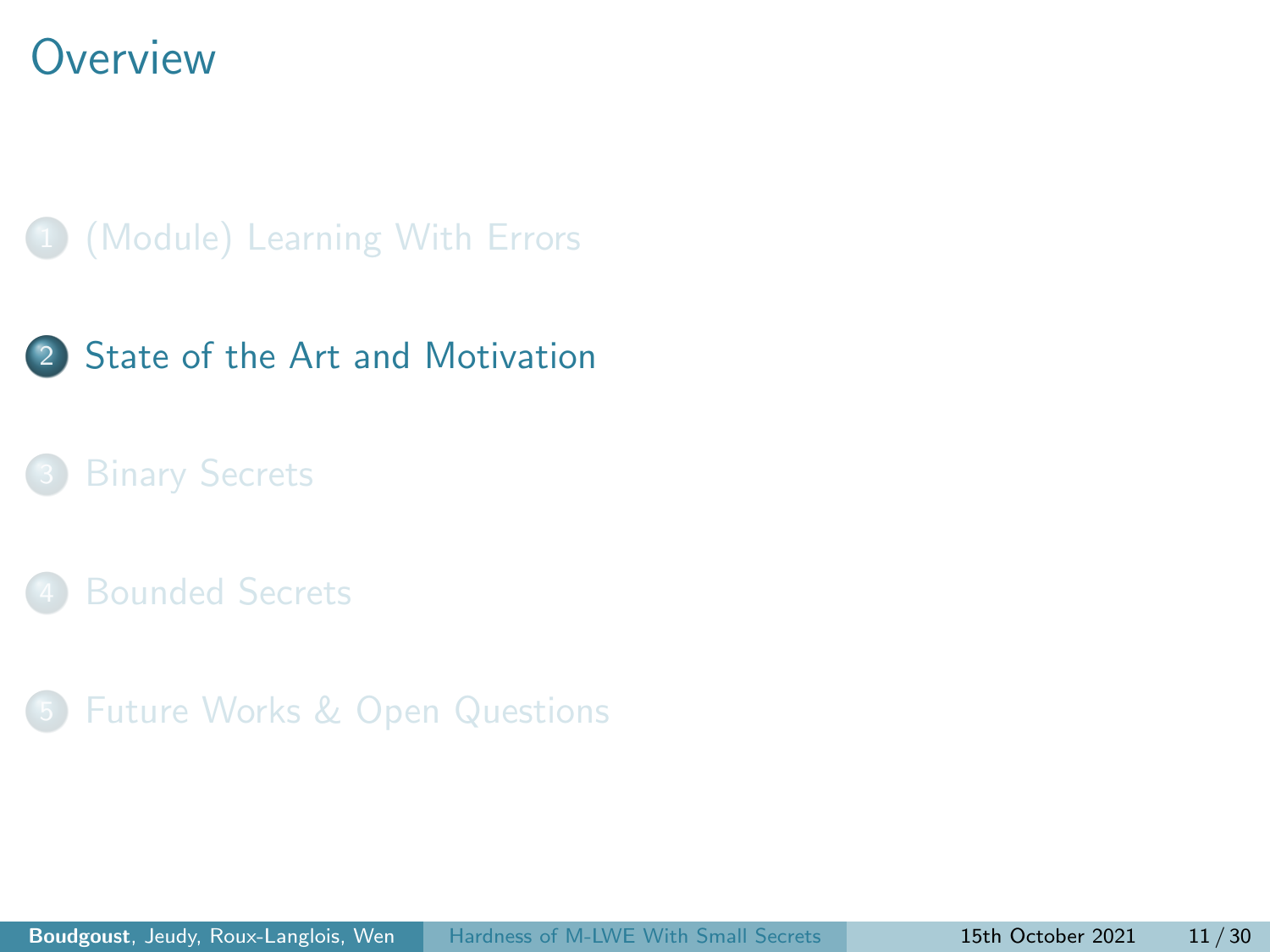## Motivation: Theory

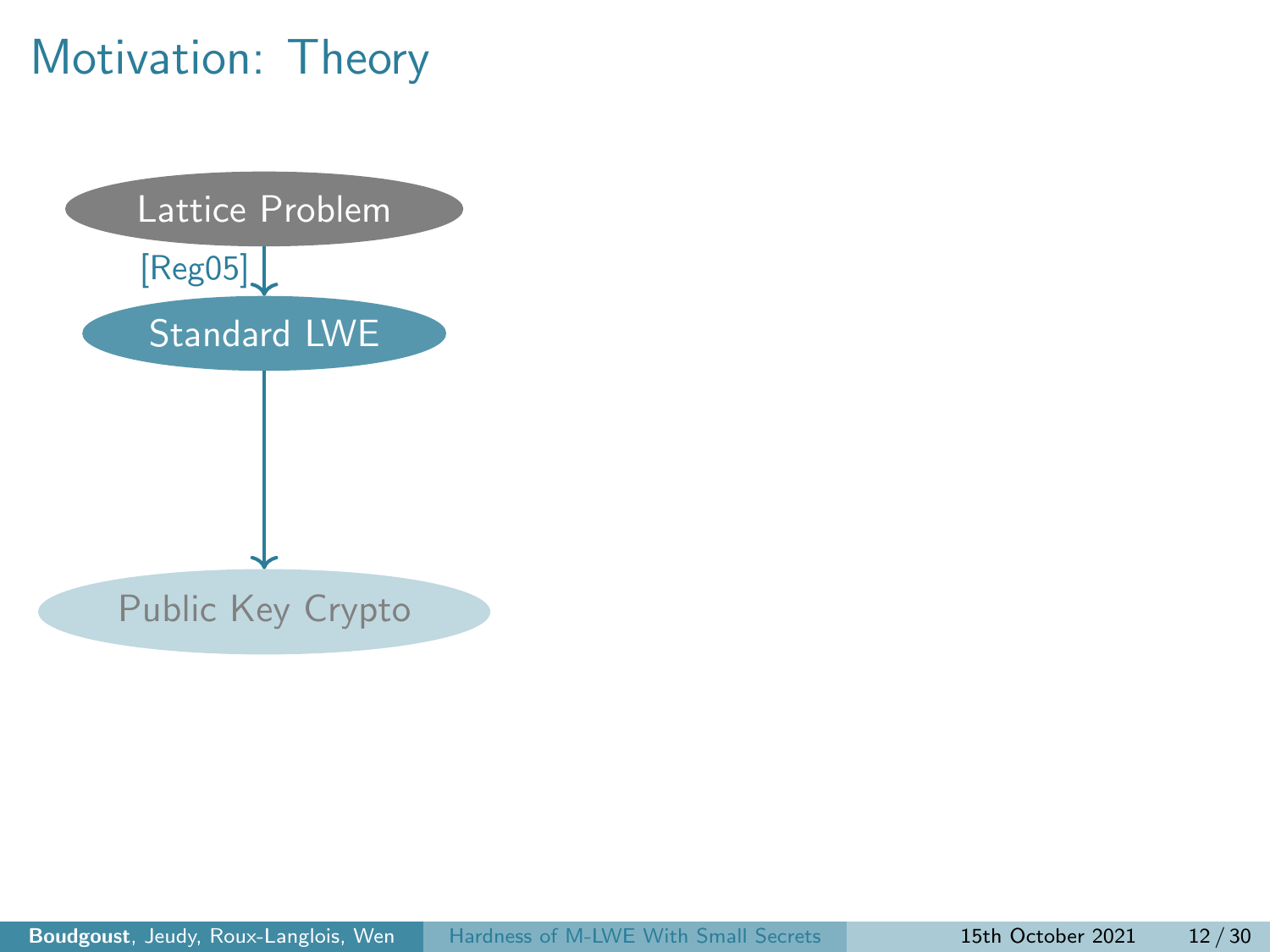## Motivation: Theory

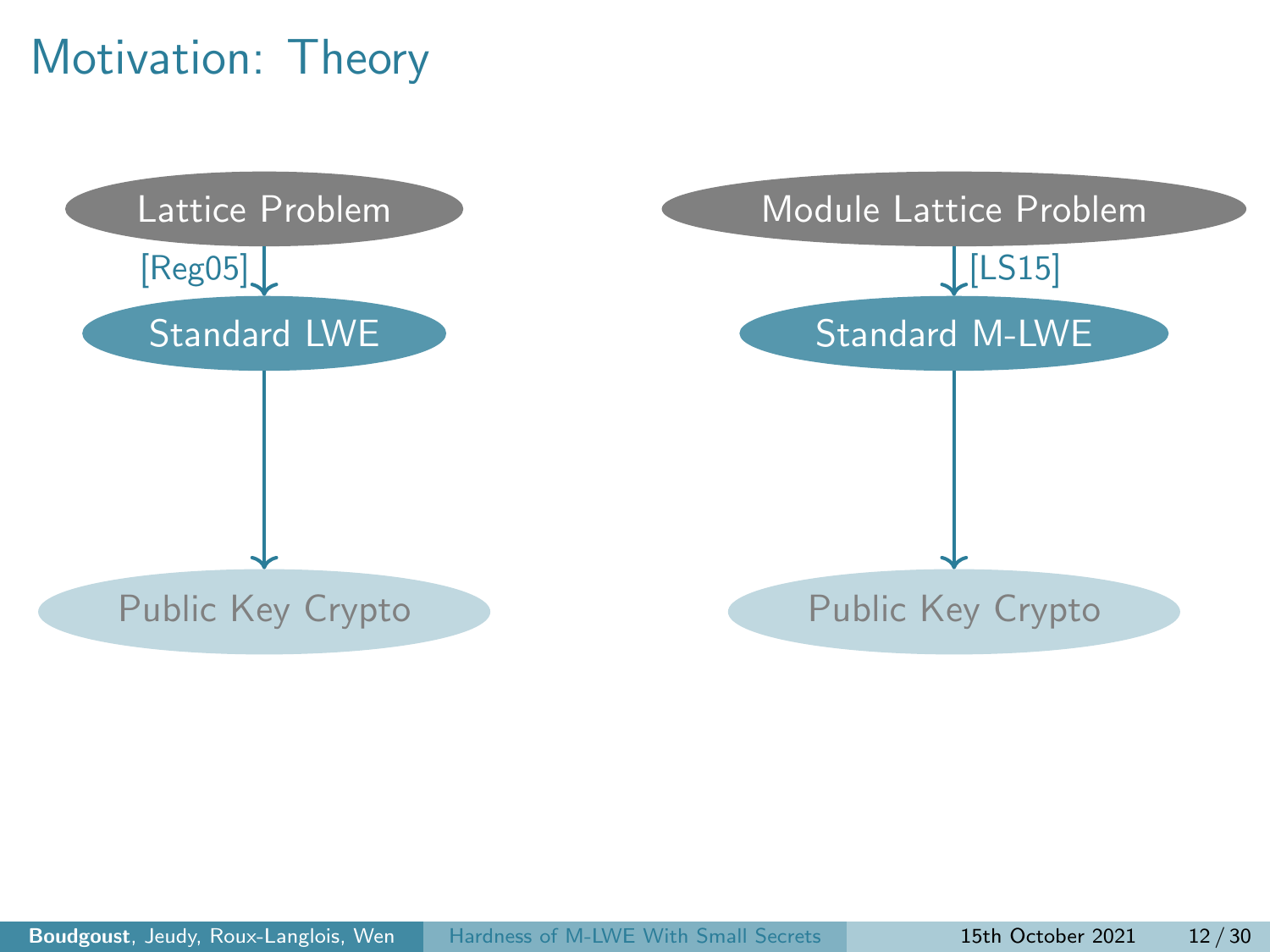### Motivation: Theory vs. Praxis



- **•** Efficiency
- Functionality (e.g., Fully Homomorphic Encryption)
- Proof Technique (e.g., Modulus-Rank Switching)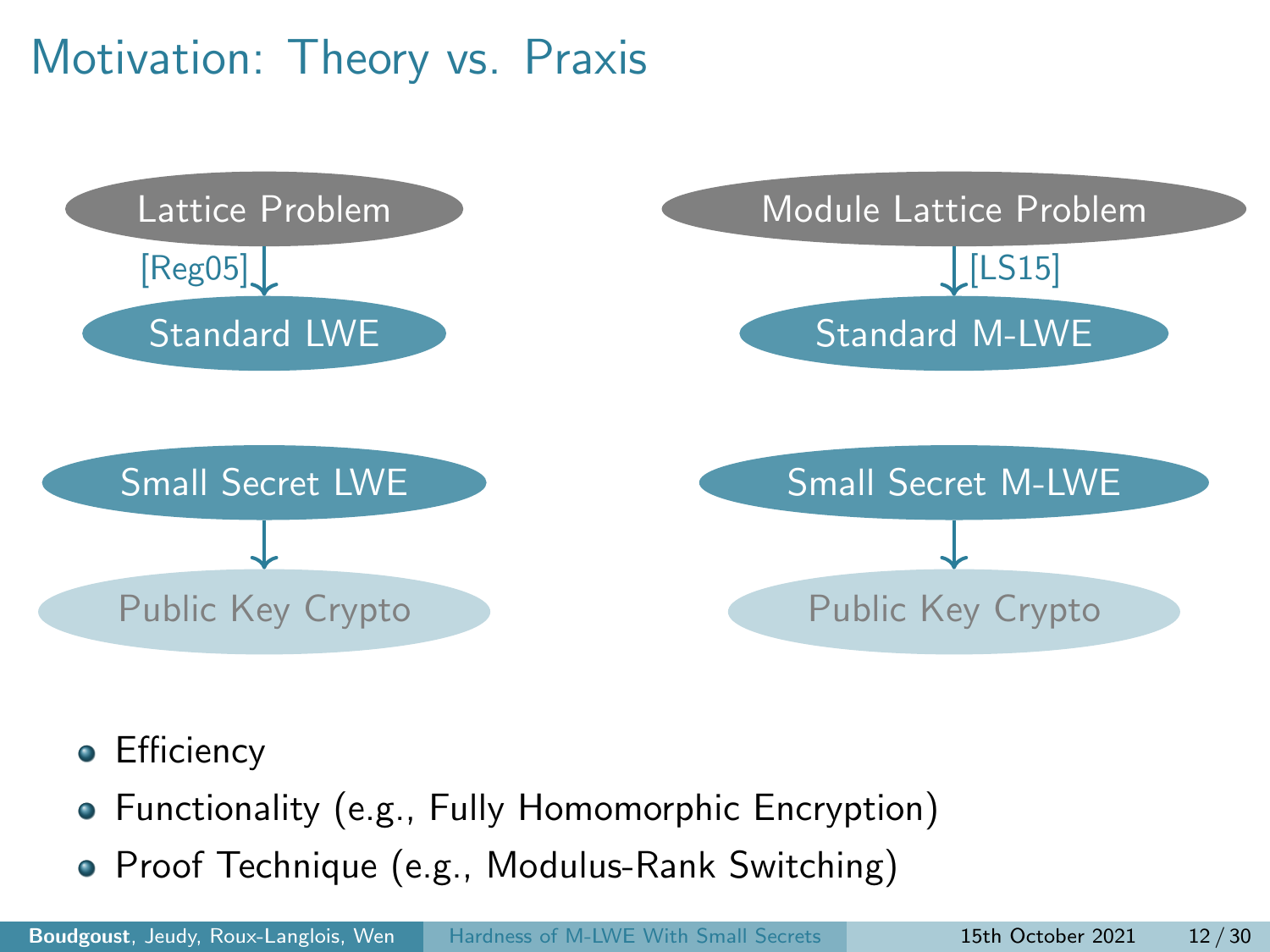### Motivation: Theory vs. Praxis



- **•** Efficiency
- Functionality (e.g., Fully Homomorphic Encryption)
- Proof Technique (e.g., Modulus-Rank Switching)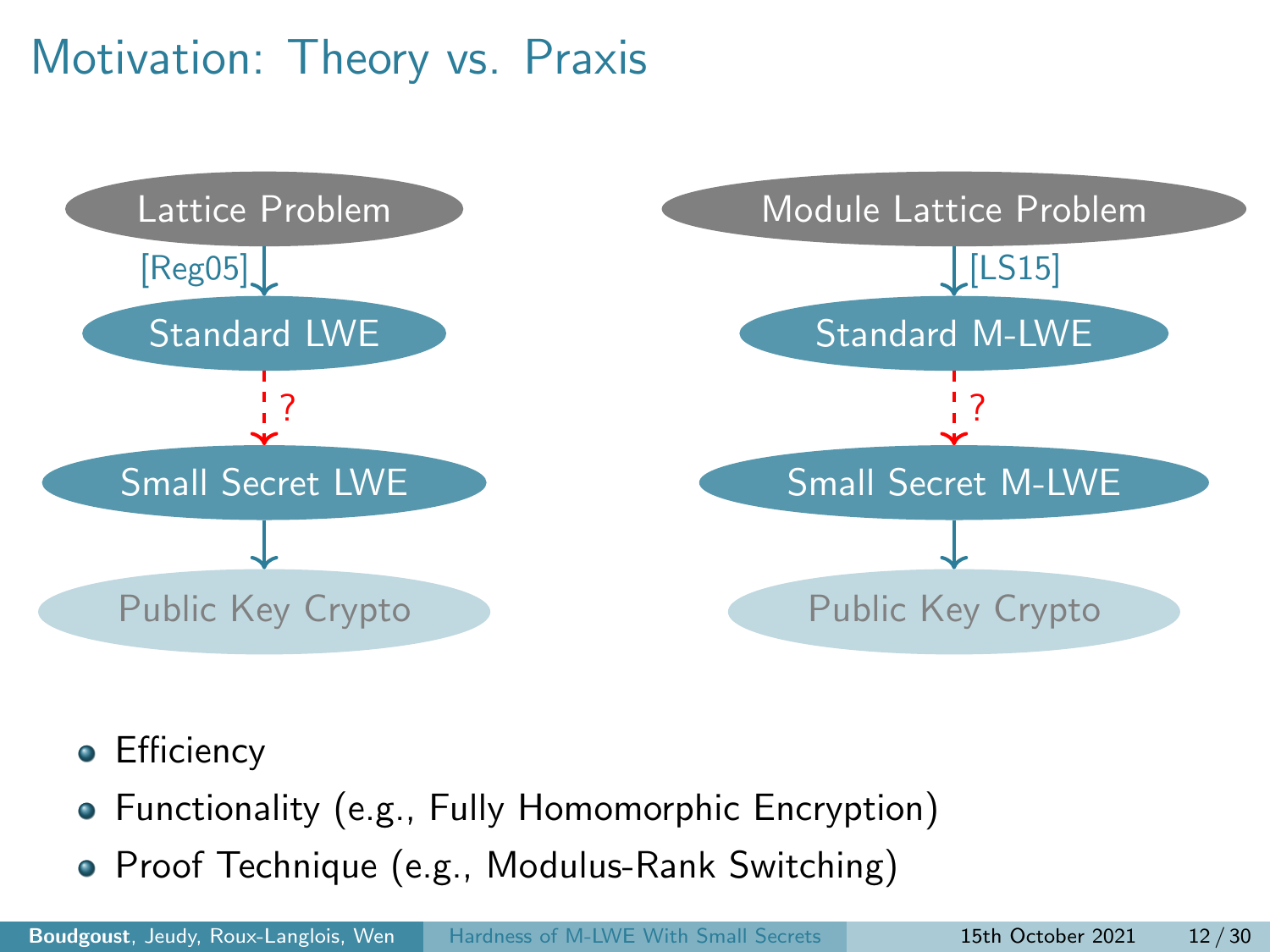# Hardness of (Module-)LWE with small secrets

| Variant                | I WE                         | Module-LWE |
|------------------------|------------------------------|------------|
| Hermite-Normal-Form    | ACPS09                       | ACPS09     |
| Binary secret          | <b>GKPV10</b>                |            |
|                        | $[BLP+13]$                   |            |
|                        | Mic18                        |            |
| $\eta$ -bounded secret | Generalization of $[BLP+13]$ |            |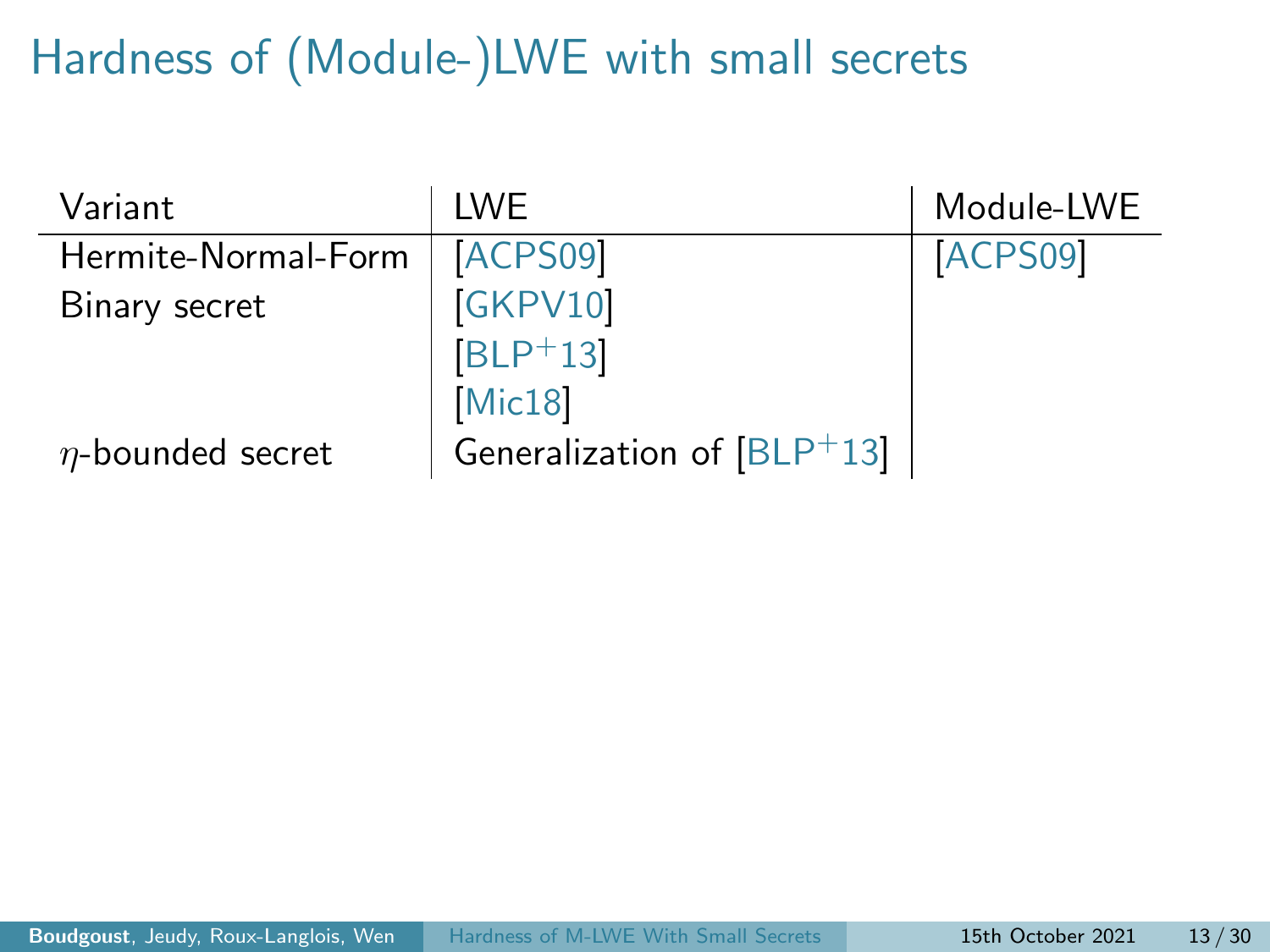# Hardness of (Module-)LWE with small secrets

| Variant                | <b>IWE</b>                   | Module-LWE |
|------------------------|------------------------------|------------|
| Hermite-Normal-Form    | ACPS09                       | ACPS09     |
| Binary secret          | [GKPV10]                     |            |
|                        | $[BLP+13]$                   |            |
|                        | Mic18                        |            |
| $\eta$ -bounded secret | Generalization of $[BLP+13]$ |            |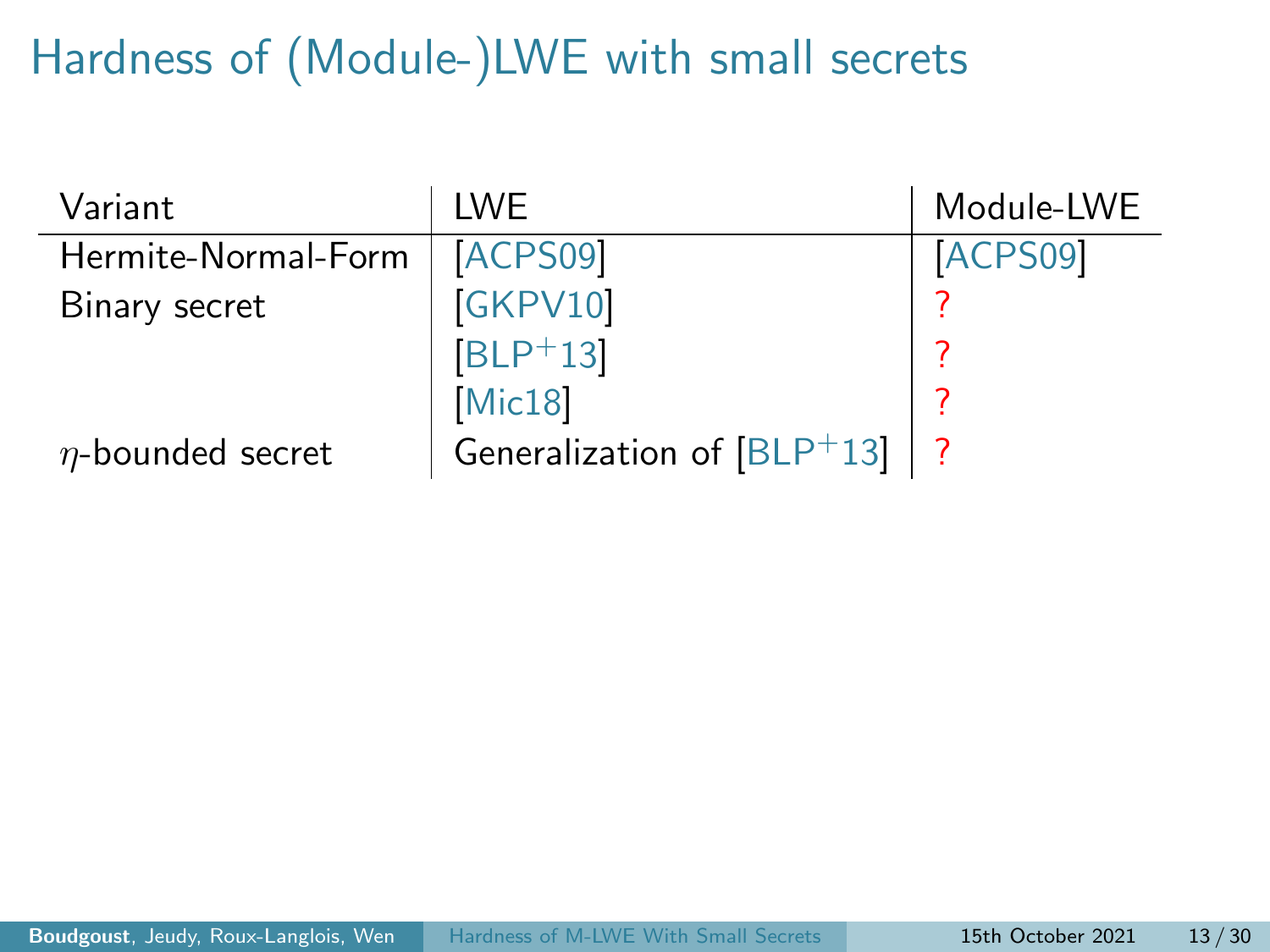# Hardness of (Module-)LWE with small secrets

| Variant                | I WE                         | Module-LWE |
|------------------------|------------------------------|------------|
| Hermite-Normal-Form    | ACPS09                       | ACPS09     |
| Binary secret          | [GKPV10]                     |            |
|                        | $[BLP+13]$                   |            |
|                        | Mic18                        |            |
| $\eta$ -bounded secret | Generalization of $[BLP+13]$ | 3          |

Our Contributions:

- Extending and Improving [\[GKPV10\]](#page-69-0) to M-LWE [\[BJRW20\]](#page-68-1)
- 2 Extending [\[BLP](#page-69-1)+13] to M-LWE [\[BJRW21\]](#page-69-2)
- 3 Generalizing both proofs [\[Bou21\]](#page-69-3) (not public yet)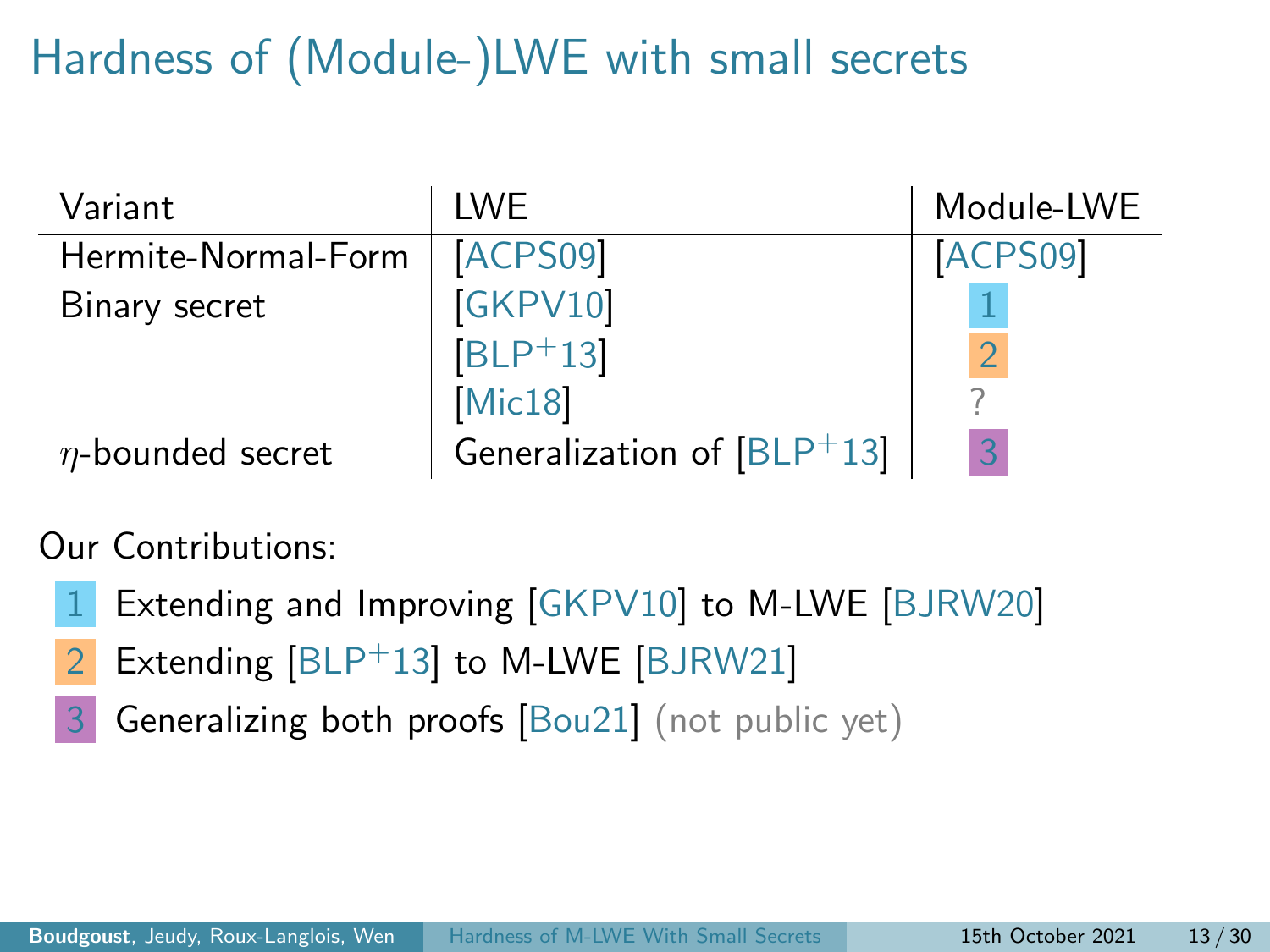Our main result [<ia.cr/2020/1020>] & [<ia.cr/2021/265>]

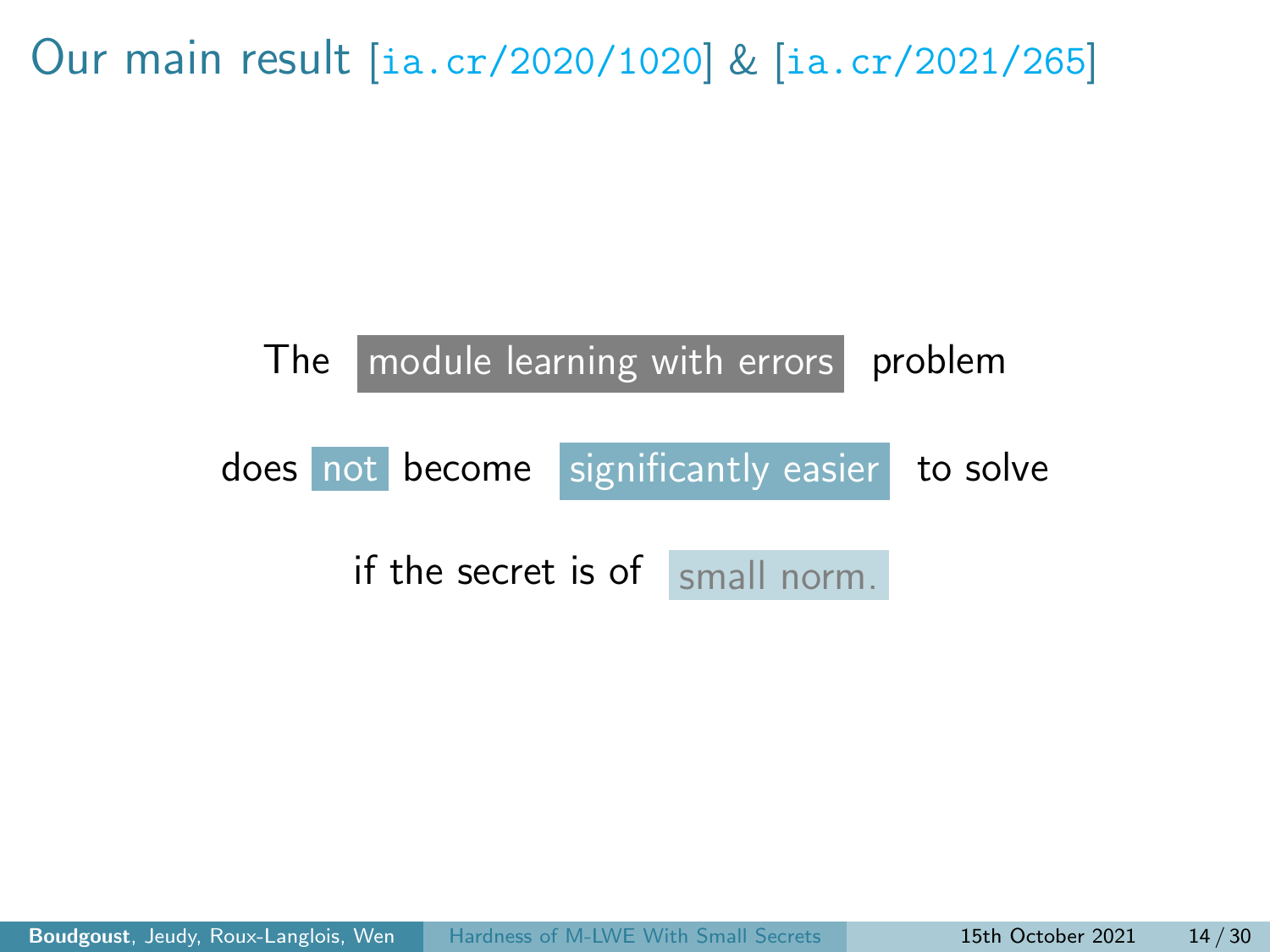#### <span id="page-39-0"></span>**Overview**

- 1 [\(Module\) Learning With Errors](#page-10-0)
- [State of the Art and Motivation](#page-30-0)
- 3 [Binary Secrets](#page-39-0)
- 
- 5 [Future Works & Open Questions](#page-63-0)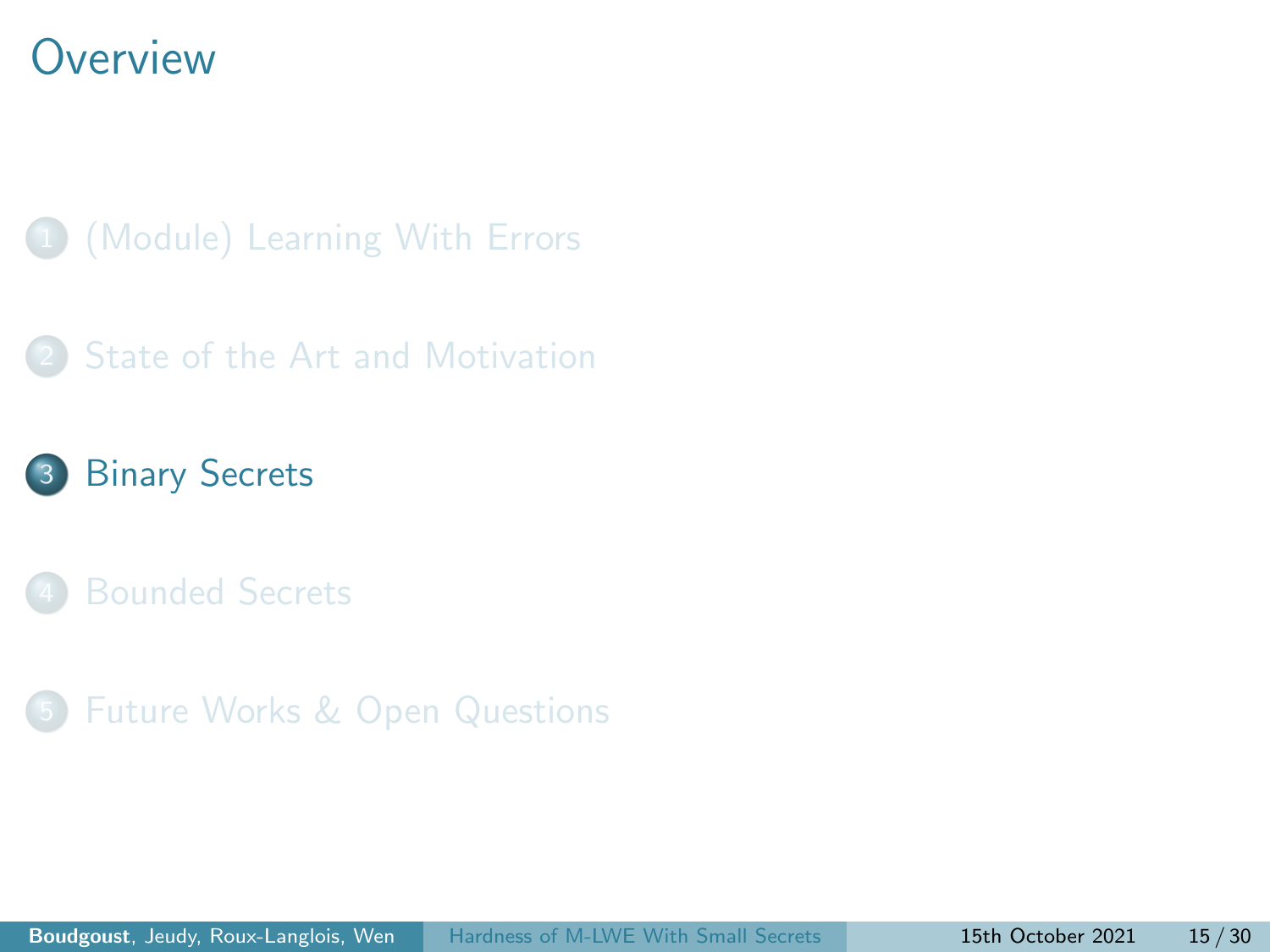### Hardness of binary Module-LWE (Cyclotomics)

 $\text{Module-}$   $\text{LWE} \rightarrow \text{bin-}$ Module-LWE modulus q modulus q

secret  $s'$  mod  $q$ Gaussian width  $\alpha$  Gaussian width  $\beta$ rank k rank d

ring degree *n* ring degree *n* secret s mod 2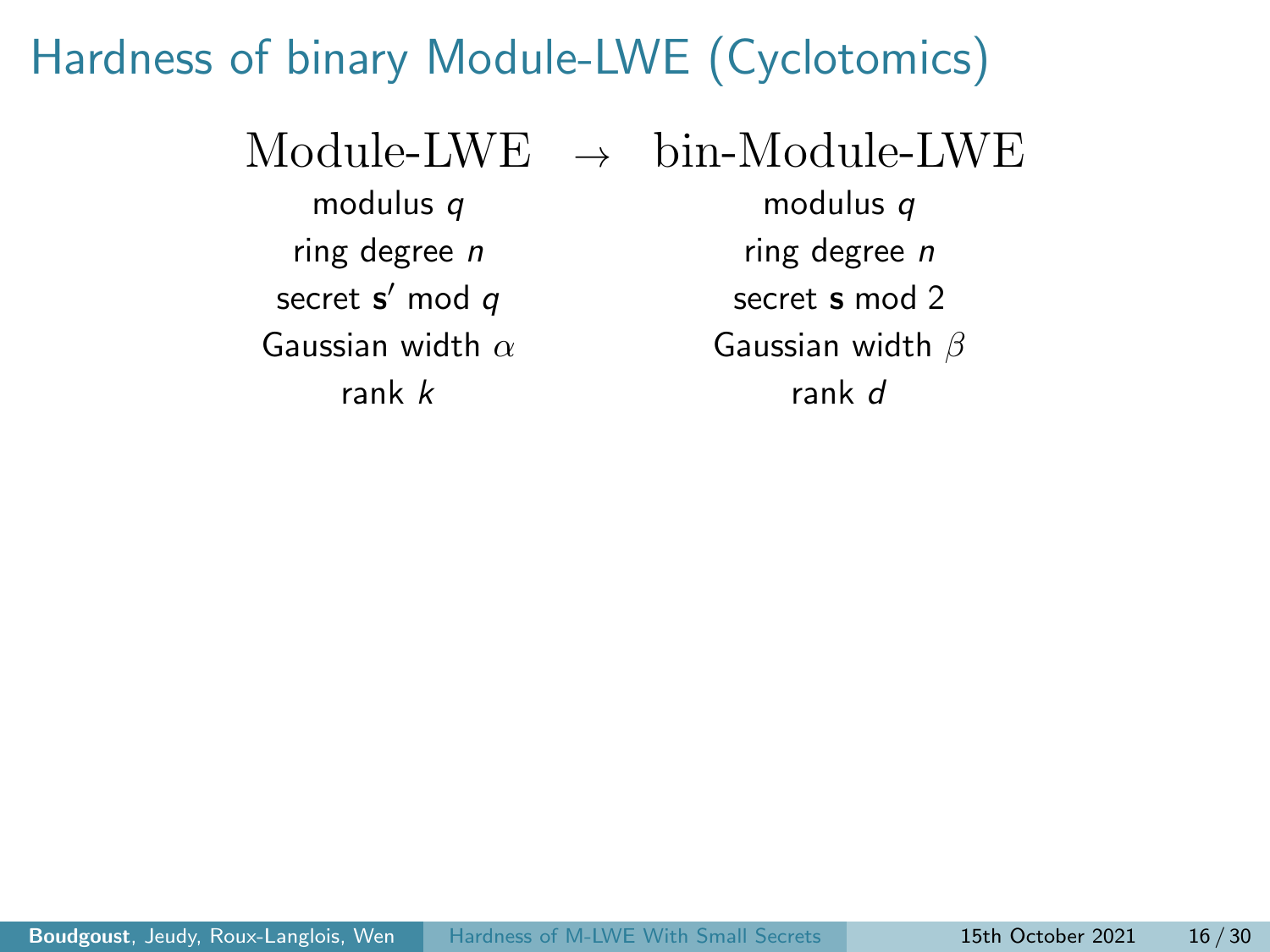## Hardness of binary Module-LWE (Cyclotomics)

|                         | $Module-LWE \rightarrow bin-Module-LWE$ |
|-------------------------|-----------------------------------------|
| modulus q               | modulus $q$                             |
| ring degree $n$         | ring degree $n$                         |
| secret $s'$ mod $q$     | secret s mod 2                          |
| Gaussian width $\alpha$ | Gaussian width $\beta$                  |
| rank $k$                | rank d                                  |

| Property                   | Contribution 1           | Contribution                     |
|----------------------------|--------------------------|----------------------------------|
| LWE analogue               | GKPV10 using RD*         | $ BLP+13 $                       |
| minimal rank d             | k $log_2 q + O(log_2 n)$ | $2k \log_2 q + \omega(\log_2 n)$ |
| noise ratio $\beta/\alpha$ | $O(\sqrt{mn^2d})$        | $O(n^2\sqrt{d})$                 |
| conditions on $q$          | prime                    | number-theoretic restrictions    |
| decision/search            | search                   | decision                         |

<sup>∗</sup>R´enyi Divergence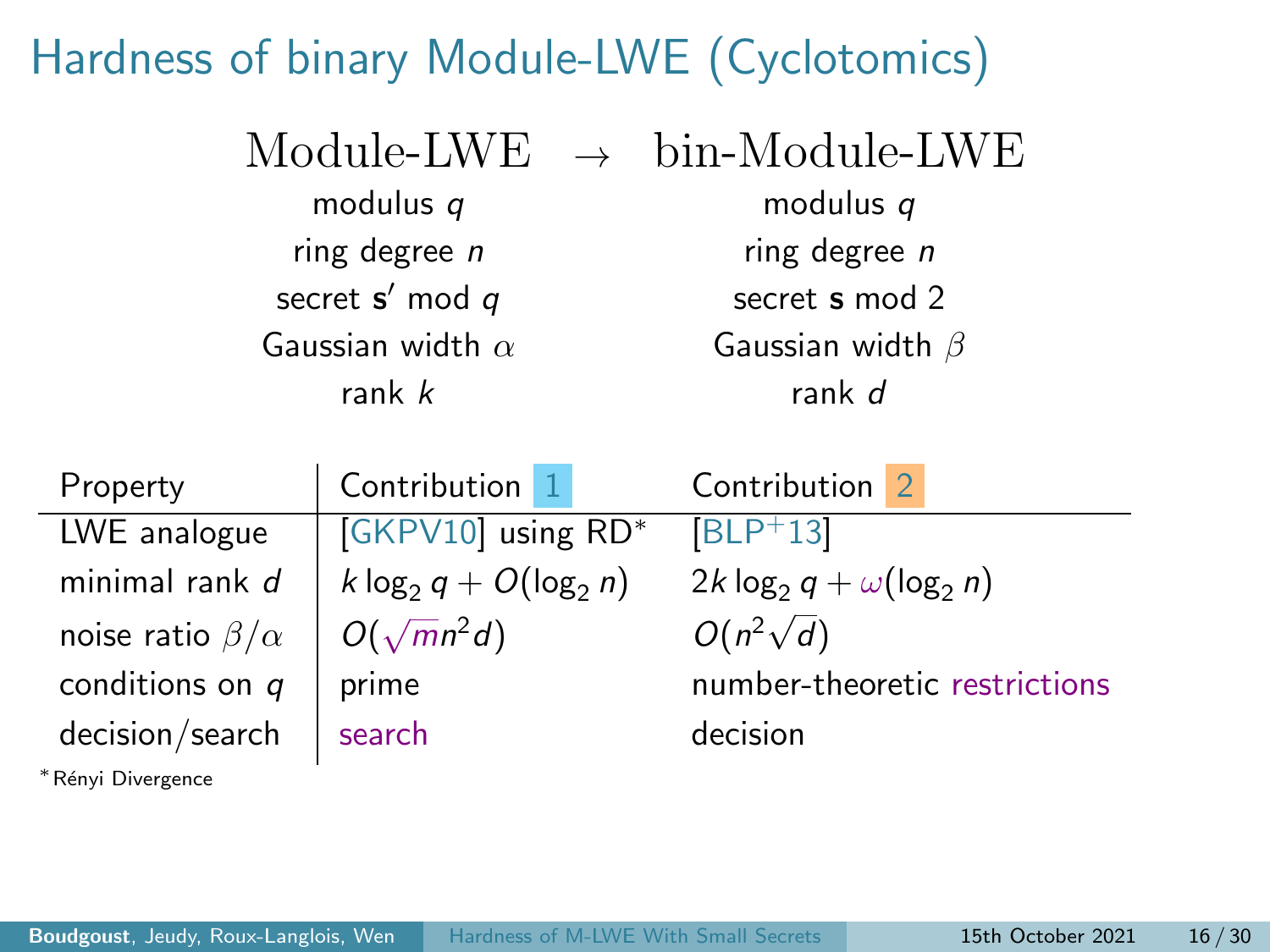## Hardness of binary Module-LWE (Cyclotomics)

|                         | $Module-LWE \rightarrow bin-Module-LWE$ |
|-------------------------|-----------------------------------------|
| modulus $q$             | modulus $q$                             |
| ring degree $n$         | ring degree $n$                         |
| secret $s'$ mod $q$     | secret s mod 2                          |
| Gaussian width $\alpha$ | Gaussian width $\beta$                  |
| rank $k$                | rank d                                  |

| Property                   | Contribution 1           | Contribution                     |
|----------------------------|--------------------------|----------------------------------|
| LWE analogue               | GKPV10 using RD*         | $[BLP+13]$                       |
| minimal rank d             | k $log_2 q + O(log_2 n)$ | $2k \log_2 q + \omega(\log_2 n)$ |
| noise ratio $\beta/\alpha$ | $O(\sqrt{m}n^2d)$        | $O(n^2\sqrt{d})$                 |
| conditions on $q$          | prime                    | number-theoretic restrictions    |
| decision/search            | search                   | decision                         |

<sup>∗</sup>R´enyi Divergence

#### $\Rightarrow$  both proofs have their (dis)advantages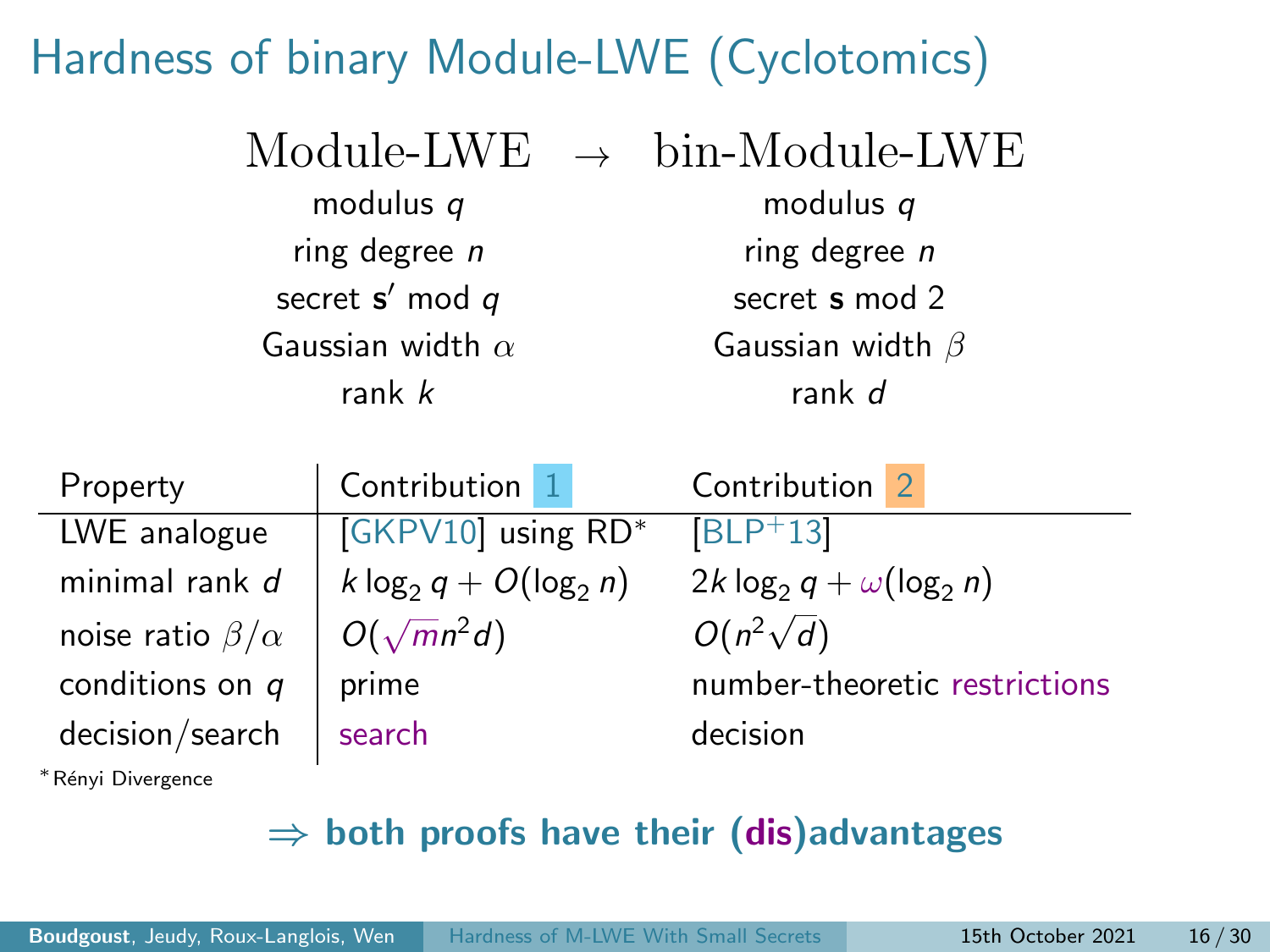

Tikz-Credits to Corentin

Boudgoust, Jeudy, Roux-Langlois, Wen [Hardness of M-LWE With Small Secrets](#page-0-0) 15th October 2021 17 / 30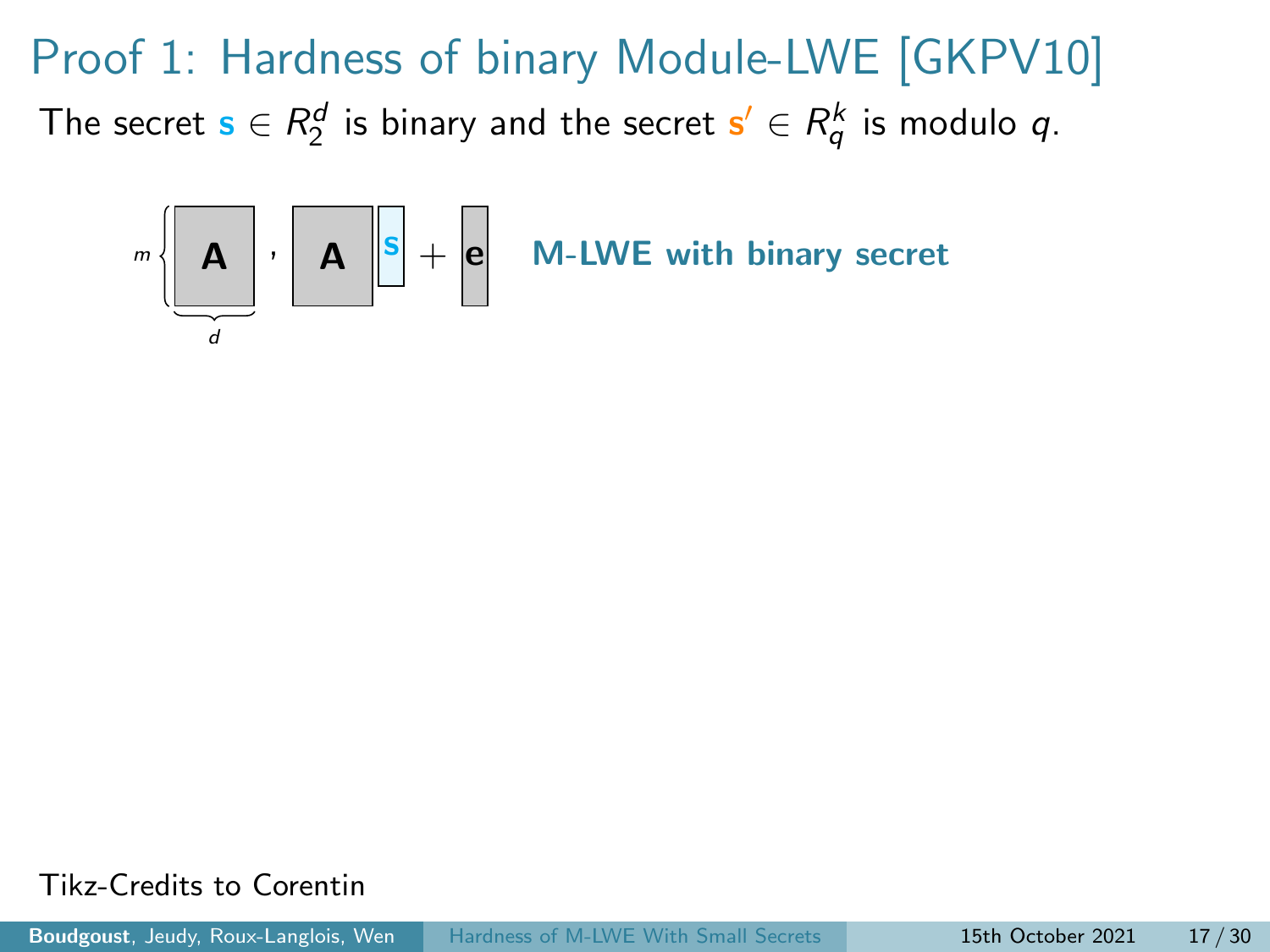Proof 1: Hardness of binary Module-LWE [\[GKPV10\]](#page-69-0) The secret  $\mathbf{s} \in R_2^d$  is binary and the secret  $\mathbf{s}' \in R_q^k$  is modulo  $q$ .

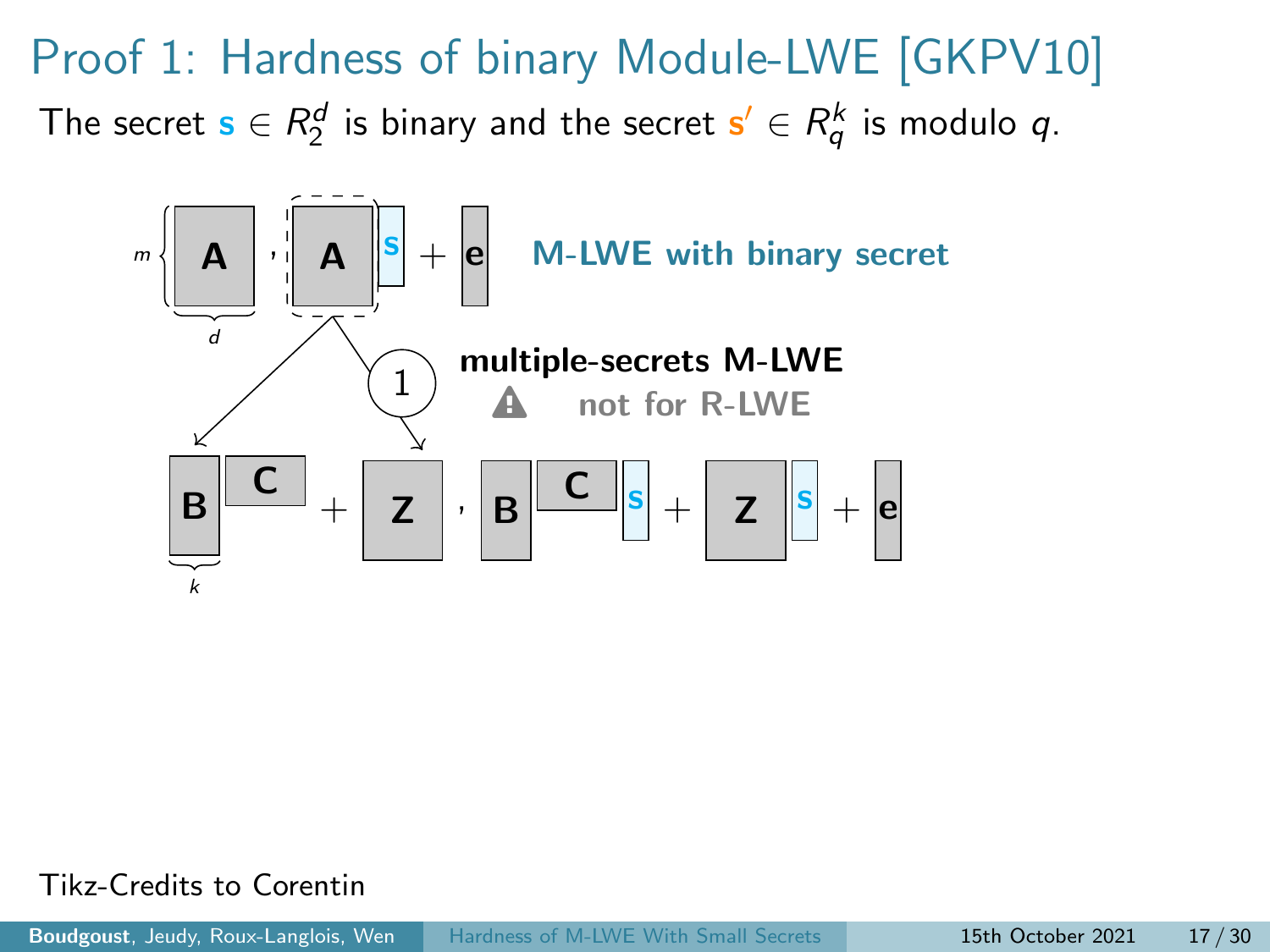Proof 1: Hardness of binary Module-LWE [\[GKPV10\]](#page-69-0) The secret  $\mathbf{s} \in R_2^d$  is binary and the secret  $\mathbf{s}' \in R_q^k$  is modulo  $q$ .

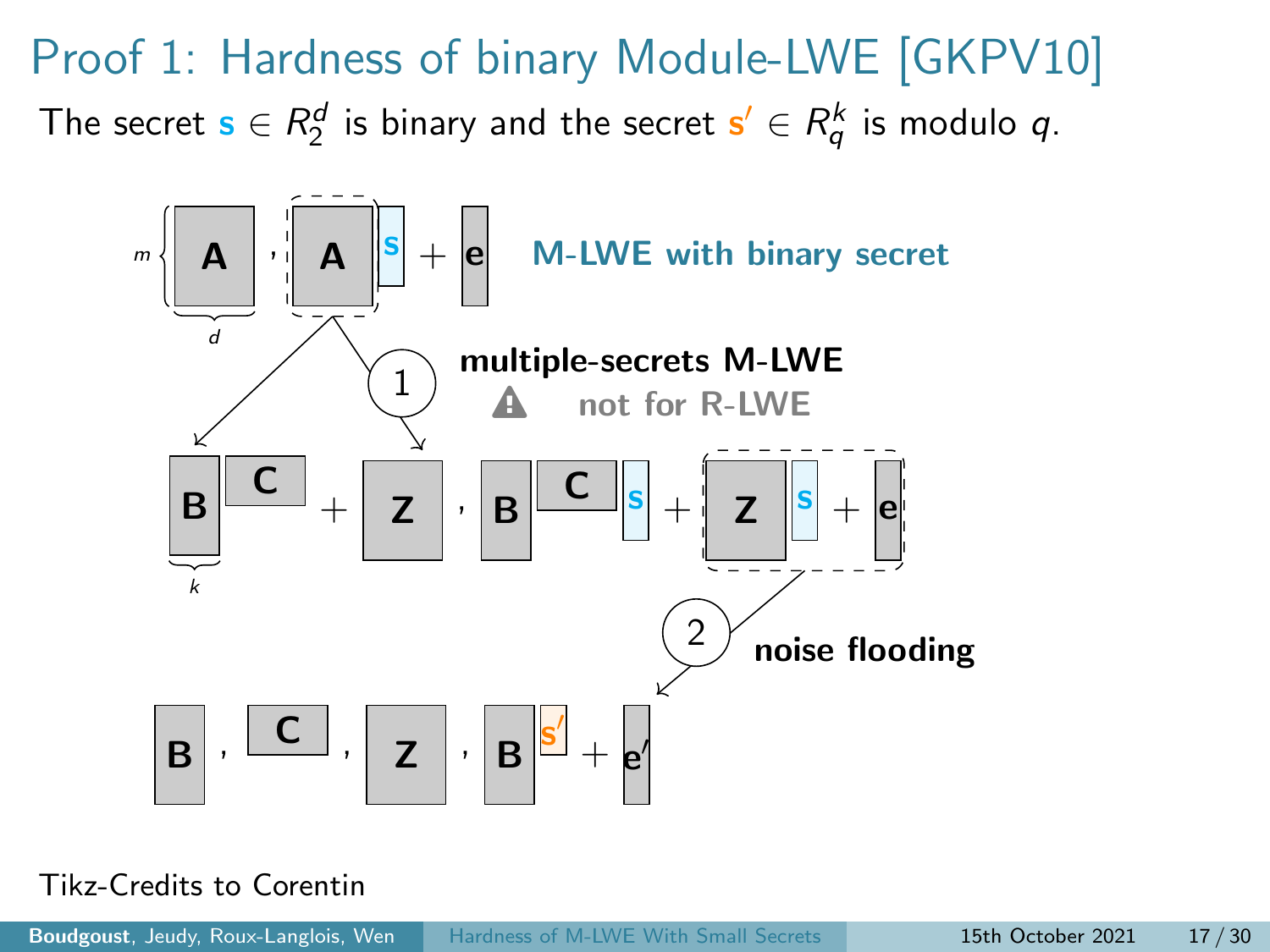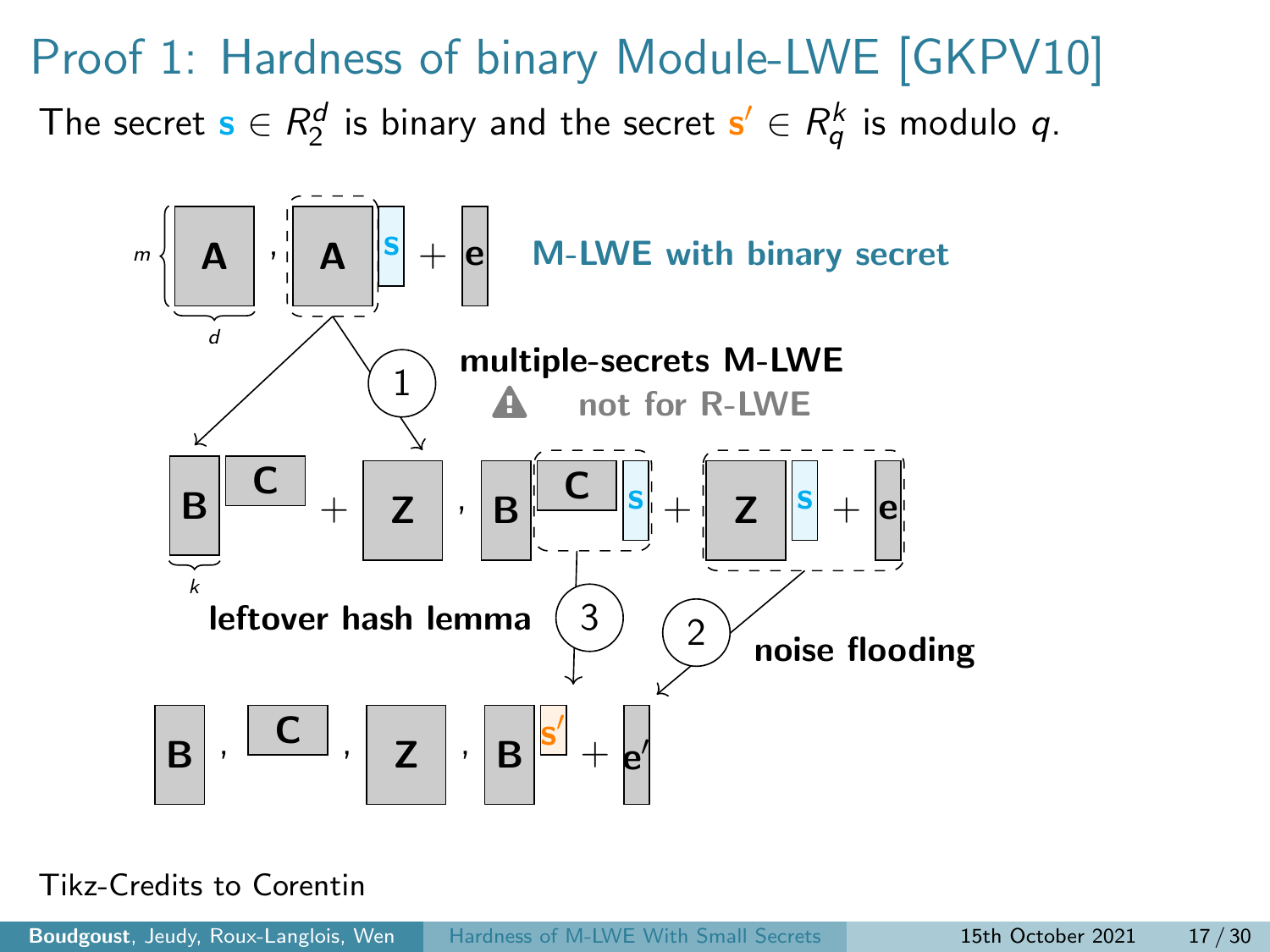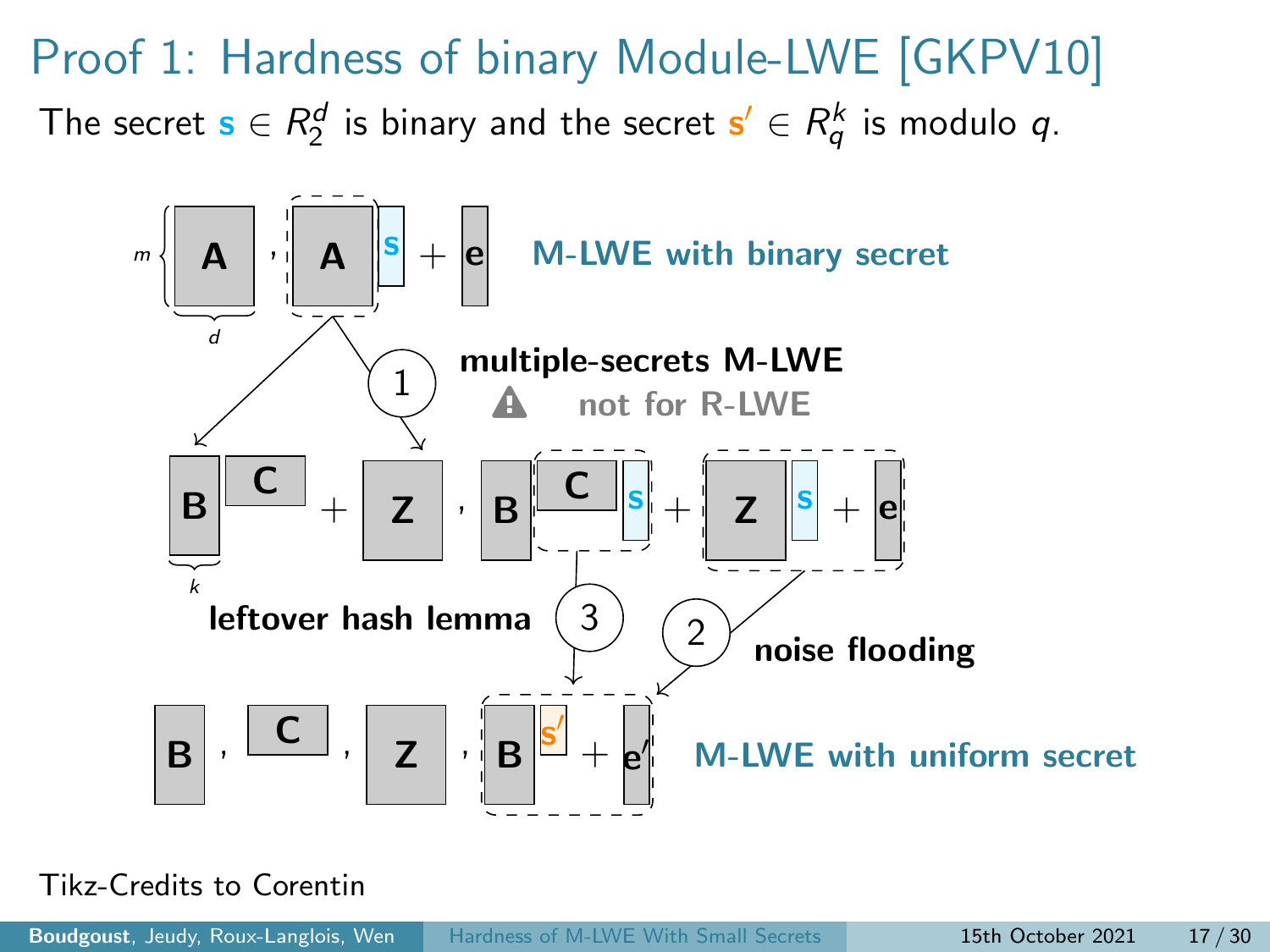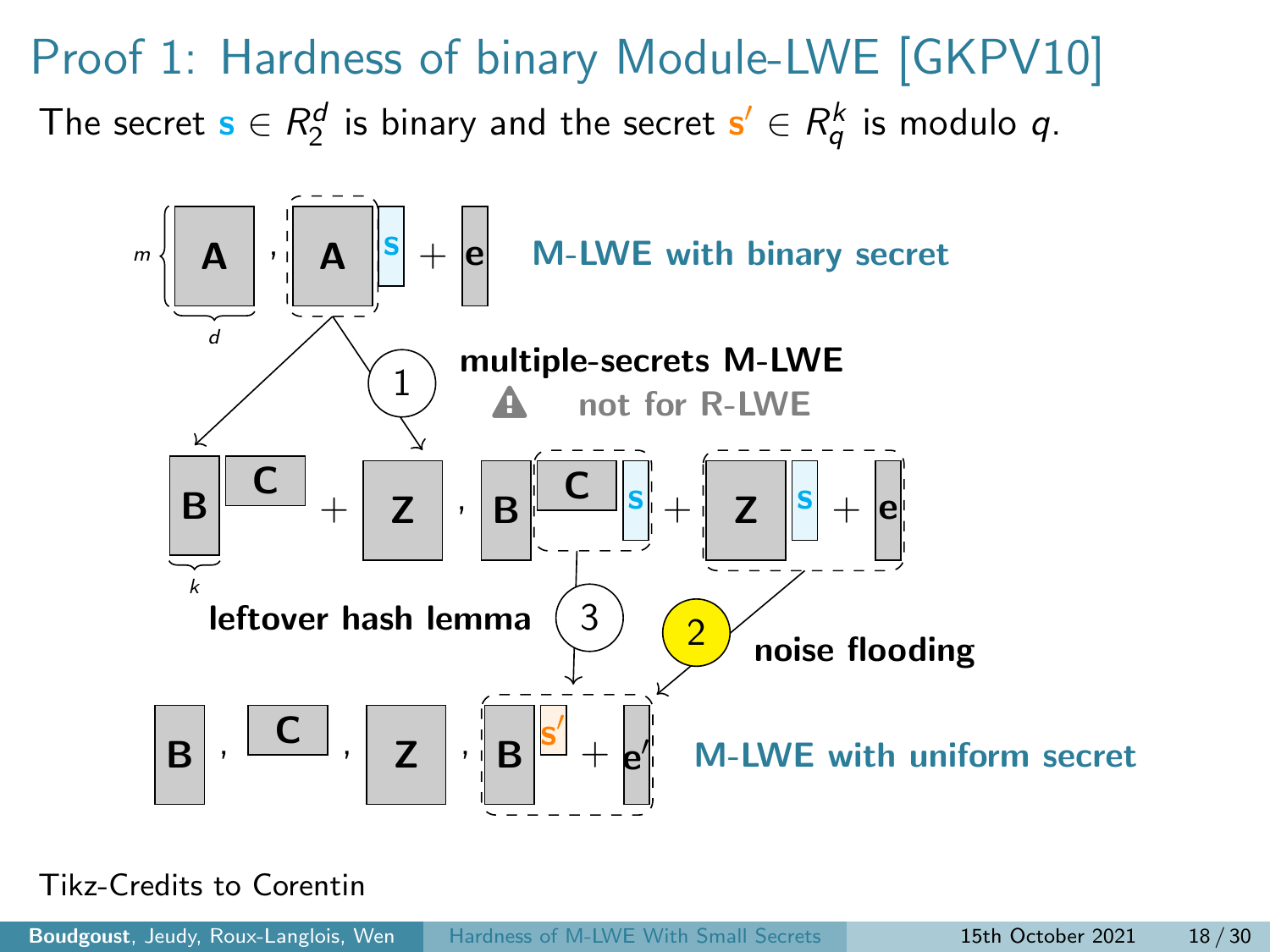#### Improving 2 by using Rényi Divergence  $1/2$

Let P, Q be discrete probability distributions.

In [\[GKPV10\]](#page-69-0): Statistical Distance

$$
SD(P, Q) = \frac{1}{2} \sum_{x \in Supp(P)} |P(x) - Q(x)|
$$

In our work: Rényi Divergence

$$
RD(P,Q) = \sum_{x \in \text{Supp}(P)} \frac{P(x)^2}{Q(x)}
$$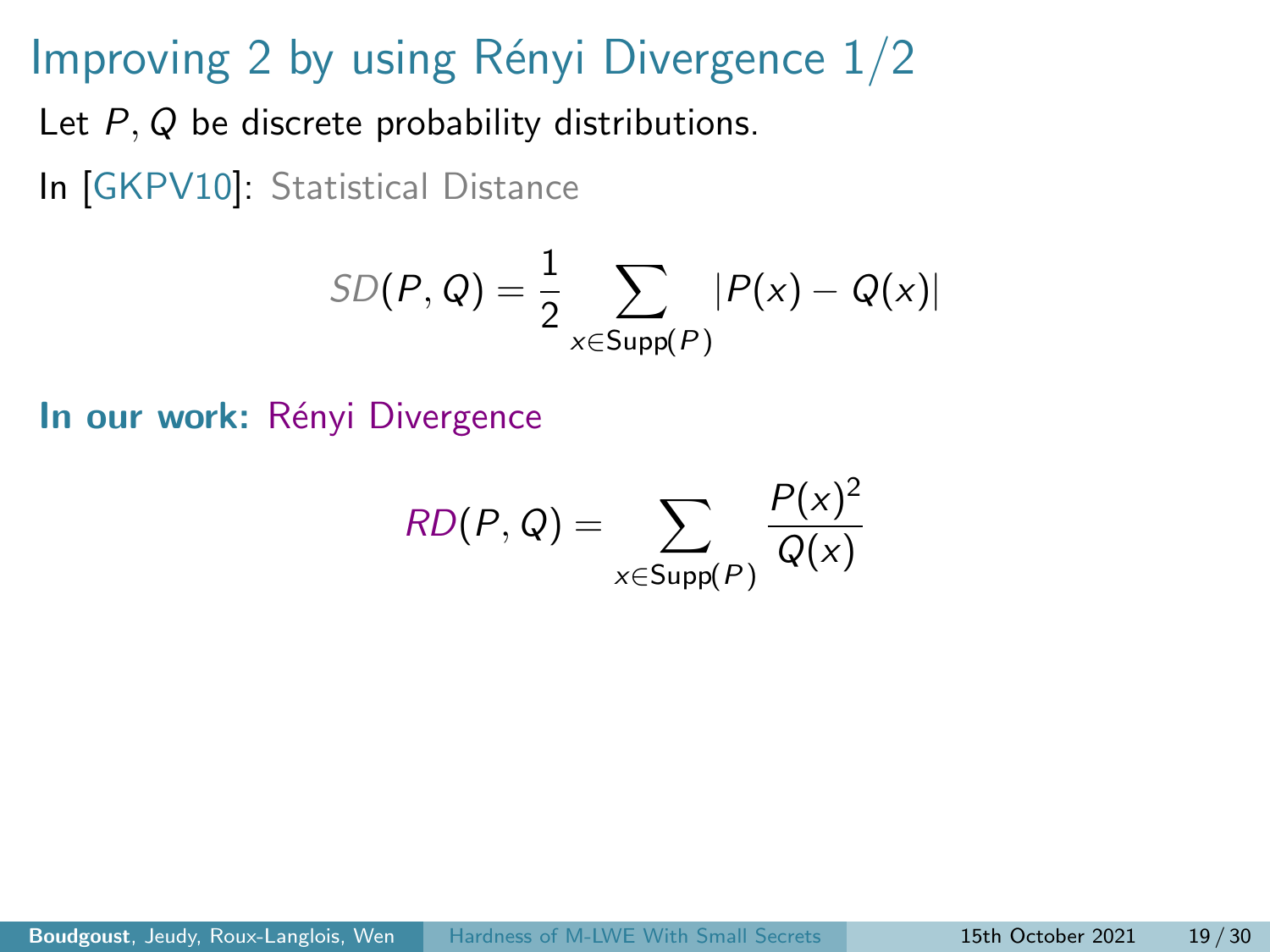### Improving 2 by using Rényi Divergence  $1/2$

Let P, Q be discrete probability distributions.

In [\[GKPV10\]](#page-69-0): Statistical Distance

$$
SD(P, Q) = \frac{1}{2} \sum_{x \in \text{Supp}(P)} |P(x) - Q(x)|
$$

In our work: Rényi Divergence

$$
RD(P,Q) = \sum_{x \in \text{Supp}(P)} \frac{P(x)^2}{Q(x)}
$$



Example: two Gaussians  $D_{\beta}$  and  $D_{\beta,s}$ ,

$$
RD(D_{\beta}, D_{\beta,s}) = \exp\left(\frac{2\pi ||s||^2}{\beta^2}\right)
$$

$$
SD(D_{\beta}, D_{\beta,s}) = \frac{\sqrt{2\pi} \|s\|}{\beta}
$$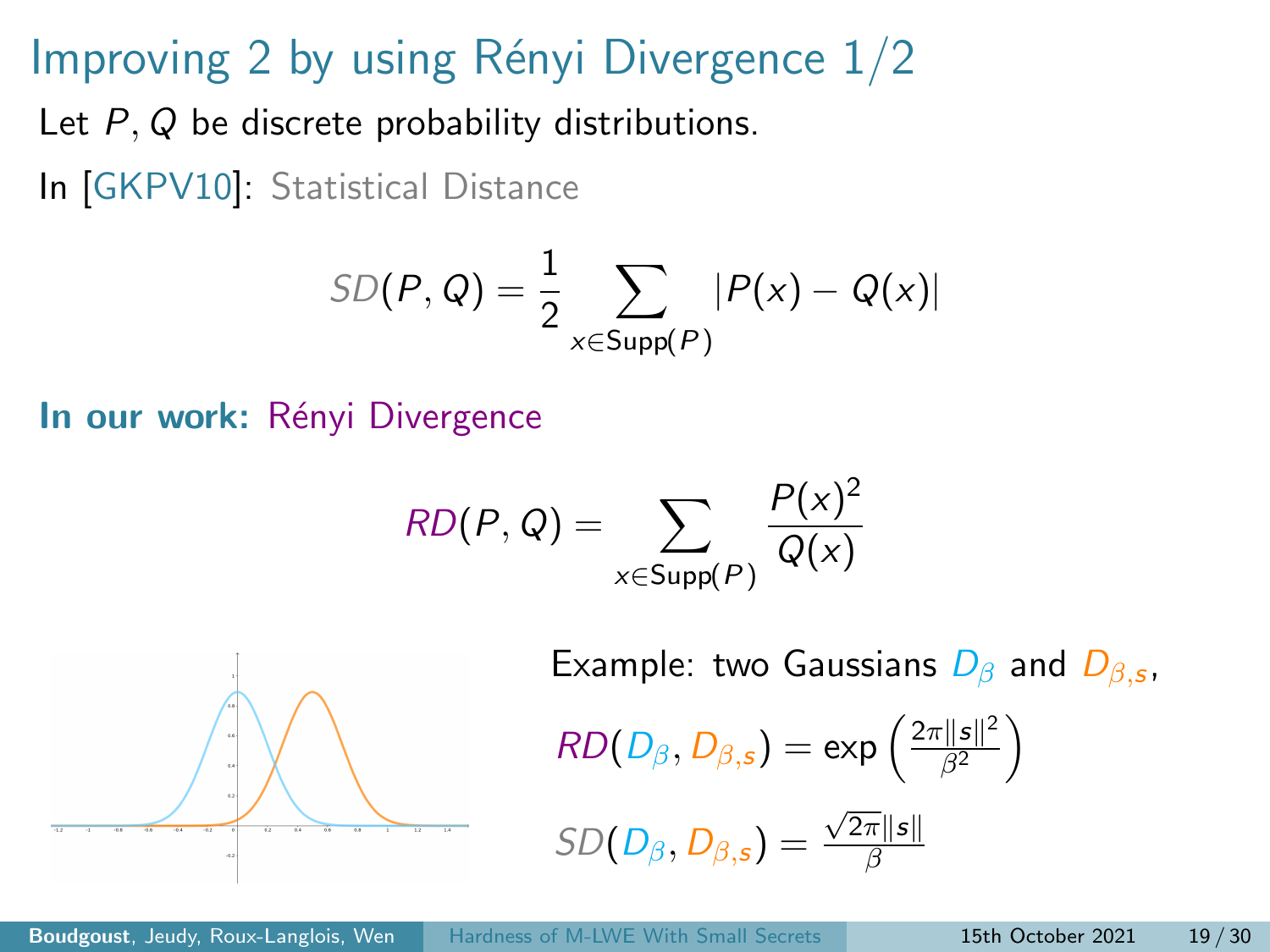Improving 2 by using Rényi Divergence  $2/2$ 

Both fulfill the probability preservation property for an event  $E$ :

[\[GKPV10\]](#page-69-0):  $P(E) \leq SD(P,Q) + Q(E)$  (additive) Our work:  $P(E)^2 \leq R D(P,Q) \cdot Q(E)$  (multiplicative)

We need:  $Q(E)$  negligible  $\Rightarrow P(E)$  negligible Thus:  $SD(P, Q) =$ <sup>'</sup> negligible and  $RD(P, Q) =$ <sup>'</sup> constant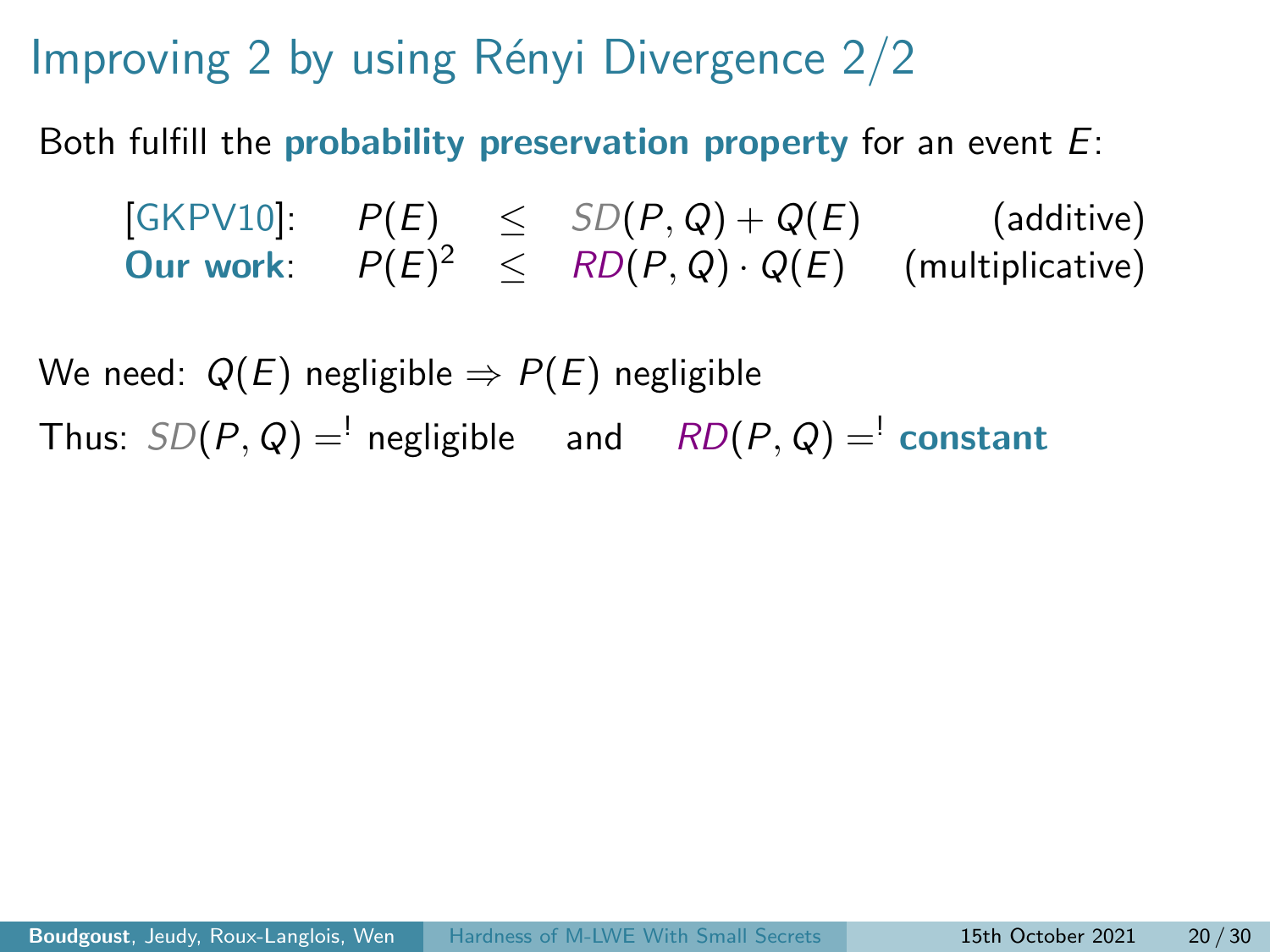Improving 2 by using Rényi Divergence  $2/2$ 

Both fulfill the probability preservation property for an event  $E$ :

[\[GKPV10\]](#page-69-0):  $P(E) \leq SD(P,Q) + Q(E)$  (additive) Our work:  $P(E)^2 \leq R D(P,Q) \cdot Q(E)$  (multiplicative)

We need:  $Q(E)$  negligible  $\Rightarrow P(E)$  negligible Thus:  $SD(P, Q) =$ <sup>'</sup> negligible and  $RD(P, Q) =$ <sup>'</sup> constant

Back to example: two Gaussians  $D_\beta$  and  $D_\beta$ , with  $\|s\| \leq \alpha$ 

$$
SD(D_{\beta}, D_{\beta,s}) = \frac{\sqrt{2\pi} \|s\|}{\beta} \implies \alpha/\beta \le \text{negligible}
$$
  
\n
$$
RD(D_{\beta}, D_{\beta,s}) = \exp\left(\frac{2\pi \|s\|^2}{\beta^2}\right) \approx 1 + \frac{2\pi \|s\|^2}{\beta^2} \implies \alpha/\beta \le \text{constant}
$$
  
\n(Taylor expansion at 0)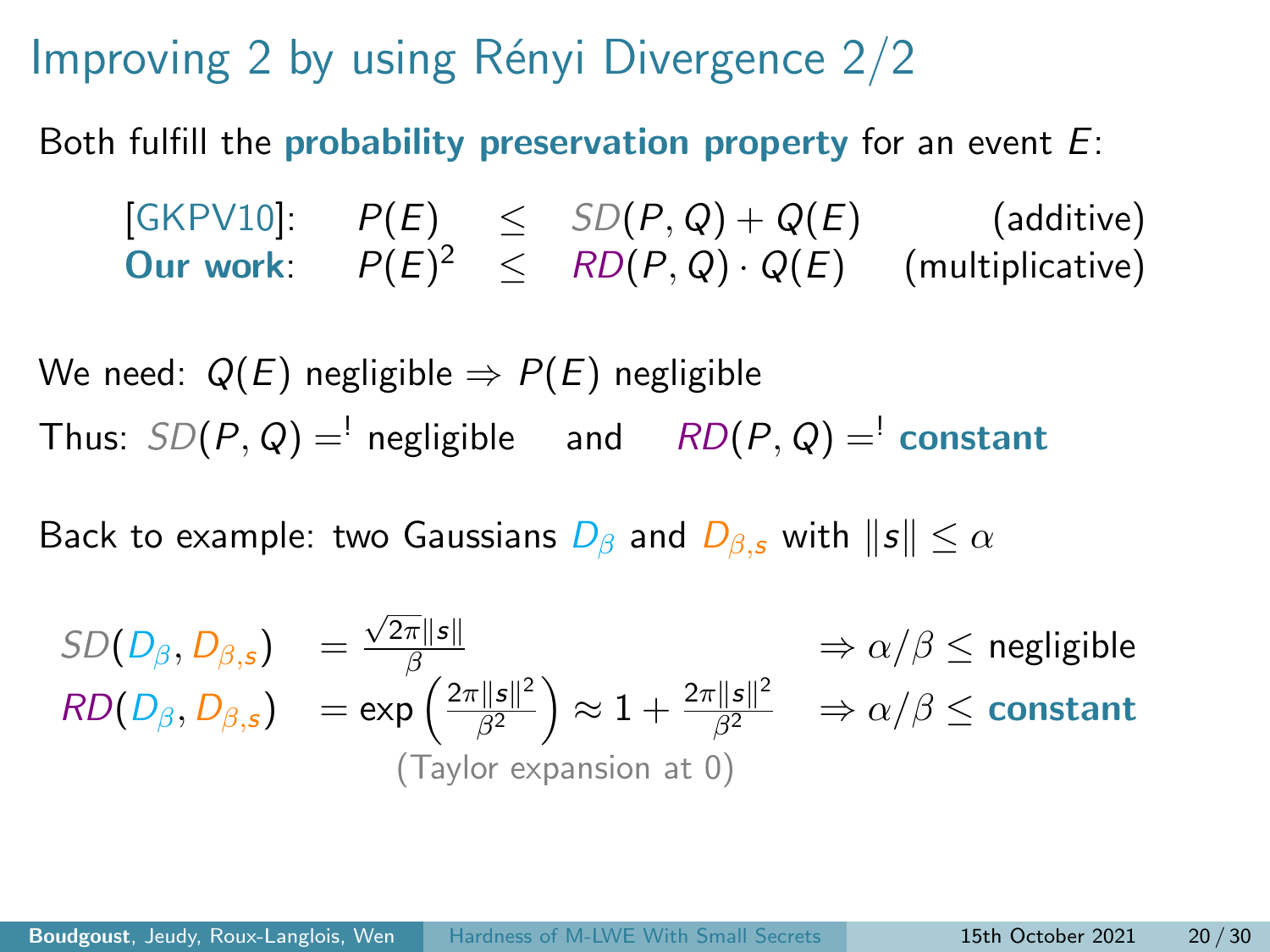Improving 2 by using Rényi Divergence  $2/2$ 

Both fulfill the probability preservation property for an event  $E$ :

 $[\mathsf{GKPV10}]: \quad P(E) \quad\leq\quad SD(P,Q) + Q(E) \qquad\qquad\text{(additive)}$ Our work:  $P(E)^2 \leq R D(P,Q) \cdot Q(E)$  (multiplicative)

We need:  $Q(E)$  negligible  $\Rightarrow P(E)$  negligible Thus:  $SD(P, Q) =$ <sup>'</sup> negligible and  $RD(P, Q) =$ <sup>'</sup> constant

Back to example: two Gaussians  $D_\beta$  and  $D_{\beta,s}$  with  $\|s\| \leq \alpha$ 

$$
SD(D_{\beta}, D_{\beta,s}) = \frac{\sqrt{2\pi} \|s\|}{\beta} \implies \alpha/\beta \le \text{negligible}
$$
  
\n
$$
RD(D_{\beta}, D_{\beta,s}) = \exp\left(\frac{2\pi \|s\|^2}{\beta^2}\right) \approx 1 + \frac{2\pi \|s\|^2}{\beta^2} \implies \alpha/\beta \le \text{constant}
$$
  
\n(Taylor expansion at 0)

Rényi Divergence only for search problems.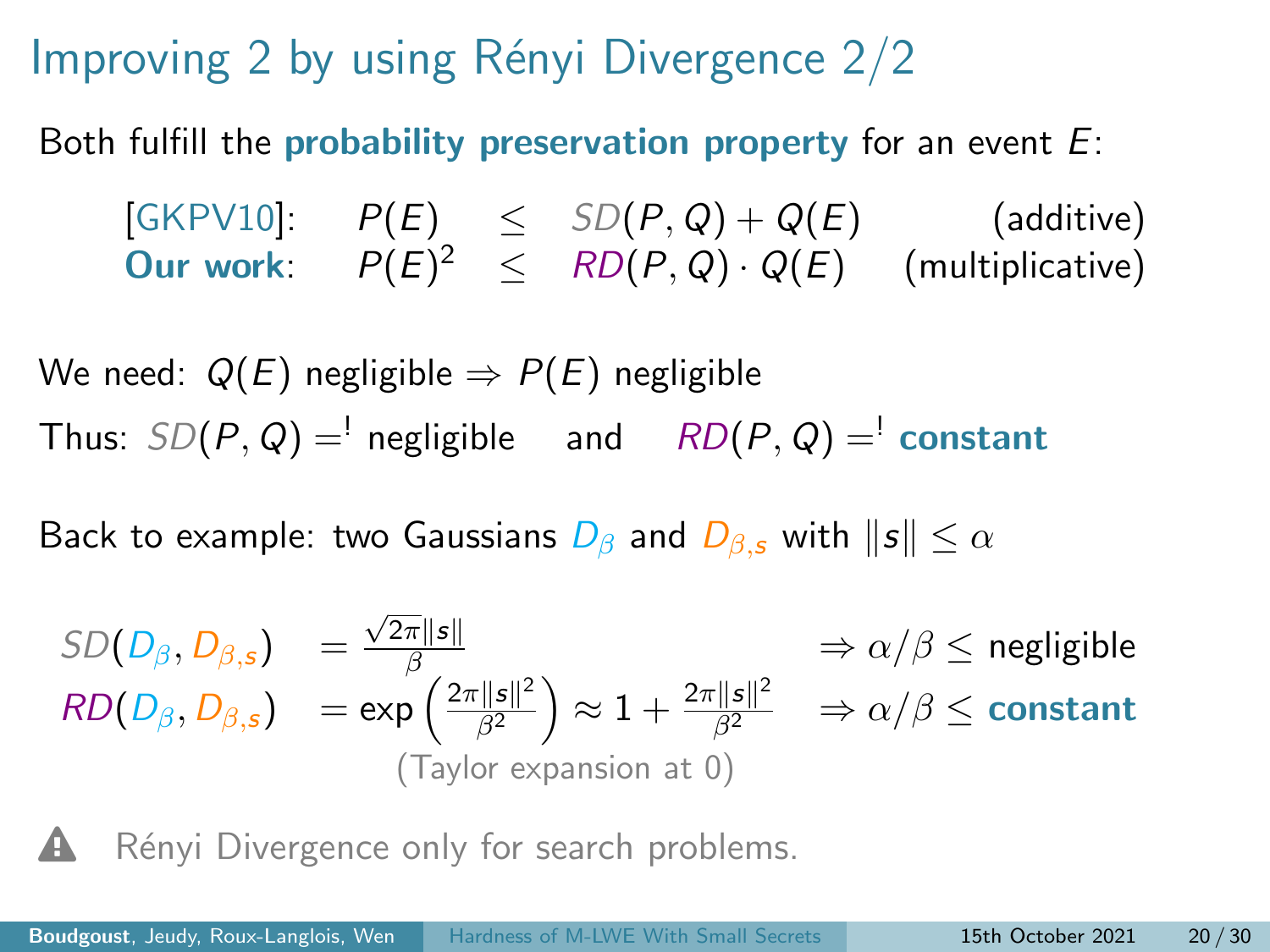#### Proof 1: Hardness of binary Module-LWE [\[GKPV10\]](#page-69-0)

The secret  $\bf s$  is binary and the secret  $\bf s'$  is modulo  $q.$ 

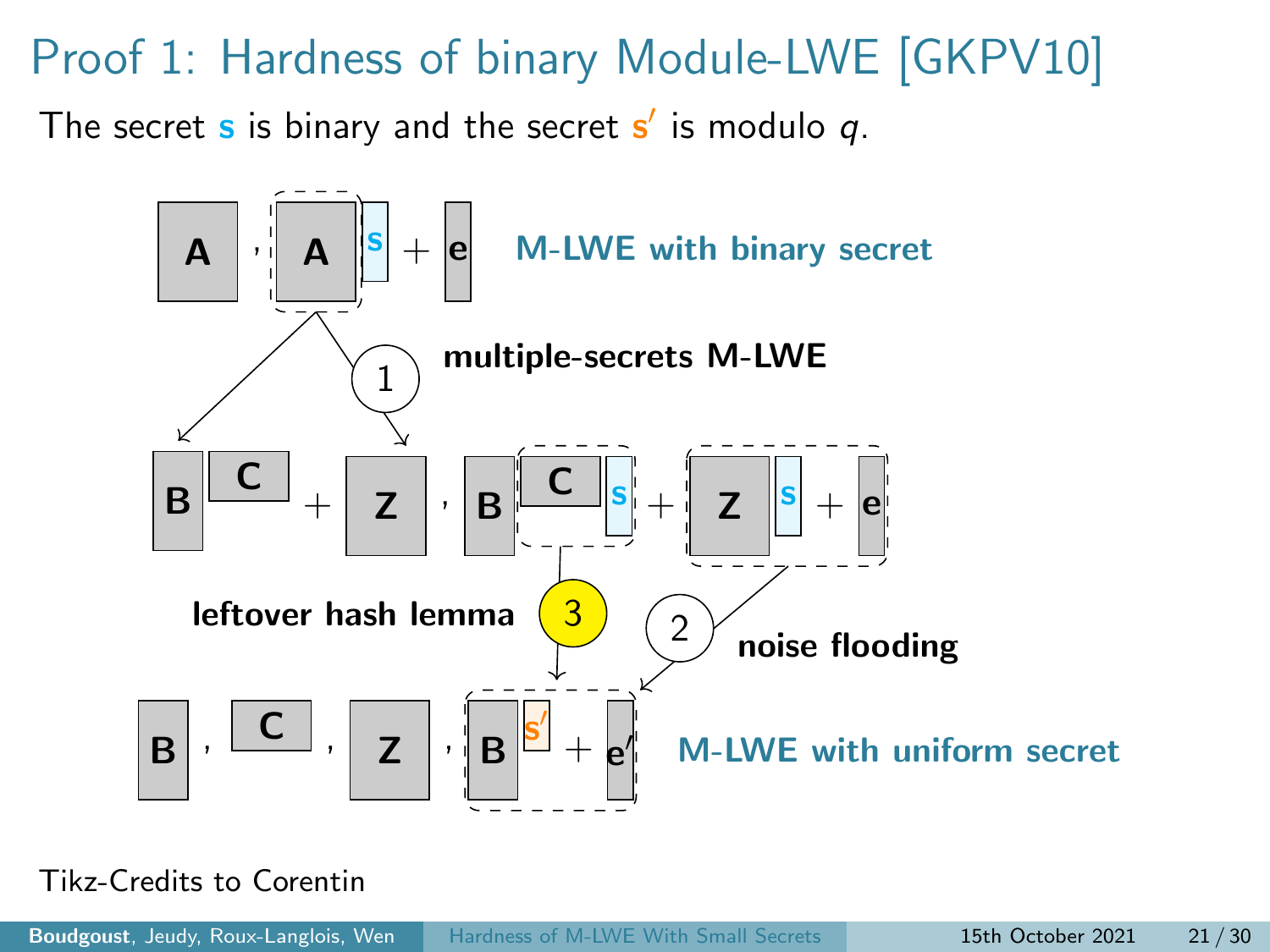Improving 3 by using Rényi Divergence

Lemma (leftover hash lemma, adapted from [\[Mic07\]](#page-70-0)) Let q be prime and let R be the ring of integers of a cyclotomic number field K. Then,

$$
\text{SD}\left((\mathbf{C},\mathbf{Cs}),(\mathbf{C},\mathbf{s}')\right) \leq \frac{1}{2} \sqrt{\left(1+\frac{q^k}{2^d}\right)^n - 1}, \text{ and}
$$
\n
$$
\text{RD}\left((\mathbf{C},\mathbf{Cs}),(\mathbf{C},\mathbf{s}')\right) \leq \left(1+\frac{q^k}{2^d}\right)^n,
$$

where  $\textsf{C}\leftarrow \textsf{U}((R_{{\mathsf{q}}})^{k\times d})$ ,  $\textsf{s}\leftarrow \textsf{U}((R_2)^d)$  and  $\textsf{s}'\leftarrow \textsf{U}((R_{{\mathsf{q}}})^k)$ .

 $d \ge k \log_2 q + \omega(\log_2 n) \rightarrow \text{SD negligible}$  $d > k \log_2 q + O(\log_2 n) \rightarrow \text{RD constant}$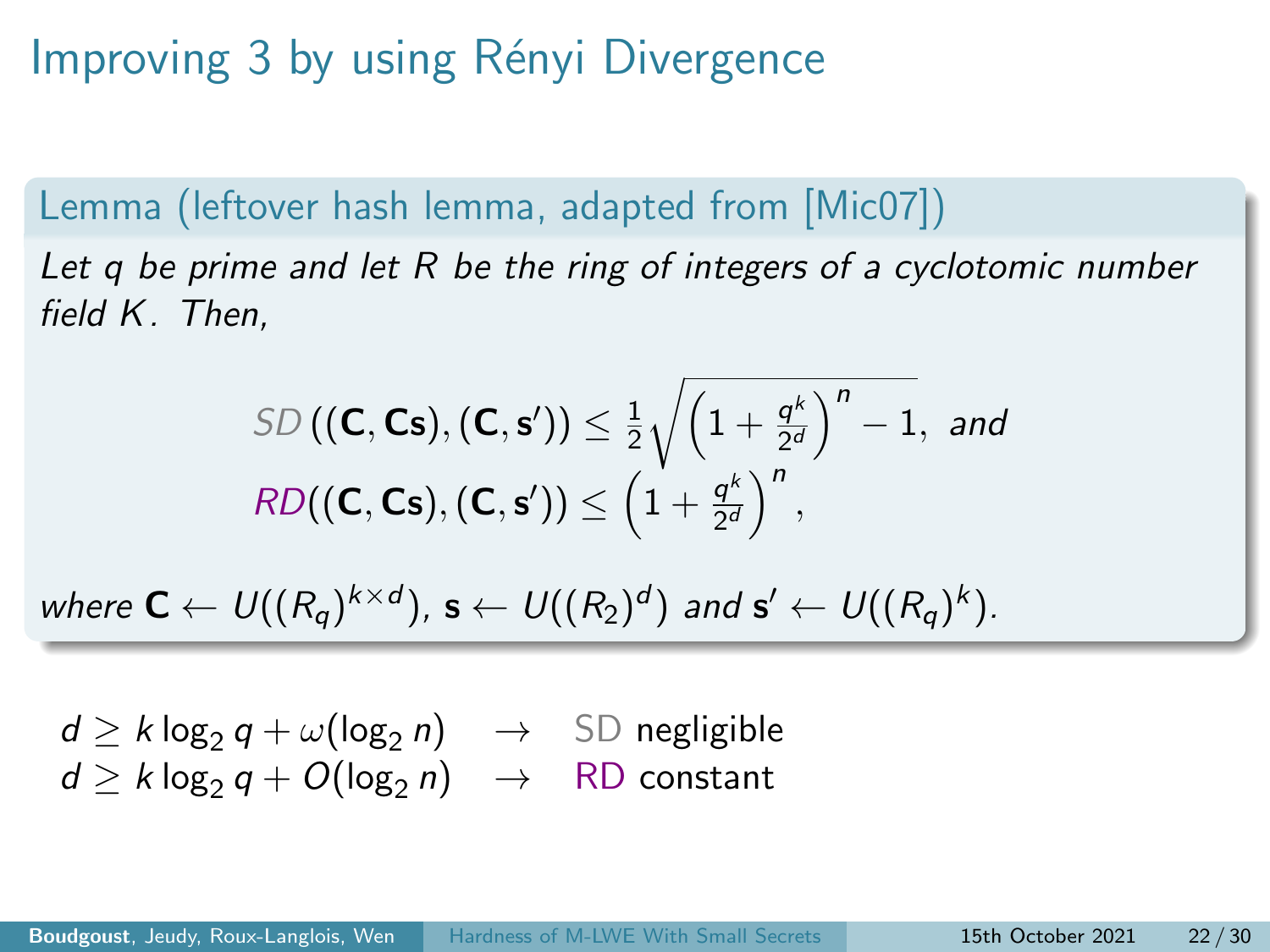#### <span id="page-56-0"></span>**Overview**

- 1 [\(Module\) Learning With Errors](#page-10-0)
- [State of the Art and Motivation](#page-30-0)
- 
- **[Bounded Secrets](#page-56-0)**
- 5 [Future Works & Open Questions](#page-63-0)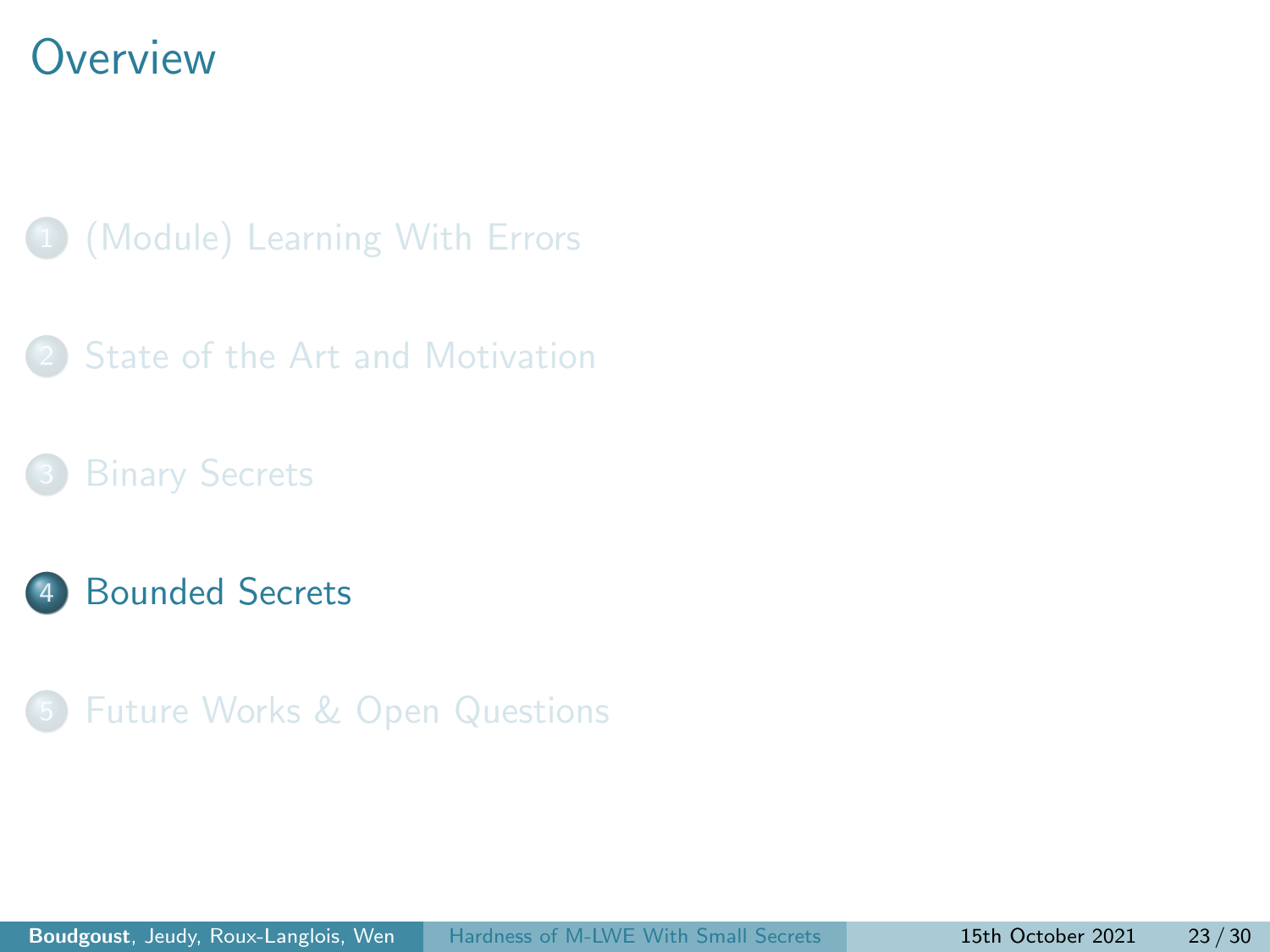Question during writing my thesis manuscript:

modulus q modulus q ring degree  $n$  ring degree  $n$ secret  $s'$  mod  $q$ Gaussian width  $\alpha$  Gaussian width  $\beta$ rank  $k$  rank d

Module-LWE  $\rightarrow$  ?  $n$ -Module-LWE

secret **s** mod  $\eta$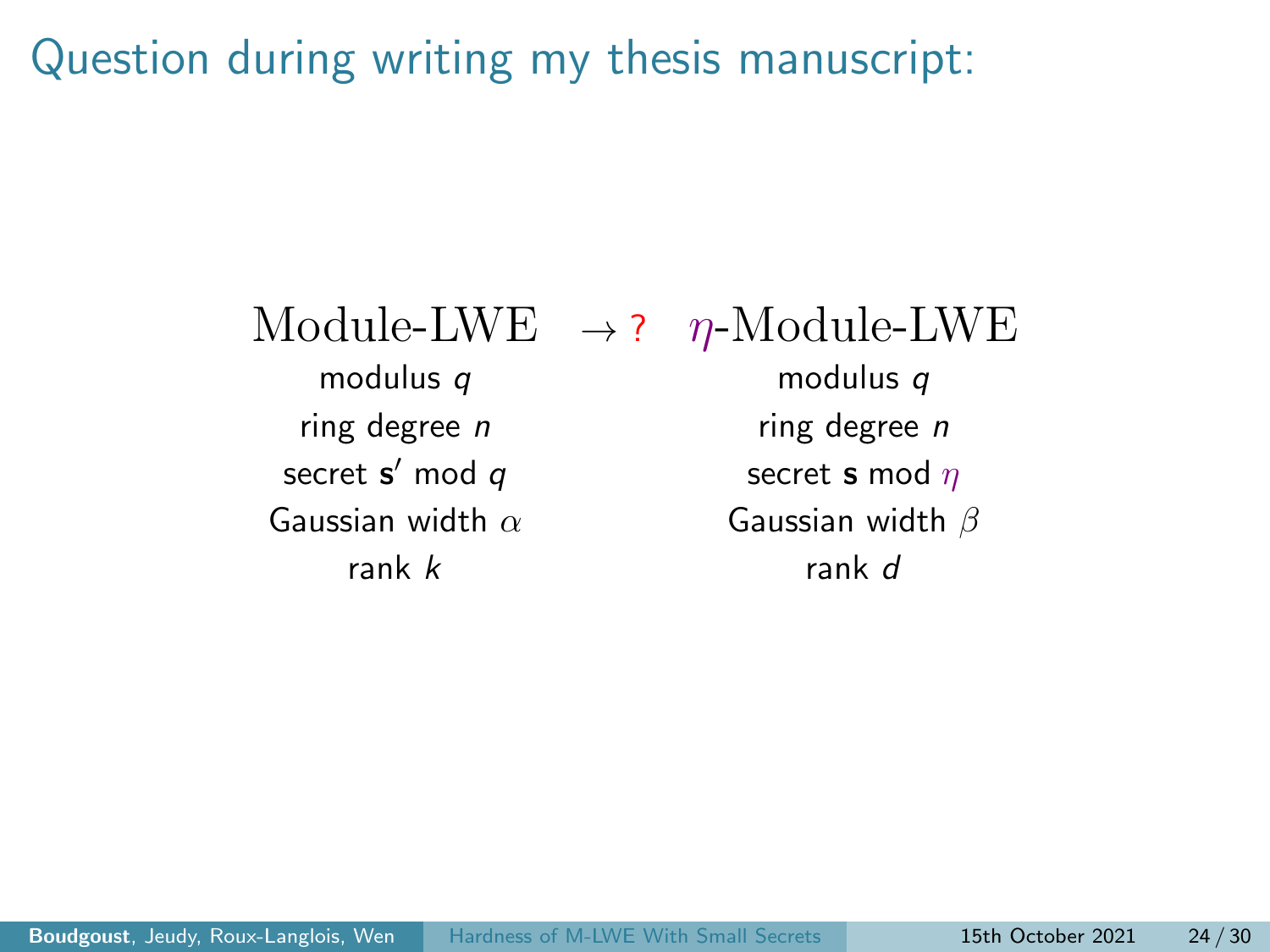### Recall Proof 1 for bin-Module-LWE

The secret  $\bf s$  is binary and the secret  $\bf s'$  is modulo  $q.$ 

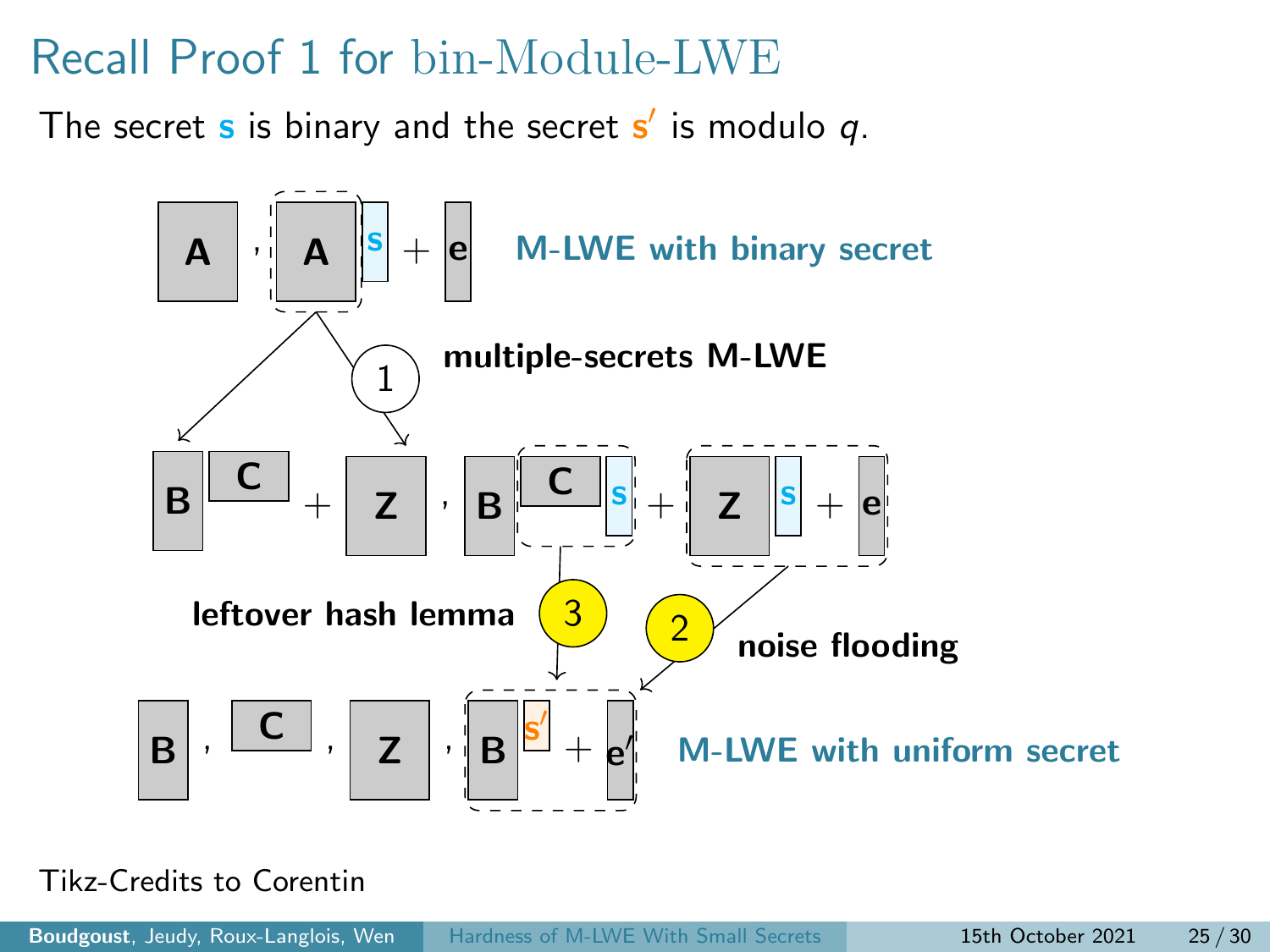# Generalizing Step 3

#### Lemma (leftover hash lemma, adapted from [\[Mic07\]](#page-70-0))

Let q be prime,  $\eta \in \mathbb{N}$  and let R be the ring of integers of a cyclotomic number field K. Then,

$$
\text{SD}\left((\mathbf{C},\mathbf{Cs}),(\mathbf{C},\mathbf{s}')\right) \leq \frac{1}{2} \sqrt{\left(1 + \frac{q^k}{\eta^d}\right)^n - 1}, \text{ and}
$$
\n
$$
\text{RD}((\mathbf{C},\mathbf{Cs}),(\mathbf{C},\mathbf{s}') ) \leq \left(1 + \frac{q^k}{\eta^d}\right)^n,
$$

where  $\mathbf{C} \leftarrow U((R_q)^{k \times d})$ ,  $\mathbf{s} \leftarrow U((R_\eta)^d)$  and  $\mathbf{s}' \leftarrow U((R_q)^k)$ .

$$
d \geq k \frac{\log_2 q}{\log_2 \eta} + \omega \left( \frac{\log_2 n}{\log_2 \eta} \right) \quad \to \quad \text{SD negligible}
$$

$$
d \geq k \frac{\log_2 q}{\log_2 \eta} + O(\frac{\log_2 n}{\log_2 \eta}) \quad \to \quad \text{\rm RD \ constant}
$$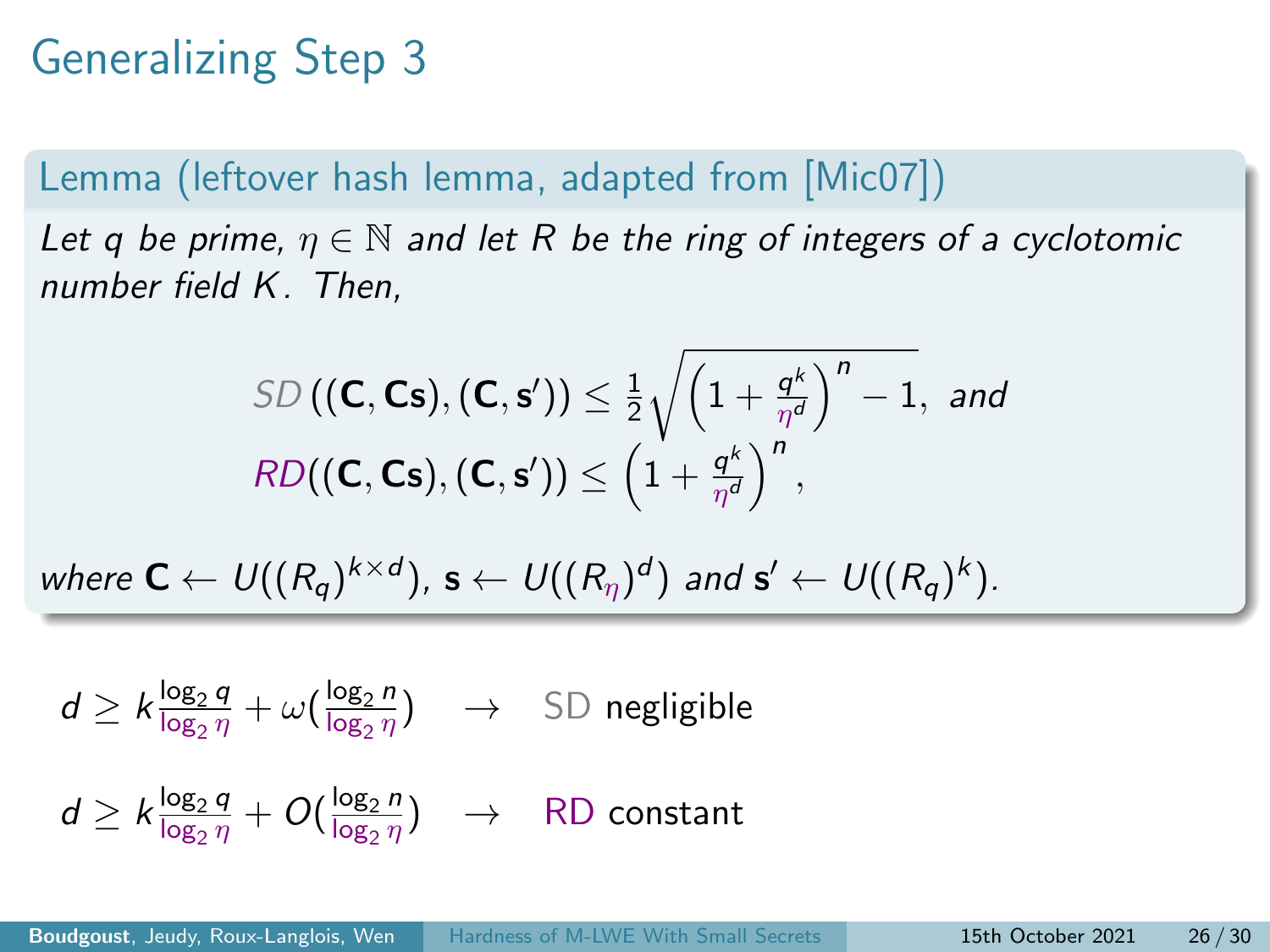### Generalizing to  $\eta$ -bounded secrets (Contribution 3)

Module-LWE  $\rightarrow \eta$ -Module-LWE

secret  $s'$  mod  $q$ 

modulus q modulus q ring degree  $n$  ring degree  $n$ secret **s** mod  $\eta$ Gaussian width  $\alpha$  Gaussian width  $\beta$ rank k rank d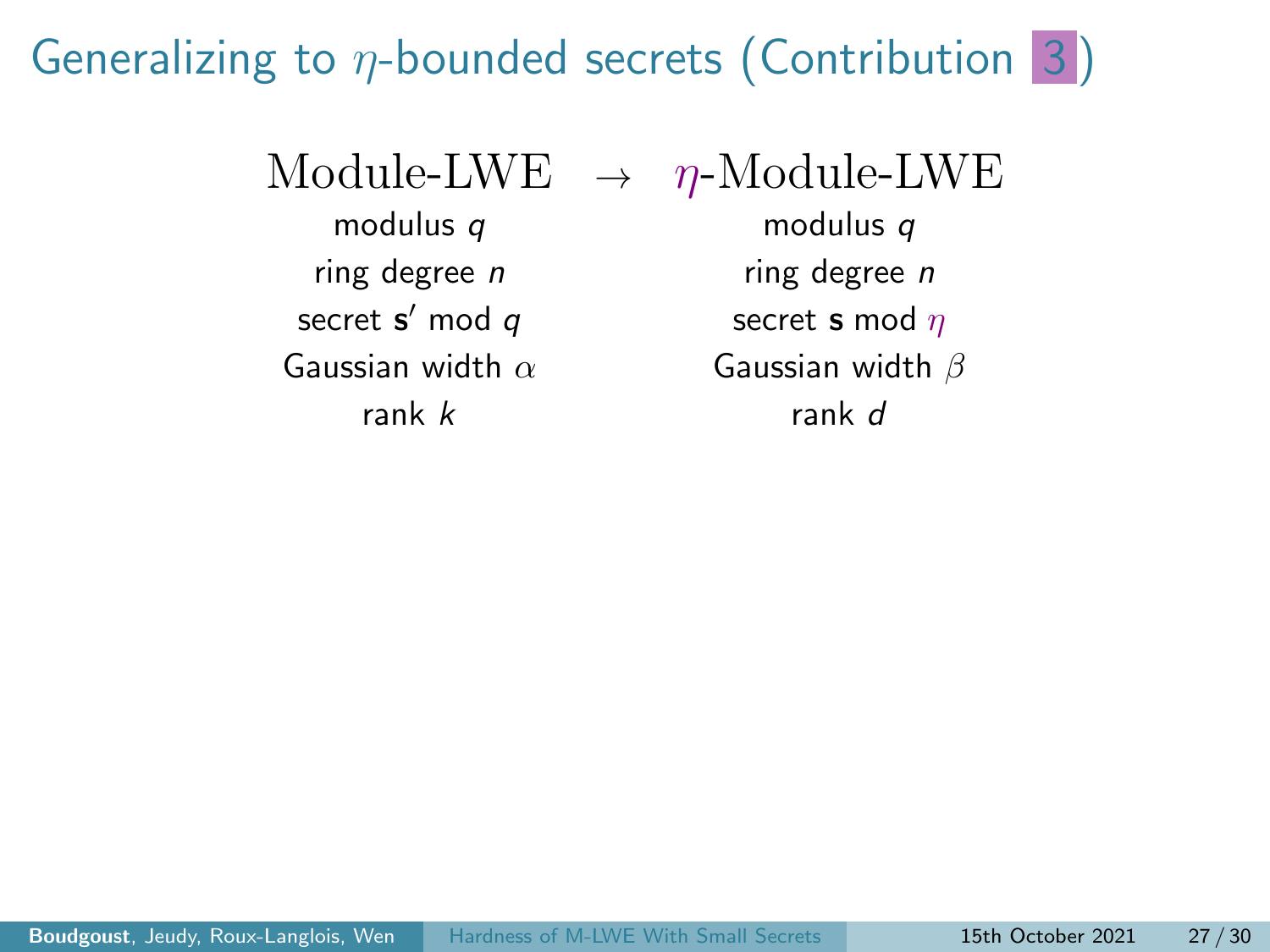## Generalizing to  $\eta$ -bounded secrets (Contribution 3)

| Module-LWE |
|------------|
|------------|

secret  $s'$  mod  $q$ 

 $\rightarrow$  η-Module-LWE modulus q modulus q ring degree  $n$  ring degree  $n$ secret **s** mod  $\eta$ Gaussian width  $\alpha$  Gaussian width  $\beta$ rank k rank d

| Property                   | Contribution 1                                                                | Contribution <sub>2</sub>                                                             |
|----------------------------|-------------------------------------------------------------------------------|---------------------------------------------------------------------------------------|
| LWE analogue               | [GKPV10] using RD                                                             | $ BLP+13 $                                                                            |
| minimal rank $d$           | $\frac{k \log_2 q}{\log_2 \eta} + O\left(\frac{\log_2 n}{\log_2 \eta}\right)$ | $\frac{2k\log_2 q}{\log_2 \eta} + \omega \left( \frac{\log_2 n}{\log_2 \eta} \right)$ |
| noise ratio $\beta/\alpha$ | $O((\eta-1)\sqrt{m}n^2d)$                                                     | $O((\eta-1)^2n^2\sqrt{d})$                                                            |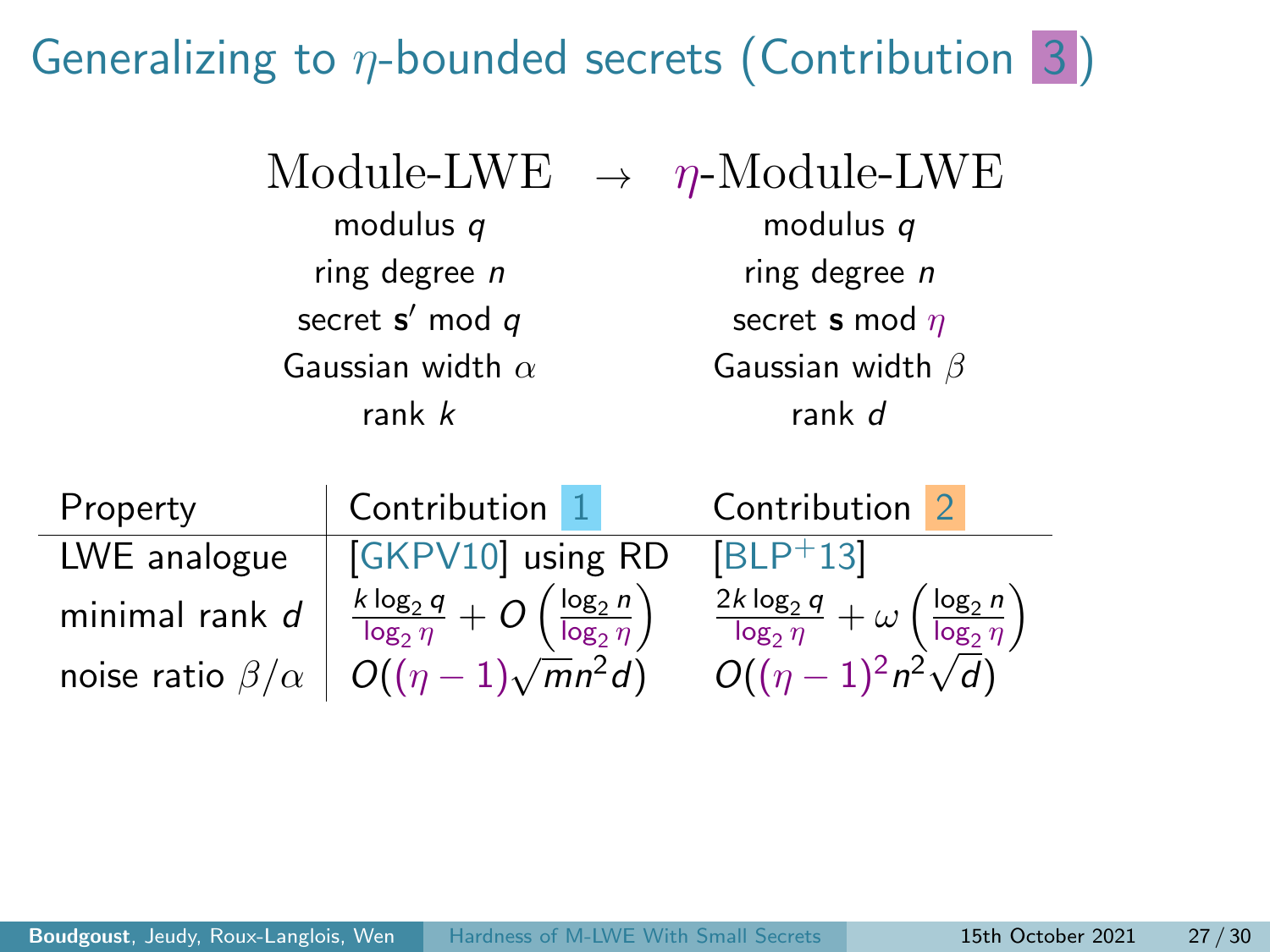## Generalizing to  $\eta$ -bounded secrets (Contribution 3)

secret  $s'$  mod  $q$ 

 $\eta$ -Module-LWE modulus q modulus q ring degree  $n$  ring degree  $n$ secret **s** mod  $\eta$ Gaussian width  $\alpha$  Gaussian width  $\beta$ rank k rank d

| Property                   | Contribution 1                                                                | Contribution 2                                                                         |
|----------------------------|-------------------------------------------------------------------------------|----------------------------------------------------------------------------------------|
| LWE analogue               | GKPV10 using RD                                                               | $ BLP+13 $                                                                             |
| minimal rank $d$           | $\frac{k \log_2 q}{\log_2 \eta} + O\left(\frac{\log_2 n}{\log_2 \eta}\right)$ | $\frac{2k \log_2 q}{\log_2 \eta} + \omega \left( \frac{\log_2 n}{\log_2 \eta} \right)$ |
| noise ratio $\beta/\alpha$ | $O((\eta-1)\sqrt{m}n^2d)$                                                     | $O((\eta-1)^2n^2\sqrt{d})$                                                             |

#### $\Rightarrow$  trade-off between minimal rank and noise ratio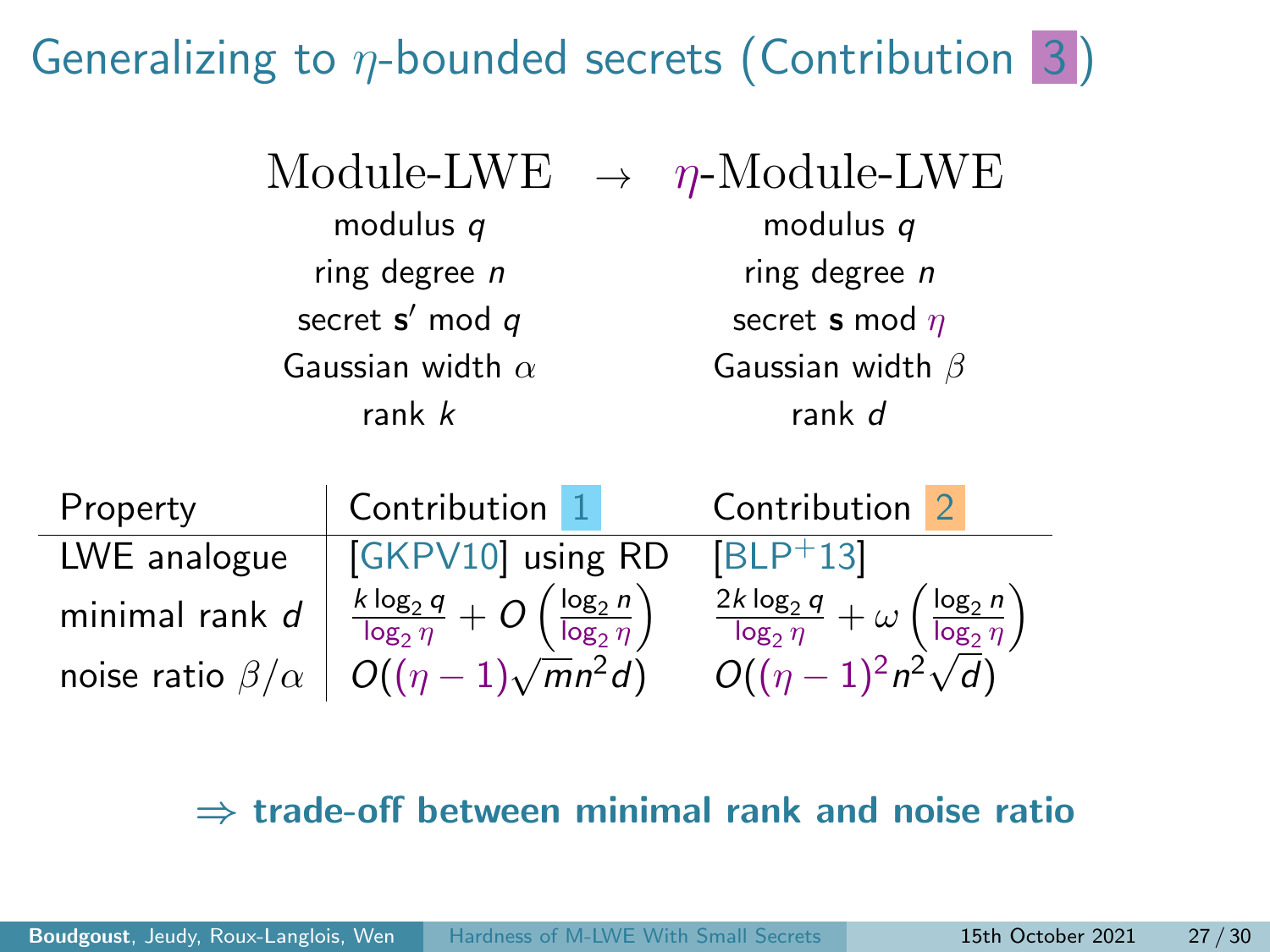#### <span id="page-63-0"></span>**Overview**

- 1 [\(Module\) Learning With Errors](#page-10-0)
- [State of the Art and Motivation](#page-30-0)
- 
- 
- 5 [Future Works & Open Questions](#page-63-0)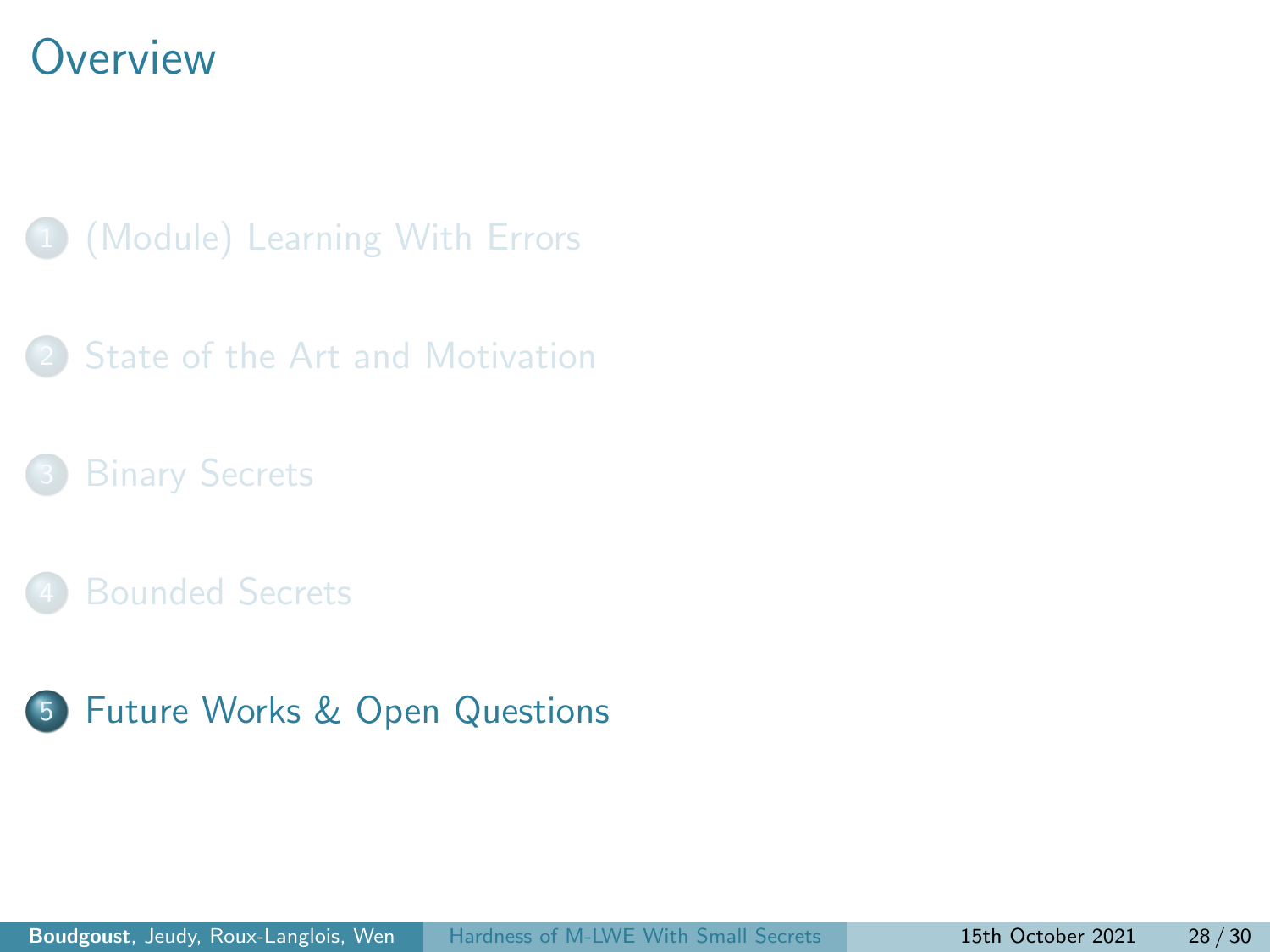Hardness of (Module-)LWE with small secrets (Continued)

| Variant                | <b>IWF</b>                   | Module-LWE     |
|------------------------|------------------------------|----------------|
| Hermite-Normal-Form    | ACPS09                       | ACPS09         |
| Binary secret          | GKPV10                       |                |
|                        | $ BLP+13 $                   |                |
|                        | Mic18                        |                |
| $\eta$ -bounded secret | Generalization of $[BLP+13]$ | $\overline{3}$ |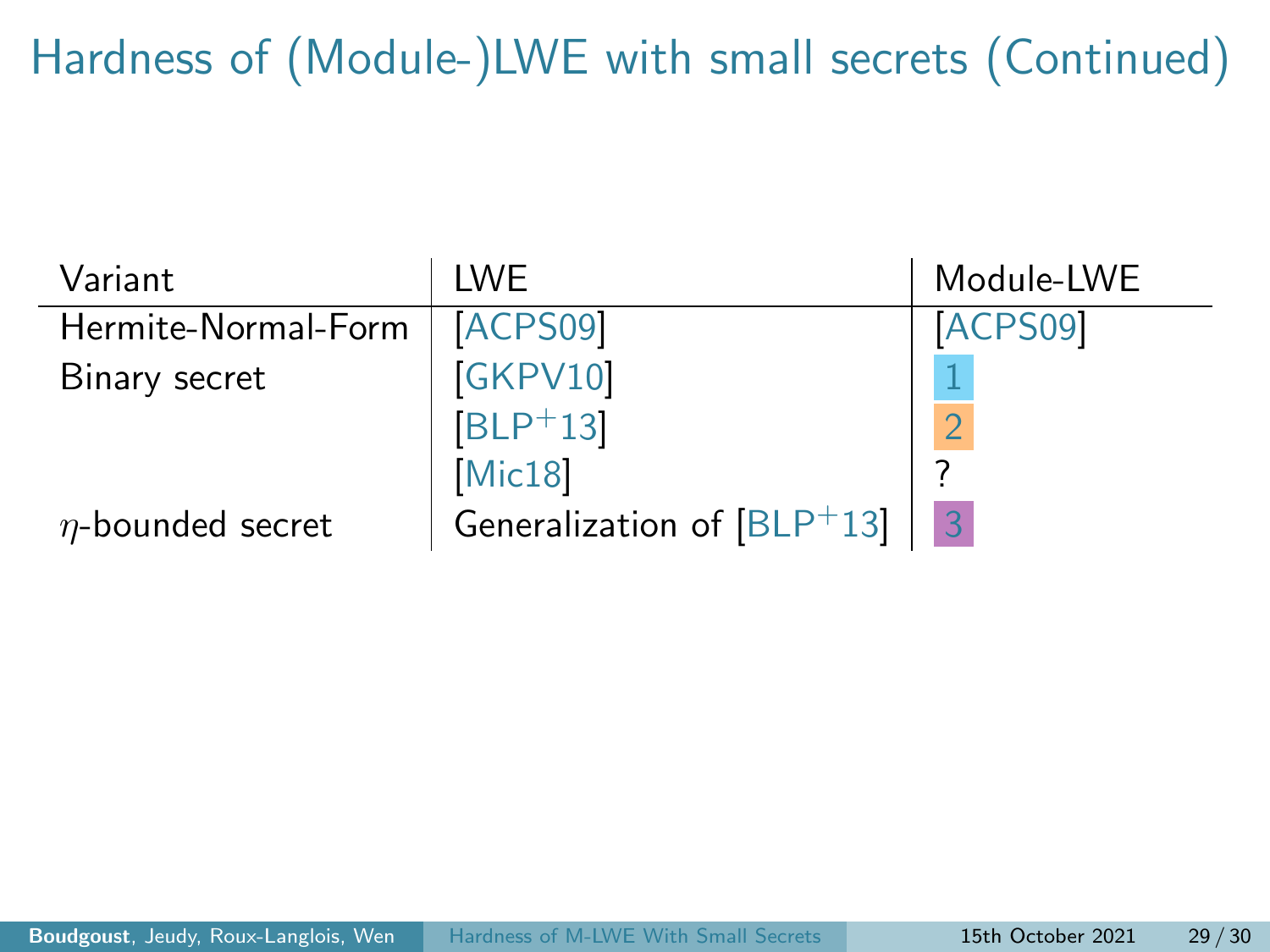Hardness of (Module-)LWE with small secrets (Continued)

| Variant                | <b>LWE</b>                   | Module-LWE       |
|------------------------|------------------------------|------------------|
| Hermite-Normal-Form    | ACPS09                       | ACPS09           |
| Binary secret          | GKPV10                       |                  |
|                        | $[BLP+13]$                   | $\overline{O}$   |
|                        | Mic18                        |                  |
| $\eta$ -bounded secret | Generalization of $[BLP+13]$ | 3                |
| Entropic secret        | <b>BD20a</b>                 | [LWW20] eprint   |
|                        | <b>BD20b</b> Structured-LWE  | work in progress |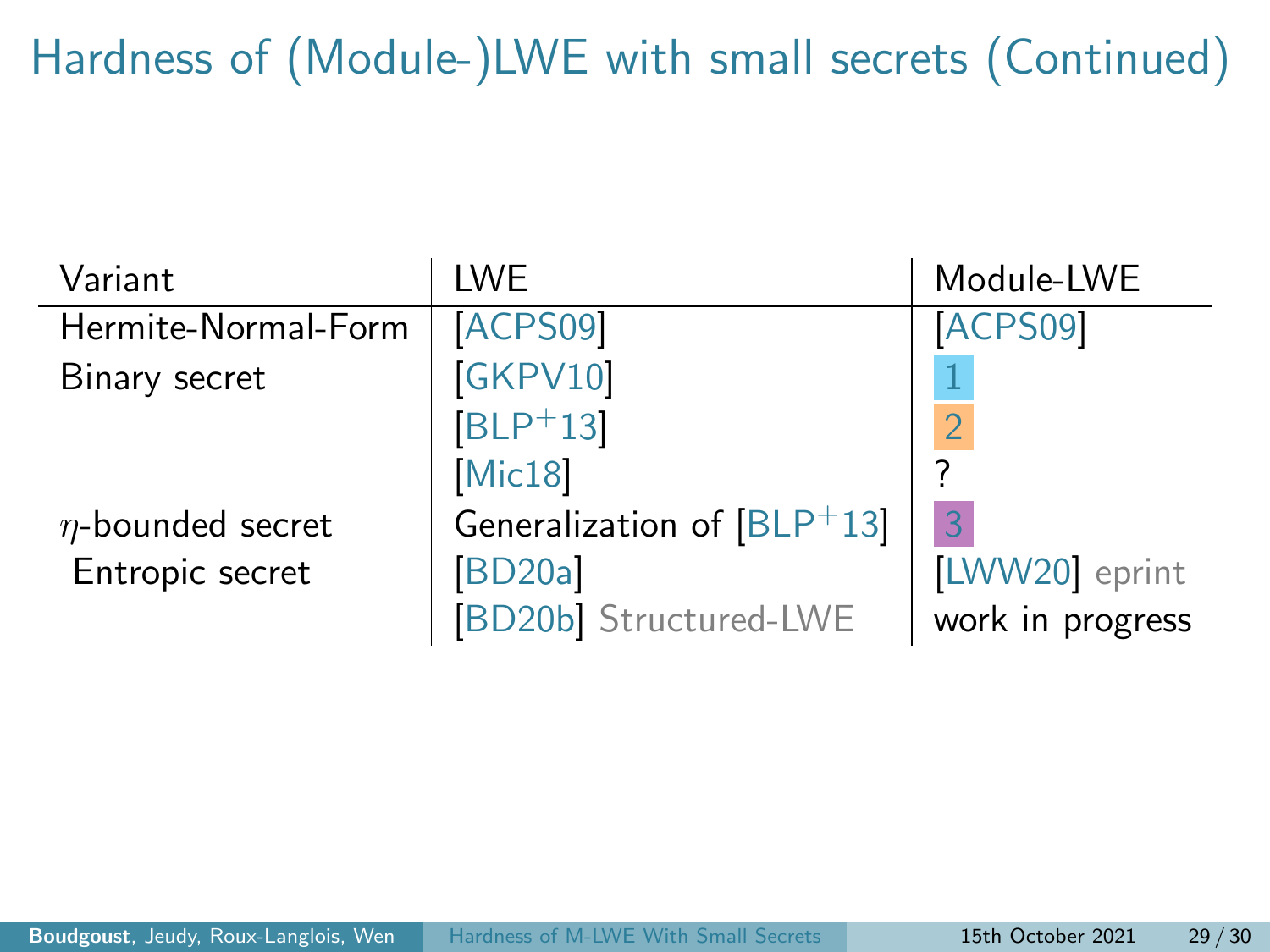### Further work and open questions

Work in progress  $\mathbf{\ddot{Q}_8}^2$ 

- General secret distributions (Entropic M-LWE)
- M-LWE with small noise (extending [\[MP13\]](#page-71-1))

Open questions ?

- Smaller rank, in particular rank equals 1 (Ring-LWE)
- Maybe adapting [\[Mic18\]](#page-71-0) may help?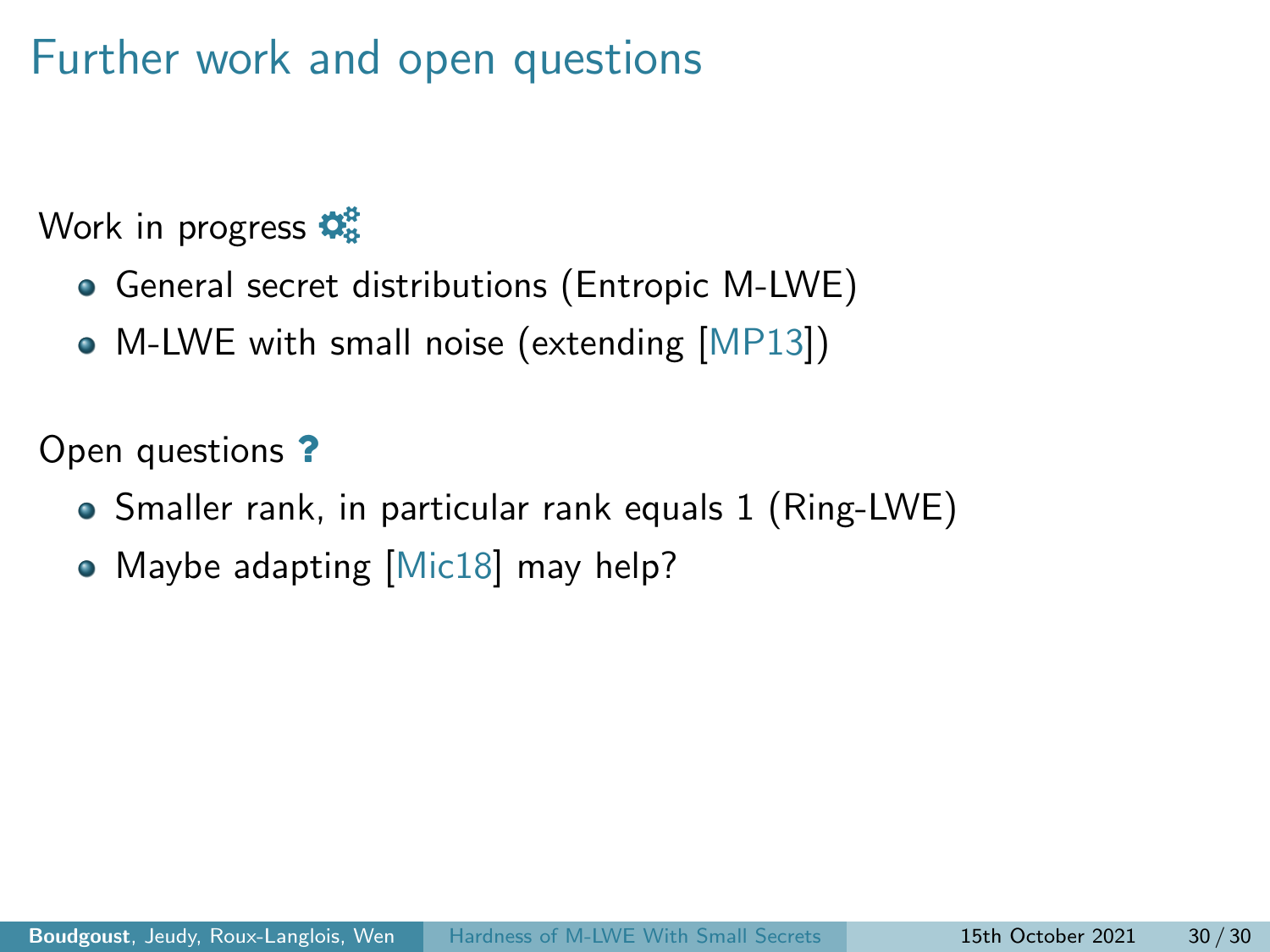### Further work and open questions

Work in progress  $\mathbf{\ddot{Q}_8}^2$ 

- General secret distributions (Entropic M-LWE)
- M-LWE with small noise (extending [\[MP13\]](#page-71-1))

Open questions ?

- Smaller rank, in particular rank equals 1 (Ring-LWE)
- Maybe adapting [\[Mic18\]](#page-71-0) may help?

# Thank you.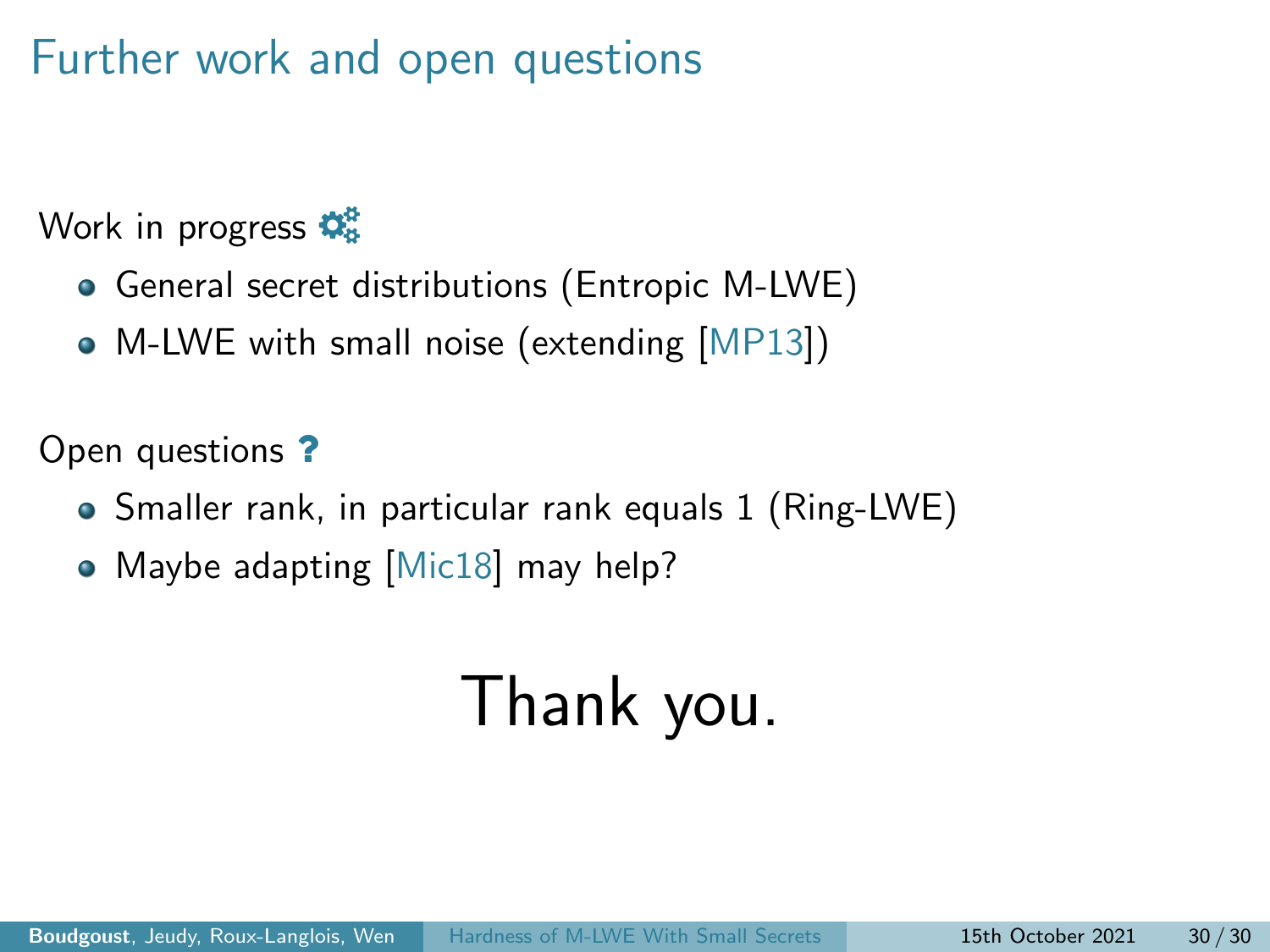<span id="page-68-0"></span>Benny Applebaum, David Cash, Chris Peikert, and Amit Sahai. Fast cryptographic primitives and circular-secure encryption based on hard learning problems.

In CRYPTO, volume 5677 of Lecture Notes in Computer Science, pages 595–618. Springer, 2009.



#### Miklós Ajtai.

Generating hard instances of lattice problems (extended abstract). In STOC, pages 99–108. ACM, 1996.

<span id="page-68-2"></span>Zvika Brakerski and Nico Döttling. Hardness of LWE on general entropic distributions. In EUROCRYPT (2), volume 12106 of Lecture Notes in Computer Science, pages 551–575. Springer, 2020.

<span id="page-68-3"></span>Zvika Brakerski and Nico Döttling.

Lossiness and entropic hardness for ring-lwe.

<span id="page-68-1"></span>In TCC (1), volume 12550 of Lecture Notes in Computer Science, pages 1–27. Springer, 2020.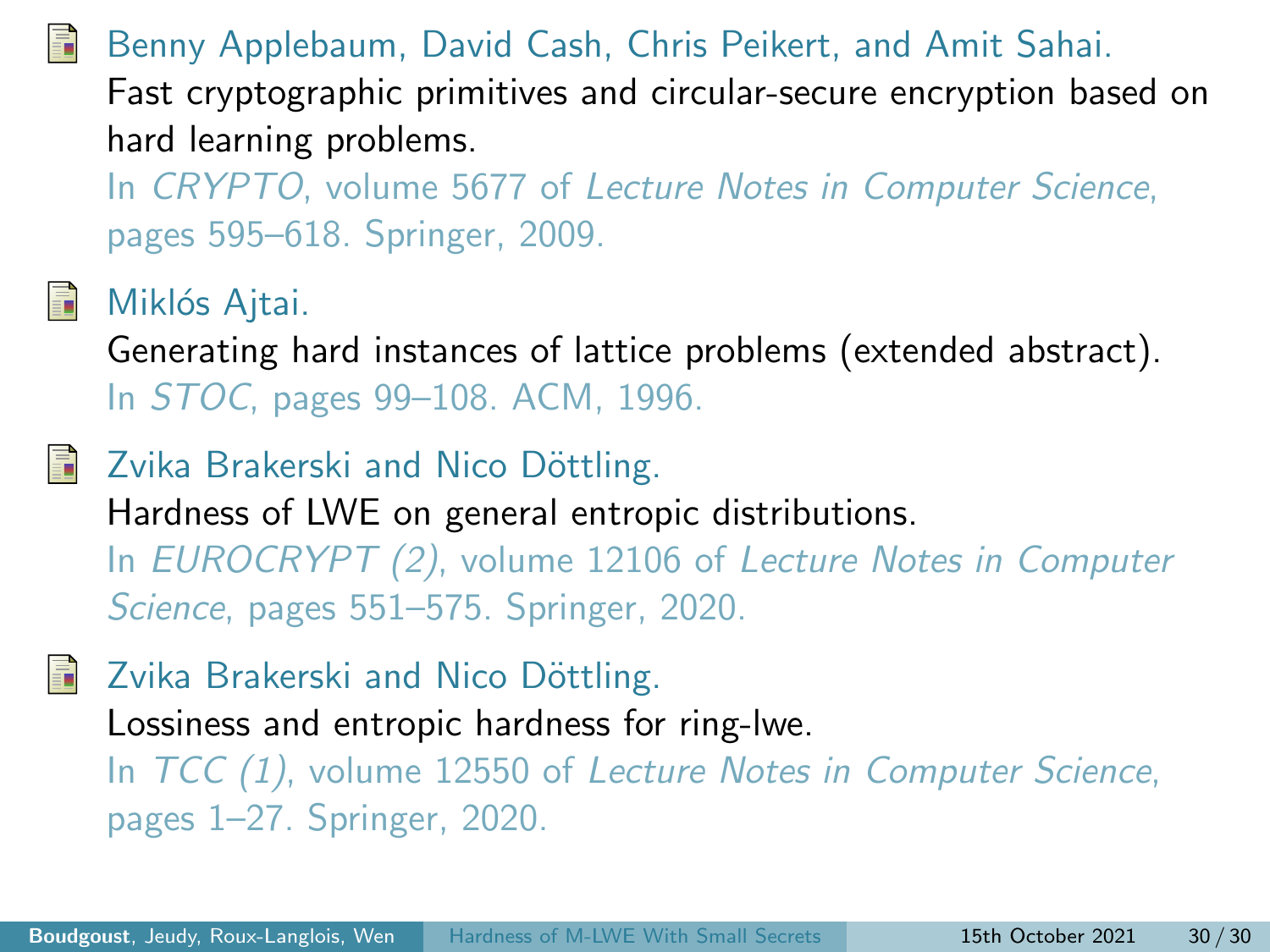#### Katharina Boudgoust, Corentin Jeudy, Adeline Roux-Langlois, and Weiqiang Wen.

Towards classical hardness of module-lwe: The linear rank case. In ASIACRYPT (2), volume 12492 of Lecture Notes in Computer Science, pages 289–317. Springer, 2020.

- <span id="page-69-2"></span>Katharina Boudgoust, Corentin Jeudy, Adeline Roux-Langlois, and Weiqiang Wen. On the hardness of module-lwe with binary secret. In CT-RSA, volume 12704 of Lecture Notes in Computer Science, pages 503–526. Springer, 2021.
- <span id="page-69-1"></span>Zvika Brakerski, Adeline Langlois, Chris Peikert, Oded Regev, and Damien Stehlé

Classical hardness of learning with errors.

In STOC, pages 575–584. ACM, 2013.

<span id="page-69-3"></span>譶 Katharina Boudgoust.

> <span id="page-69-0"></span>Theoretical hardness of algebraically structured learning with errors, 2021.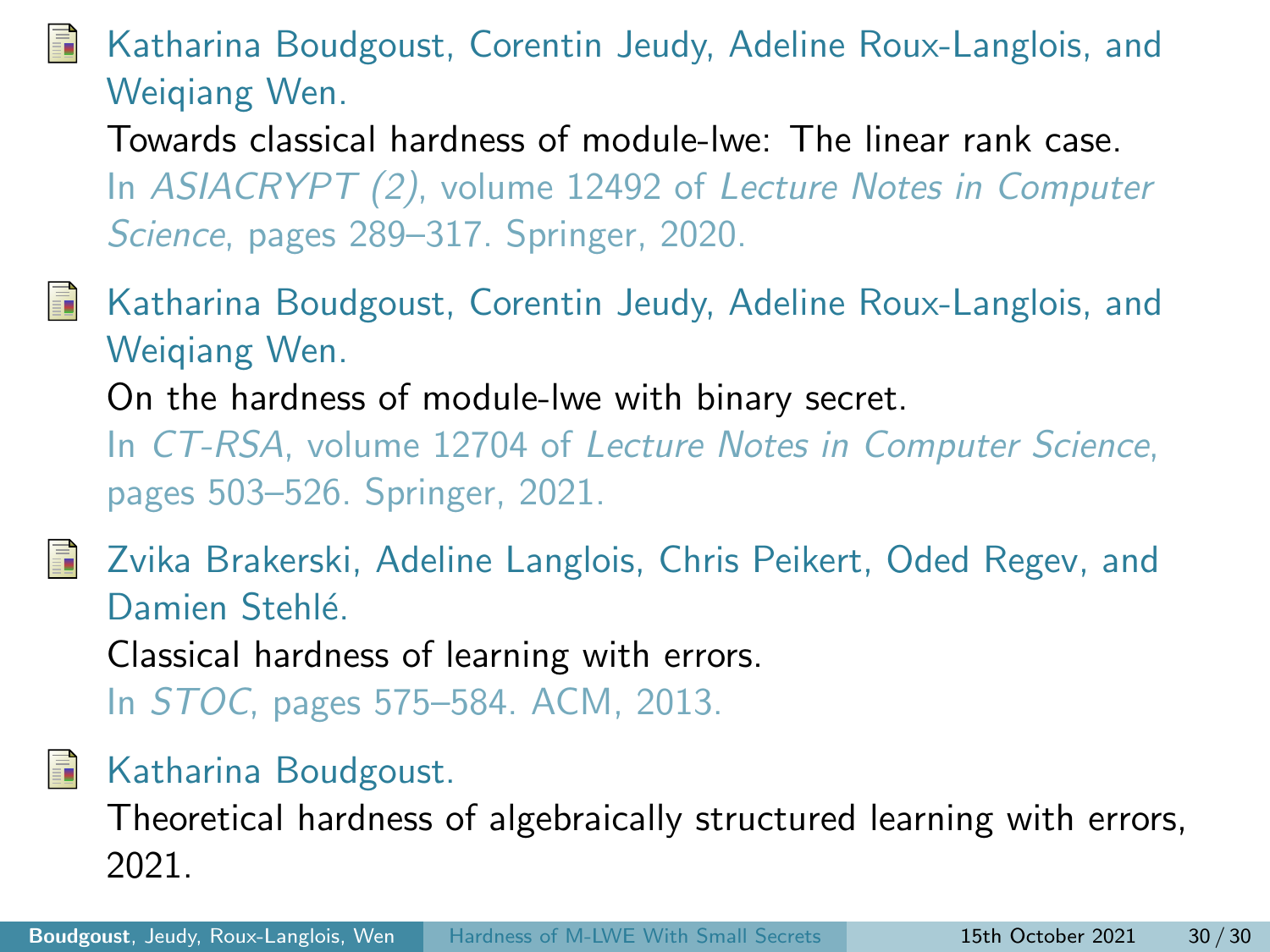#### Shafi Goldwasser, Yael Tauman Kalai, Chris Peikert, and Vinod Vaikuntanathan.

Robustness of the learning with errors assumption. In ICS, pages 230–240. Tsinghua University Press, 2010.

- Jeffrey Hoffstein, Jill Pipher, and Joseph H. Silverman. NTRU: A ring-based public key cryptosystem. In ANTS, volume 1423 of Lecture Notes in Computer Science, pages 267–288. Springer, 1998.
- Adeline Langlois and Damien Stehlé. Worst-case to average-case reductions for module lattices. Des. Codes Cryptogr., 75(3):565–599, 2015.
- <span id="page-70-1"></span>Hao Lin, Yang Wang, and Mingqiang Wang. Hardness of module-lwe and ring-lwe on general entropic distributions. IACR Cryptol. ePrint Arch., page 1238, 2020.

#### <span id="page-70-0"></span>Daniele Micciancio.

Generalized compact knapsacks, cyclic lattices, and efficient one-way functions.